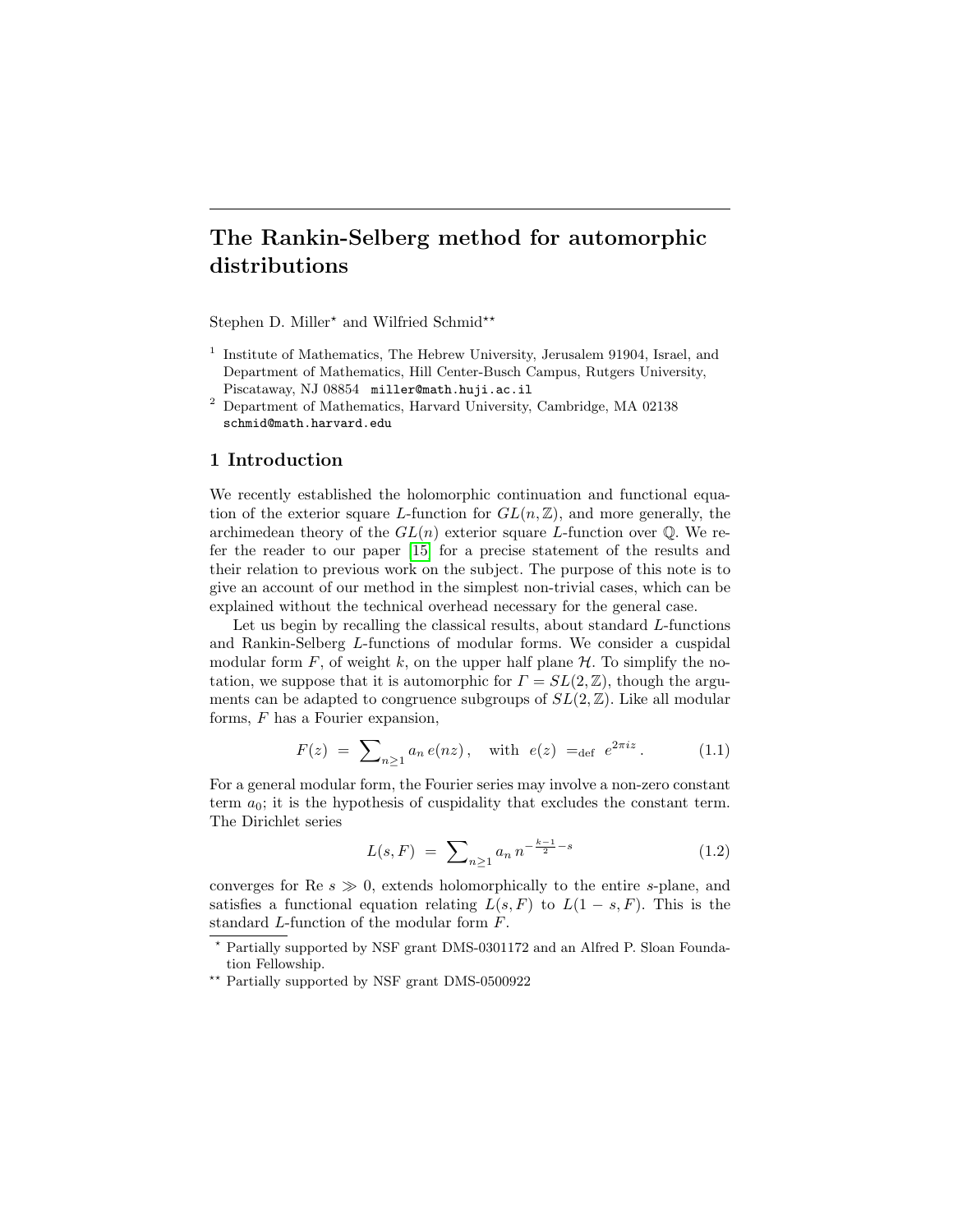Hecke proved the holomorphic continuation and functional equation by expressing  $L(s, F)$  in terms of the Mellin transform of F along the imaginary axis,

<span id="page-1-3"></span>
$$
\int_0^\infty F(iy) y^{s-1} dy = \sum_{n\geq 1} a_n \int_0^\infty e^{-2\pi ny} y^{s-1} dy
$$
  
= 
$$
\sum_{n\geq 1} a_n n^{-s} \int_0^\infty e^{-2\pi y} y^{s-1} dy = (2\pi)^{-s} \Gamma(s) L(s - \frac{k-1}{2}, F),
$$
 (1.3)

at least for Re  $s \gg 0$ . The transformation law for the modular form F under  $z \mapsto -1/z$ ,

<span id="page-1-0"></span>
$$
F(-1/z) = (-z)^k F(z), \qquad (1.4)
$$

implies that  $F(iy)$  decays rapidly not only as  $y \to \infty$ , but also as  $y \to 0$ . That makes the Mellin transform, and hence also  $\Gamma(s+\frac{k-1}{2})$   $L(F, s)$ , globally defined and holomorphic. The Gamma function has no zeroes, so  $L(F, s)$  is entire as well. The transformation law [\(1.4\)](#page-1-0), coupled with the change of variables  $y \mapsto 1/y$  and the shift  $s \mapsto s + \frac{k-1}{2}$ , gives the functional equation

<span id="page-1-4"></span>
$$
(2\pi)^{-s-\frac{k-1}{2}} \Gamma(s+\frac{k-1}{2}) L(s, F) =
$$
  
=  $i^k (2\pi)^{s-1-\frac{k-1}{2}} \Gamma(1-s+\frac{k-1}{2}) L(1-s, F).$  (1.5)

The factor  $i^k$  comes up naturally in the computation, yet might be misleading since  $\Gamma = SL(2, \mathbb{Z})$  admits only modular forms of even weights.

In addition to  $F$ , we now consider a second modular form of weight  $k$ , which need not be cuspidal,

<span id="page-1-2"></span>
$$
G(z) = \sum_{n\geq 0} b_n e(nz). \qquad (1.6)
$$

The Rankin-Selberg L-function of the pair  $F, \overline{G} =$  complex conjugate of G, is the Dirichlet series

$$
L(s, F \otimes \overline{G}) = \zeta(2s) \sum_{n \ge 1} a_n \overline{b}_n n^{1-k-s} . \qquad (1.7)
$$

Its analytic continuation and functional equation were established separately by Rankin [\[17\]](#page-37-1) and Selberg [\[18\]](#page-37-2). The proof depends on properties of the nonholomorphic Eisenstein series

<span id="page-1-1"></span>
$$
E_s(z) = \pi^{-s} \Gamma(s) \zeta(2s) \sum_{\gamma \in \Gamma_{\infty} \backslash \Gamma} (\text{Im } (\gamma z))^s
$$
  

$$
\left( \Gamma_{\infty} = \{ \gamma \in \Gamma \mid \gamma \infty = \infty \} \right).
$$
 (1.8)

This sum is well defined since  $\Gamma_{\infty}$  acts on H by integral translations. It converges for  $\text{Re } s > 1$  and extends meromorphically to the entire s-plane with only one pole, of first order, at  $s = 1$ . The function  $E_s(z)$  is  $\Gamma$ -invariant by construction, has moderate growth as Im  $z \to \infty$ , and satisfies the functional equation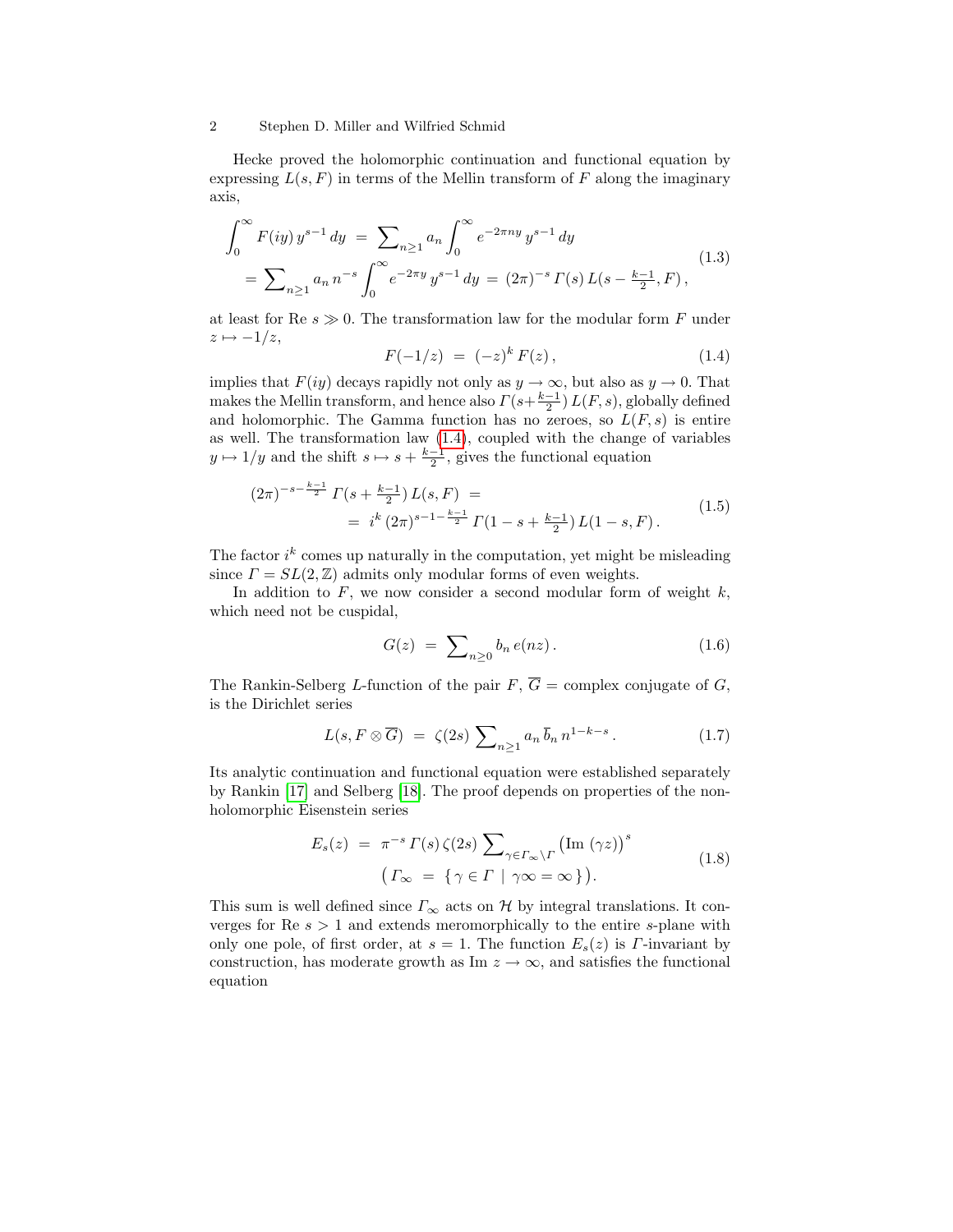Rankin-Selberg method for automorphic distributions 3

$$
E_s(z) = E_{1-s}(z). \tag{1.9}
$$

Both  $F(z)$  and  $G(z)$  transform according to a factor of automorphy under the action of  $\Gamma$ , but  $(\text{Im } z)^k F(z) \overline{G}(z)$  is  $\Gamma$ -invariant, as is the measure  $y^{-2} dx dy$ . Since  $G(z)$  and  $E_s(z)$  have moderate growth as Im  $z \to \infty$ , and since  $F(z)$ decays rapidly, the integral

<span id="page-2-0"></span>
$$
I(s) = \int_{\Gamma \backslash \mathcal{H}} (\text{Im } z)^{k-2} F(z) \, \overline{G}(z) \, E_s(z) \, dx \, dy \tag{1.10}
$$

converges. From  $E_s(z)$ , the function  $I(s)$  inherits both the functional equation

<span id="page-2-1"></span>
$$
I(s) = I(1 - s) \tag{1.11}
$$

and the analytic properties: it is holomorphic, with the exception of a potential first order pole at  $s = 1$ .

The definition [\(1.8\)](#page-1-1) of  $E_s(z)$  involves a sum of Im  $\gamma z$ , with  $\gamma$  ranging over  $\Gamma_{\infty}\backslash\Gamma$ . But the rest of the integrand in [\(1.10\)](#page-2-0) is  $\Gamma$ -invariant. That justifies the process known as "unfolding",

$$
\pi^{s} \big( \Gamma(s) \zeta(2s) \big)^{-1} I(s) =
$$
\n
$$
= \int_{\Gamma \backslash \mathcal{H}} \sum_{\gamma \in \Gamma_{\infty} \backslash \Gamma} (\text{Im } z)^{k-2} F(z) \overline{G}(z) \big( \text{Im } (\gamma z) \big)^{s} dx dy
$$
\n
$$
= \int_{\Gamma_{\infty} \backslash \mathcal{H}} (\text{Im } z)^{s+k-2} F(z) \overline{G}(z) dx dy, \qquad (1.12)
$$

at least for  $\text{Re } s > 1$ , in which case the integral on the right converges. Since  $\Gamma_{\infty}$  acts on H by integral translations, the strip  $\{0 \leq \text{Re } z \leq 1\}$  constitutes a fundamental domain for this action. Substituting the series [\(1.1,](#page-0-0) [1.6\)](#page-1-2) for  $F(z)$  and  $G(z)$ , one finds

<span id="page-2-2"></span>
$$
\pi^{s} \left(\Gamma(s) \zeta(2s)\right)^{-1} I(s) =
$$
\n
$$
= \int_{0}^{\infty} \int_{0}^{1} \sum_{m \geq 0} a_{n} \bar{b}_{m} e\left((n-m)x\right) e^{-2\pi (n+m)y} y^{s+k-2} dx dy
$$
\n
$$
= \sum_{n \geq 1} a_{n} \bar{b}_{n} \int_{0}^{\infty} e^{-4\pi ny} y^{s+k-2} dy
$$
\n
$$
= (4\pi)^{-s-k+1} \Gamma(s+k-1) \sum_{n \geq 1} a_{n} \bar{b}_{n} n^{-s-k+1},
$$
\n(1.13)

again for Re  $s > 1$ . Equivalently,

$$
I(s) = 2^{1-k} (2\pi)^{1-k-2s} \Gamma(s) \Gamma(s+k-1) L(s, F \otimes \overline{G}). \tag{1.14}
$$

The Gamma factors have no zeroes, so  $L(s, F \otimes \overline{G})$  extends holomorphically to all of  $\mathbb{C}$ , except possibly for a first order pole at  $s = 1$ . In effect, [\(1.11\)](#page-2-1) is the functional equation for the Rankin-Selberg L-function. With some additional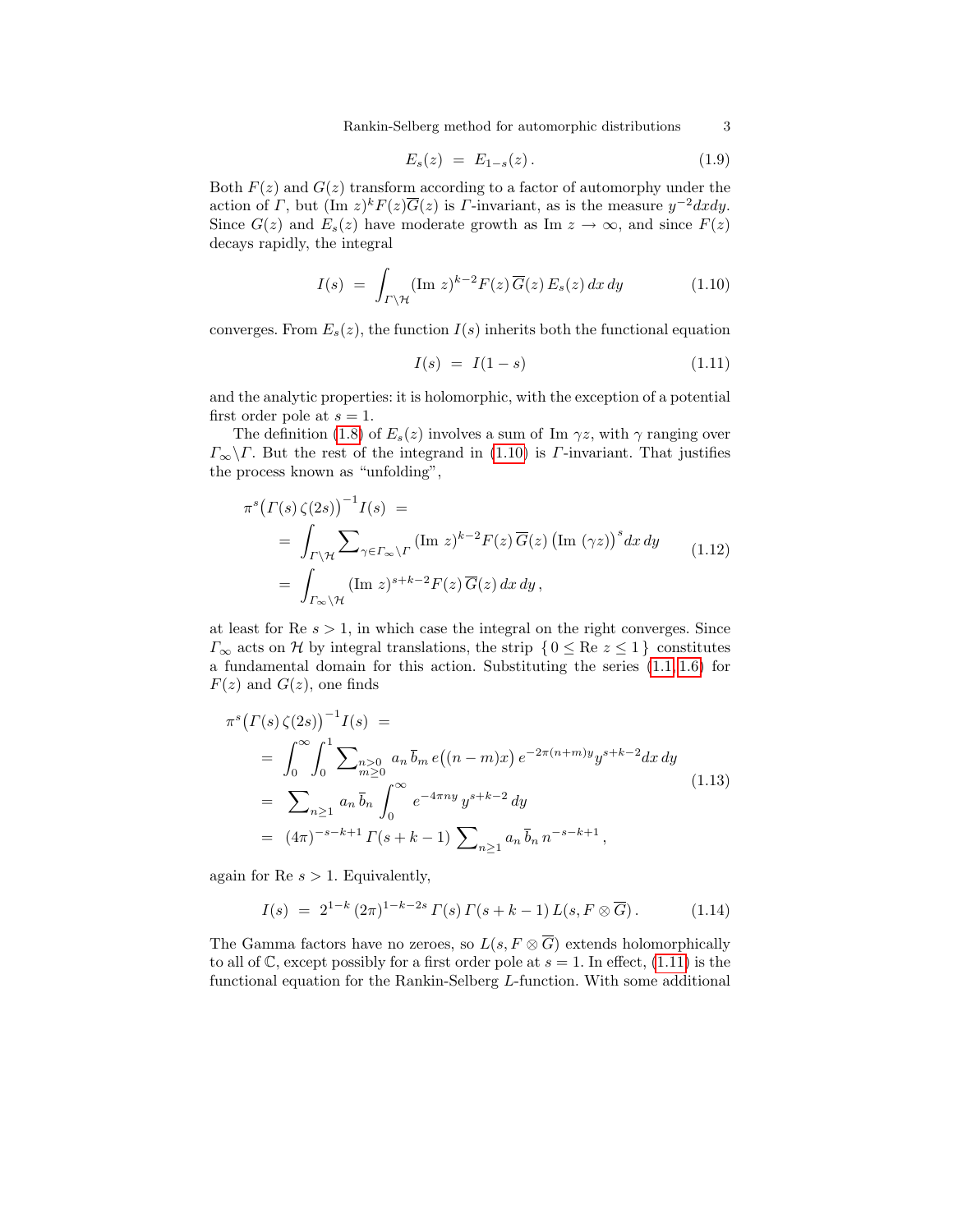effort one can modify these arguments, to make them work even when  $F$  and G have different weights.

Maass [\[12\]](#page-37-3) extended the proofs of the analytic continuation and functional equation for the standard L-function to the case of Maass forms, i.e.,  $\Gamma$ -invariant eigenfunctions of the hyperbolic Laplacian on  $\mathcal{H}$ ; see section 2 below. Jacquet [\[6\]](#page-36-0) treats the Rankin-Selberg L-function for Maass forms. We just saw how the Gamma factors in [\(1.3\)](#page-1-3) and [\(1.13\)](#page-2-2) arise directly from the standard integral representation of the Gamma function. In contrast, for Maass forms, the Gamma factor for the standard L-function arises from the Mellin transform of the Bessel function  $K_{\nu}(y)$ ,

$$
\int_0^\infty K_\nu(y) \, y^{s-1} \ = \ 2^{s-2} \, \Gamma\left(\frac{s-\nu}{2}\right) \, \Gamma\left(\frac{s+\nu}{2}\right) \qquad \left(\text{Re } s \gg 0\right),\tag{1.15}
$$

and for the Rankin-Selberg L-function of a pair of Maass forms, from the integral

<span id="page-3-0"></span>
$$
\int_0^\infty K_\mu(y) K_\nu(y) y^{s-1} dy =
$$
\n
$$
= 2^{s-3} \frac{\Gamma(\frac{s-\mu-\nu}{2}) \Gamma(\frac{s+\mu-\nu}{2}) \Gamma(\frac{s-\mu+\nu}{2}) \Gamma(\frac{s+\mu+\nu}{2})}{\Gamma(s)} \quad (\text{Re } s \gg 0).
$$
\n(1.16)

Though [\(1.16\)](#page-3-0) can be established by elementary means, it is still complicated and its proof lacks a conceptual explanation.

In the case of Rankin-Selberg L-functions of higher rank groups, the integrals analogous to [\(1.16\)](#page-3-0) become exceedingly difficult, or even impossible, to compute. In fact, it is commonly believed that such integrals may not always be expressible in terms of Gamma functions [\[1,](#page-36-1) §2.6]. If true, this would not contradict Langlands' prediction that the functional equations involve certain definite Gamma factors [\[10,](#page-37-4) [11\]](#page-37-5): the functional equations pin down only the ratios of the Gamma factors on the two sides, which can of course be expressed also as ratios of other functions.

Broadly speaking, the existing approaches to the L-functions for higher rank groups overcome the problem of computing these so-called *archimedean* integrals in one of two ways. Even if the integrals cannot be computed explicitly, it may be possible to establish a functional equation with unknown coefficients; it may then be possible to identify the coefficients in some special case, or by an analysis of their zeroes and poles. The Langlands-Shahidi method, on the other hand, often exhibits the functional equation with precisely the Gamma factors predicted by Langlands. Both methods have one difficulty in common: ruling out poles – other than those at the expected places – of the L-functions in question requires considerable effort, and is not always possible.

We are approaching the analytic continuation and functional equation of L-functions from a different point of view. Instead of working with automorphic forms – i.e., the higher dimensional analogues of modular forms and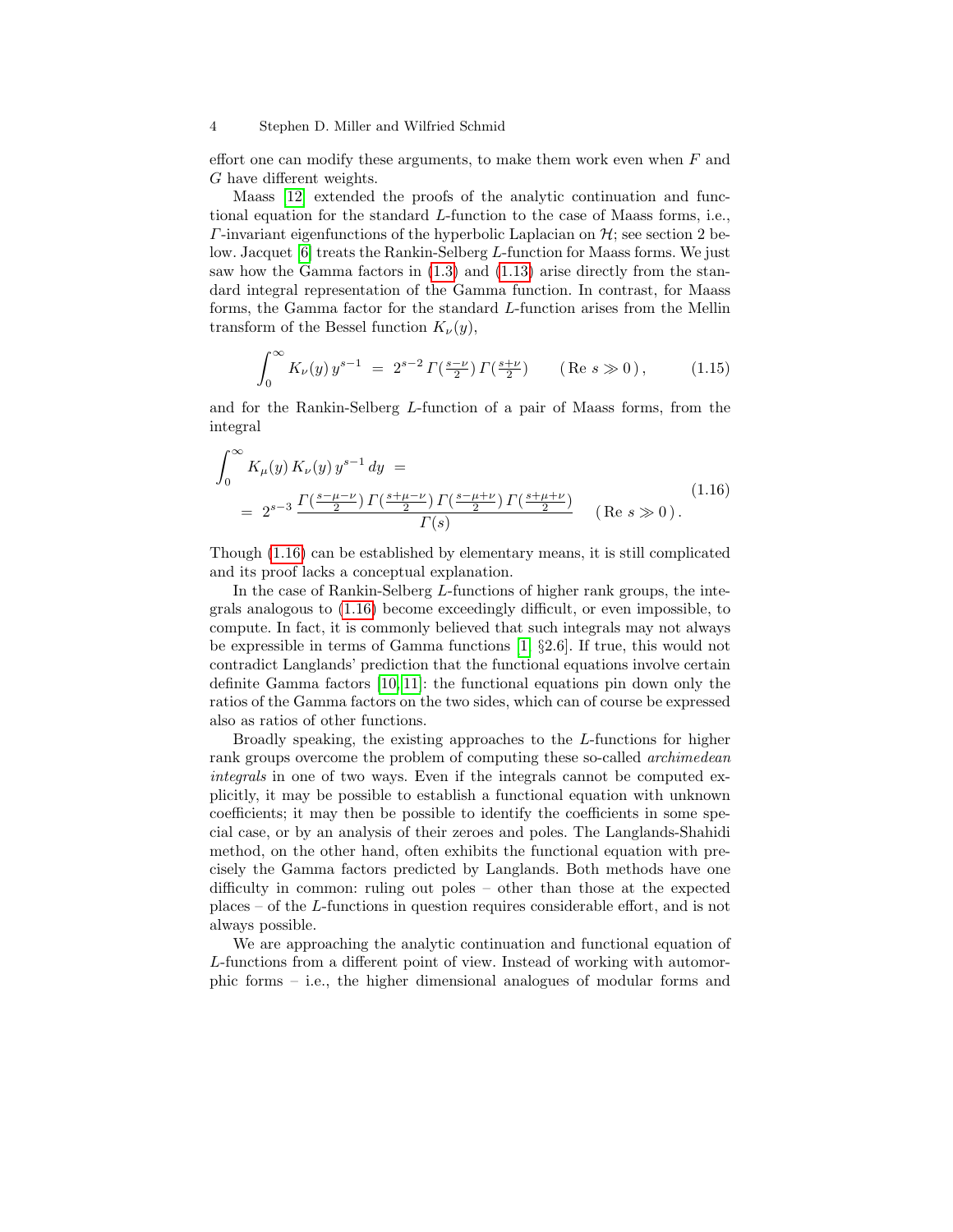Maass forms – we attach the L-functions to automorphic distributions. In the case of modular forms and Maass forms, the automorphic distributions can be described quite concretely as boundary values. Alternatively but equivalently, they can be described abstractly; see [\[14,](#page-37-6) §2] or section three below. Computing with distributions presents some technical difficulties. What we gain in return are explicit formulas for the archimedean integrals that arise in the setting of automorphic distributions. This has led us to some new results.

In the next section we show how our method works in the simplest case, for the standard L-functions of modular forms and Maass forms. We treat the Rankin-Selberg L-function in section four, following the description of our main analytic tool in section three. Section five, finally, is devoted to the exterior square L-function for  $GL(4,\mathbb{Z})$ . That is the first not-entirely-trivial case of the main result of [\[15\]](#page-37-0). It can be explained more transparently than the general case for two reasons: the main analytic tool is the pairing of distributions, which for GL(4) reduces to a variant of the Rankin-Selberg method for  $GL(2)$ . Also, the general case involves a somewhat subtle induction, with  $GL(4)$  representing merely the initial step.

# <span id="page-4-2"></span>2 Standard L-functions for  $SL(2)$

Holomorphic functions on the disk or the upper half plane have hyperfunction boundary values, essentially by definition of the notion of hyperfunction. Holomorphic functions of moderate growth, in particular modular forms, have distribution boundary values:

<span id="page-4-0"></span>
$$
\tau(x) = \lim_{y \to 0^+} F(x + iy) \tag{2.1}
$$

is the automorphic distribution corresponding to a modular form  $F$  for  $SL(2,\mathbb{Z})$ , of weight k. The limit exists in the strong distribution topology. From F, the distribution  $\tau$  inherits its  $SL(2,\mathbb{Z})$ -automorphy property

<span id="page-4-1"></span>
$$
\tau(x) = (cx+d)^{-k} \tau\left(\frac{ax+b}{cx+d}\right) \quad \text{for all} \quad \begin{pmatrix} a & b \\ c & d \end{pmatrix} \in SL(2, \mathbb{Z}). \tag{2.2}
$$

In terms of Fourier expansion [\(1.1\)](#page-0-0) of the cuspidal modular form  $F(z)$ , the limit [\(2.1\)](#page-4-0) can be taken term-by-term,

$$
\tau(x) = \sum_{n>0} a_n e(nx). \tag{2.3}
$$

We shall argue next that it makes sense to take the Mellin transform of the distribution  $\tau$ , and that this Mellin is an entire function of the variable s. The argument will be a special case of the techniques developed in our paper [\[13\]](#page-37-7).

Note that the periodic distribution  $\tau$  has no constant term. It can therefore be expressed as the k-th derivative of a continuous, periodic function  $\phi_k$ , for every sufficiently large integer  $k$ ,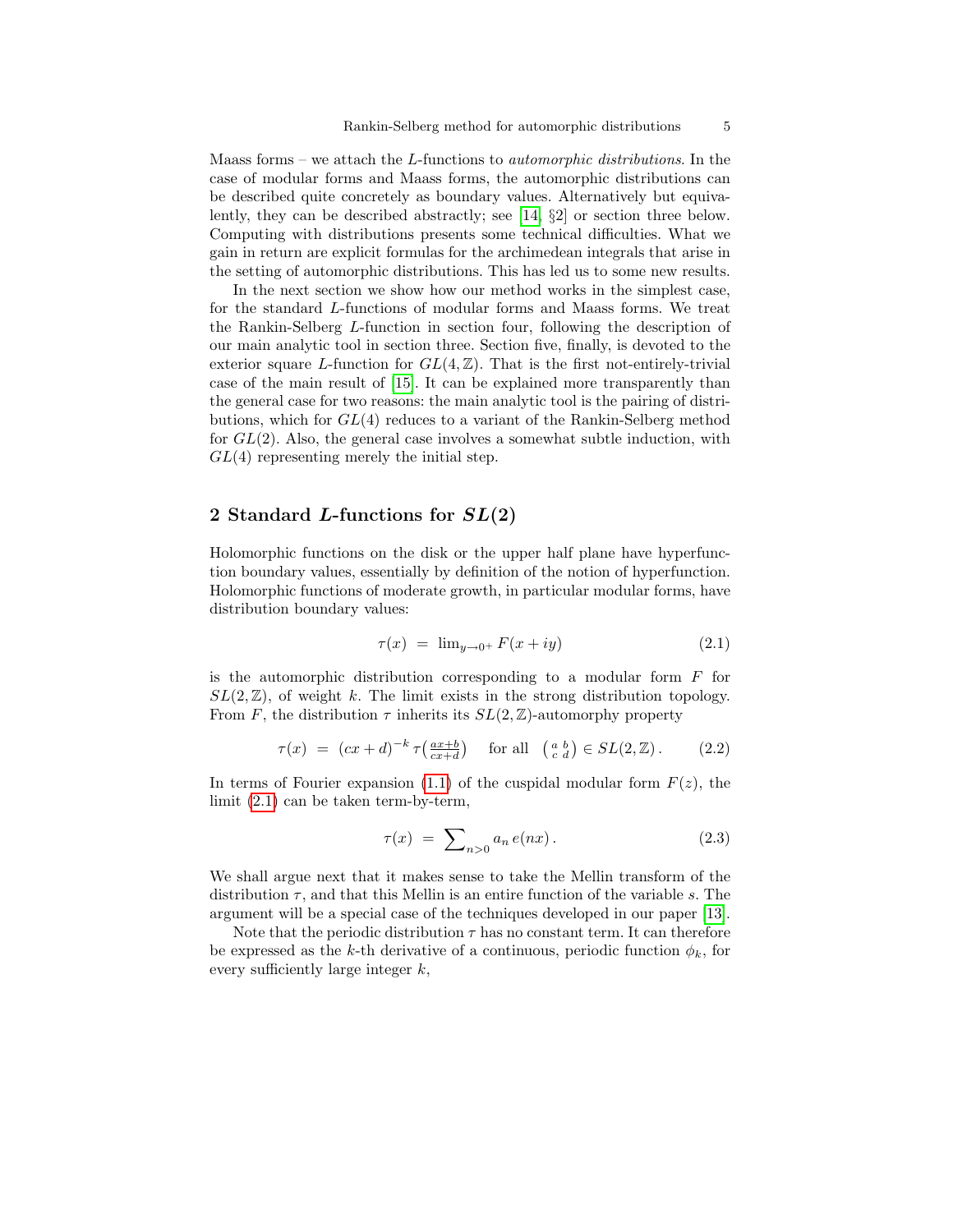<span id="page-5-4"></span>
$$
\tau(x) = \phi_k^{(k)}(x), \quad \text{with} \quad \phi_k \in C(\mathbb{R}/\mathbb{Z})
$$

$$
\left(\phi_k(x) = \sum_{n>0} (2\pi i n)^{-k} a_n e(nx)\right).
$$
\n(2.4)

Using the formal rule for pairing the "test function"  $x^{s-1}$  against the derivative of a distribution, we find

<span id="page-5-0"></span>
$$
x^{s-1} \tau(x) = x^{s-1} \frac{d^k}{dx^k} \phi_k(x) = (-1)^k \phi_k(x) \frac{d^k}{dx^k} x^{s-1}.
$$
 (2.5)

As a continuous, periodic function,  $\phi_k$  is bounded. That makes the expression on the right in [\(2.5\)](#page-5-0) integrable away from  $x = 0$ , provided  $k > \text{Re } s$ . Indeed, if we multiply the Mellin kernel  $x^{s-1}$  by a cutoff function  $\psi \in C^{\infty}(\mathbb{R})$ , with  $\psi(x) \equiv 1$  near  $x = \infty$  and  $\psi(x) \equiv 0$  near  $x = 0$ , the resulting integral is an entire function of the variable  $s$  – we simply choose k larger than the real part of any particular s. Increasing the value of k further does not affect the integral, as can be seen by a legitimate application of integration by parts. The identity [\(2.2\)](#page-4-1), with  $a = d = 0$ ,  $b = -c = 1$ , gives

<span id="page-5-1"></span>
$$
\tau(x) = (-x)^{-k} \tau(-1/x), \qquad (2.6)
$$

so the behavior of  $\tau(x)$  near zero duplicates its behavior near  $\infty$ , except for the factor  $(-x)^k$  which can be absorbed into the Mellin kernel. The expression on the right in [\(2.5\)](#page-5-0) is therefore integrable even down to zero, and

<span id="page-5-2"></span>
$$
s \mapsto \int_0^\infty \tau(x) x^{s-1} dx
$$
 is a well defined, entire holomorphic function. (2.7)

The change of variables  $x \mapsto 1/x$  and the transformation law [\(2.6\)](#page-5-1) imply

$$
\int_0^\infty \tau(x) x^{s-1} dx = (-1)^k \int_0^\infty \tau(-x) x^{k-s-1} dx.
$$
 (2.8)

The integral on the right is of course well defined, for the same reason as the integral [\(2.7\)](#page-5-2).

In view of the argument we just sketched, it is entirely legitimate to replace  $\tau(x)$  by its Fourier series and to interchange the order of integration and summation: for Re  $s \gg 0$ ,

<span id="page-5-3"></span>
$$
\int_0^\infty \tau(x) x^{s-1} dx = \int_0^\infty \sum_{n>0} a_n e(nx) x^{s-1} dx
$$
  
=  $\sum_{n>0} a_n \int_0^\infty e(nx) x^{s-1} dx = L(s - \frac{k-1}{2}, F) \int_0^\infty e(x) x^{s-1} dx;$  (2.9)

recall  $(1.2)$ . The integral on the right makes sense for Re  $s > 0$  if one regards  $e(x)$  as a distribution and applies integration by parts, as was done in the case of  $\tau(x)$ . In the range  $0 < \text{Re } s < 1$  it converges conditionally. This integral is well known,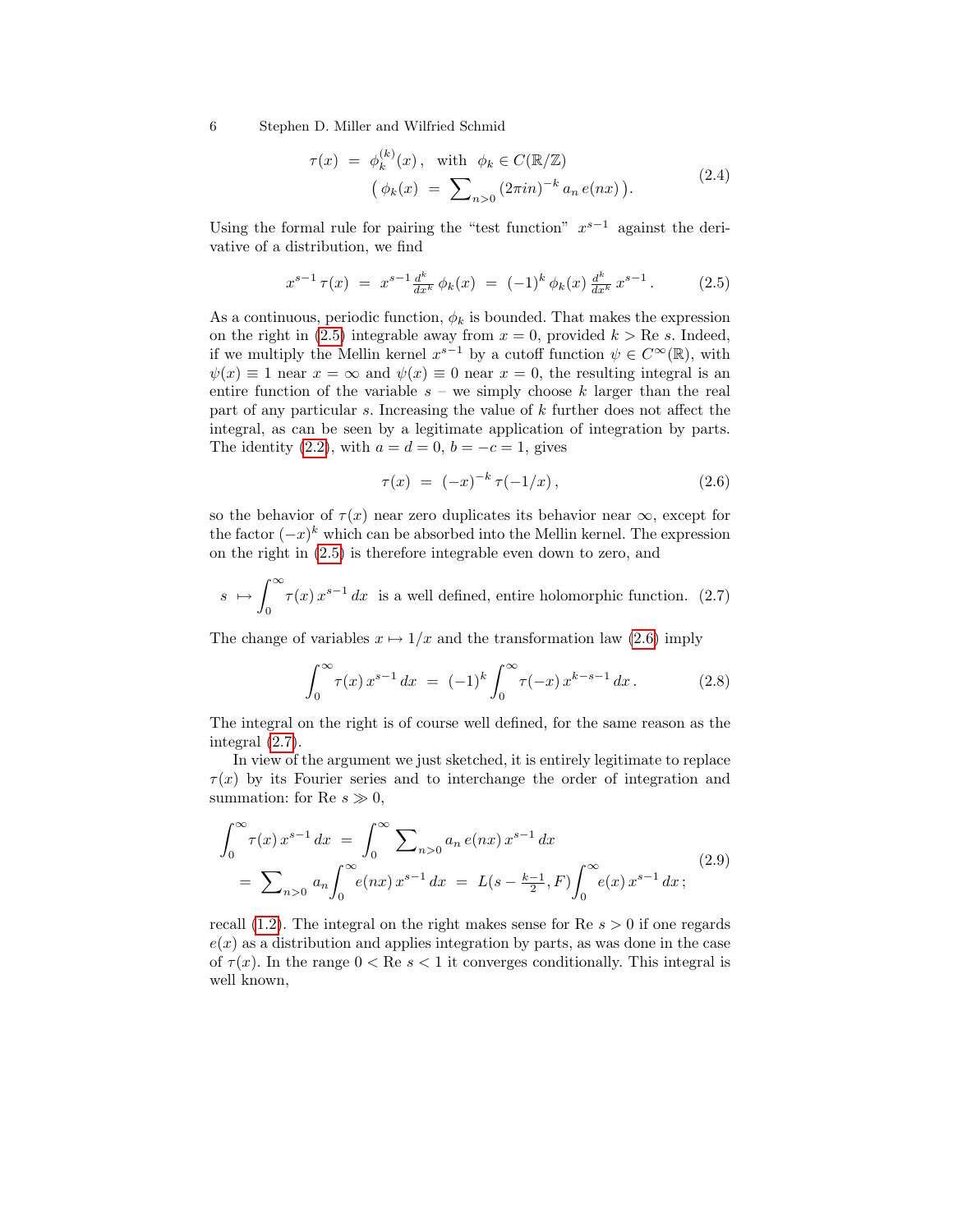Rankin-Selberg method for automorphic distributions 7

<span id="page-6-0"></span>
$$
\int_0^\infty e(x) x^{s-1} dx = (2\pi)^{-s} \Gamma(s) e(s/4) \qquad (0 < \text{Re } s < 1). \tag{2.10}
$$

Since  $\Gamma(s)e(s/4)$  has no zeroes, [\(2.7\)](#page-5-2) and [\(2.9–](#page-5-3)[2.10\)](#page-6-0) imply that  $L(s, F)$  is entire. Replacing  $\tau(x)$  by  $\tau(-x)$  in [\(2.9\)](#page-5-3) has the effect of replacing  $e(x)$  by  $e(-x)$ , and accordingly the factor  $e(s/4)$  by  $e(-s/4)$  in [\(2.10\)](#page-6-0). Thus [\(2.7–](#page-5-2)[2.10\)](#page-6-0) imply

$$
(2\pi)^{-s} e(s/4) \Gamma(s) L(s - \frac{k-1}{2}, F) =
$$
  
=  $(-1)^k (2\pi)^{s-k} e((s-k)/4) \Gamma(k-s) L(1-s + \frac{k+1}{2}, F).$  (2.11)

Since  $e(-k/4) = i^{-k}$ , this functional equation is equivalent to the functional equation stated in [\(1.5\)](#page-1-4).

A Maass form is a  $\Gamma$ -invariant eigenfunction  $F \in C^{\infty}(\mathcal{H})$  for the hyperbolic Laplacian  $\Delta$ , of moderate growth towards the boundary of  $\mathcal{H}$ . It is convenient to express the eigenvalue as  $(\lambda^2 - 1)/4$ , so that

$$
y^2 \left(\frac{\partial^2}{\partial x^2} + \frac{\partial^2}{\partial y^2}\right) F = \frac{\lambda^2 - 1}{4} F. \tag{2.12}
$$

Near the real axis, the Maass form  $F$  has an asymptotic expansion,

<span id="page-6-1"></span>
$$
F(x+iy) \sim y^{\frac{1-\lambda}{2}} \sum_{k\geq 0} \tau_{\lambda,k}(x) y^{2k} + y^{\frac{1+\lambda}{2}} \sum_{k\geq 0} \tau_{-\lambda,k}(x) y^{2k} \quad (2.13)
$$

as y tends to zero from above, with distribution coefficients  $\tau_{\pm\lambda,k}$ . In the exceptional case  $\lambda = 0$ , the leading terms  $y^{(1-\lambda)/2}$ ,  $y^{(1+\lambda)/2}$  must be replaced by, respectively,  $y^{1/2}$  and  $y^{1/2}$  log y. The leading coefficients

$$
\tau_{\lambda} =_{\text{def}} \tau_{\lambda,0}, \quad \tau_{-\lambda} =_{\text{def}} \tau_{-\lambda,0} \tag{2.14}
$$

determine the others recursively. They are the automorphic distributions corresponding to the Maass form  $F$ . Each of the two also determines the other – in a way we shall explain later – unless  $\lambda$  is a negative odd integer, in which case the  $\tau_{-\lambda,k}$  all vanish identically. To avoid making statements with trivial counterexamples, we shall not consider  $\tau_{-\lambda}$  when  $\lambda \in \mathbb{Z}_{\leq 0} \cap (2\mathbb{Z} + 1)$ , and for  $\lambda = 0$ , we shall only consider the coefficient of  $y^{1/2}$ , not the coefficient of  $y^{1/2}$  log y.

Unlike modular forms, Maass forms are  $\Gamma$ -invariant as functions, i.e., without a factor of automorphy. However, because of the nature of the asymptotic expansion [\(2.13\)](#page-6-1), the  $\Gamma$ -invariance of F translates into an automorphy condition on the automorphic distributions,

<span id="page-6-2"></span>
$$
\tau_{\lambda}(x) = |cx + d|^{\lambda - 1} \tau_{\lambda} \left( \frac{ax + b}{cx + d} \right) \quad \text{for all} \quad \begin{pmatrix} a & b \\ c & d \end{pmatrix} \in \Gamma. \tag{2.15}
$$

To simplify the discussion, we suppose  $\Gamma = SL(2, \mathbb{Z})$ , as before. Then [\(2.15\)](#page-6-2), with  $a = b = d = 1, c = 0$  implies  $\tau_{\lambda}(x) \equiv \tau_{\lambda}(x+1)$ , so  $\tau_{\lambda}$  has a Fourier expansion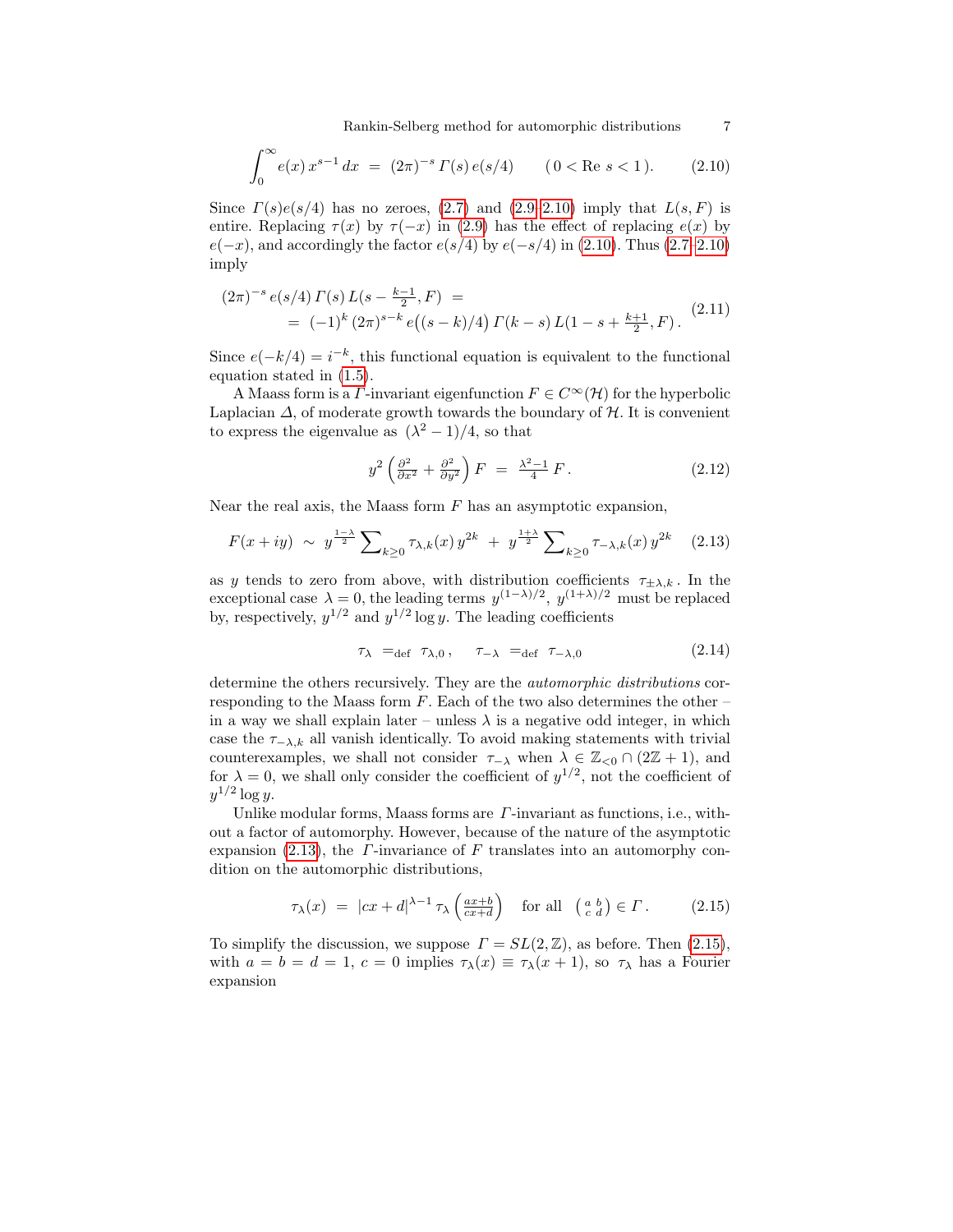<span id="page-7-3"></span>
$$
\tau_{\lambda}(x) = \sum_{n \in \mathbb{Z}} a_n e(nx). \tag{2.16}
$$

From the point of view of L-functions, cuspidal Maass forms are more interesting than non-cuspidal forms. The condition of cuspidality on  $F$  is equivalent to two conditions on the automorphic distribution  $\tau_{\lambda}$ , namely

<span id="page-7-2"></span> $a_0 = 0$ , and  $\tau_\lambda$  vanishes to infinite order at  $x = 0$  (2.17)

[\[13\]](#page-37-7). To explain the meaning of the second condition, we note that the discus-sion leading up to [\(2.4\)](#page-5-4) applies also in the present context, since  $a_0 = 0$ . The automorphy condition [\(2.15\)](#page-6-2), with  $a = d = 0$ ,  $b = -c = -1$ , asserts

<span id="page-7-4"></span>
$$
\tau_{\lambda}(x) = |x|^{\lambda - 1} \tau_{\lambda}(-1/x). \qquad (2.18)
$$

Combined with [\(2.4\)](#page-5-4) and the chain rule for the change of variables  $x \mapsto -1/x$ , this implies

<span id="page-7-0"></span>
$$
\tau_{\lambda}(x) = |x|^{\lambda - 1} \left( x^2 \frac{d}{dx} \right)^k \left( \phi_k(-1/x) \right) \text{ on } \mathbb{R} - \{0\},\tag{2.19}
$$

for every sufficiently large  $k \in \mathbb{N}$ , with some  $\phi_k \in C(\mathbb{R} - \{0\})$  which remains bounded as  $|x| \to \infty$ . Moving the factor  $|x|^{\lambda-1}$  across the differential operator and keeping track of the powers of  $x$  shows that the right hand side of  $(2.19)$ defines a distribution even on a neighborhood of the origin – a distribution with the remarkable property that for each  $\ell \in \mathbb{N}$  it can be expressed, locally near  $x = 0$ , as

<span id="page-7-1"></span> $x^{\ell} P_{\ell}(x \frac{d}{dx}) \psi_{\ell}(x)$ , with  $\psi_{\ell}$  defined and continuous near the origin; (2.20)

here  $P_\ell$  denotes a complex polynomial, whose coefficients depend on  $\ell$  and  $\lambda$ . In [\[13\]](#page-37-7) we introduced the terminology vanishing to infinite order at  $x = 0$  for the property [\(2.20\)](#page-7-1) of a distribution defined on a neighborhood of the origin in R.

To summarize the discussion so far, we have shown that a distribution  $\tau_{\lambda}$ satisfying the automorphy condition [\(2.15\)](#page-6-2) for  $\Gamma = SL(2,\mathbb{R})$ , and additionally the condition  $a_0 = 0$ , agrees on  $\mathbb{R} - \{0\}$  with a distribution that vanishes to infinite order at  $x = 0$ . Thus either  $\tau_{\lambda}$  itself vanishes to infinite order at  $x = 0$ this is the meaning of the second condition in  $(2.17)$ , of course – or else differs from such a distribution by one with support at the origin. A distribution supported at the origin is a linear combination of the delta function and its derivatives, and cannot vanish to infinite order at  $x = 0$  unless it is identically zero. If, contrary to our standing hypothesis, Γ is a congruence subgroup of  $SL(2,\mathbb{Z})$ , the conditions [\(2.17\)](#page-7-2) must be imposed at each of the cusps of  $\Gamma$ . In that case the second condition [\(2.17\)](#page-7-2) must also be stated slightly differently.

If  $F(x + iy)$  is a Maass form, then so is  $F(-x + iy)$ . It therefore makes sense to speak of even and odd Maass forms, i.e., Maass forms such that  $F(-x+iy) = \pm F(x+iy)$ . Every Maass form can be expressed uniquely as the sum of an even and an odd Maass form. If  $F$  is cuspidal, then so are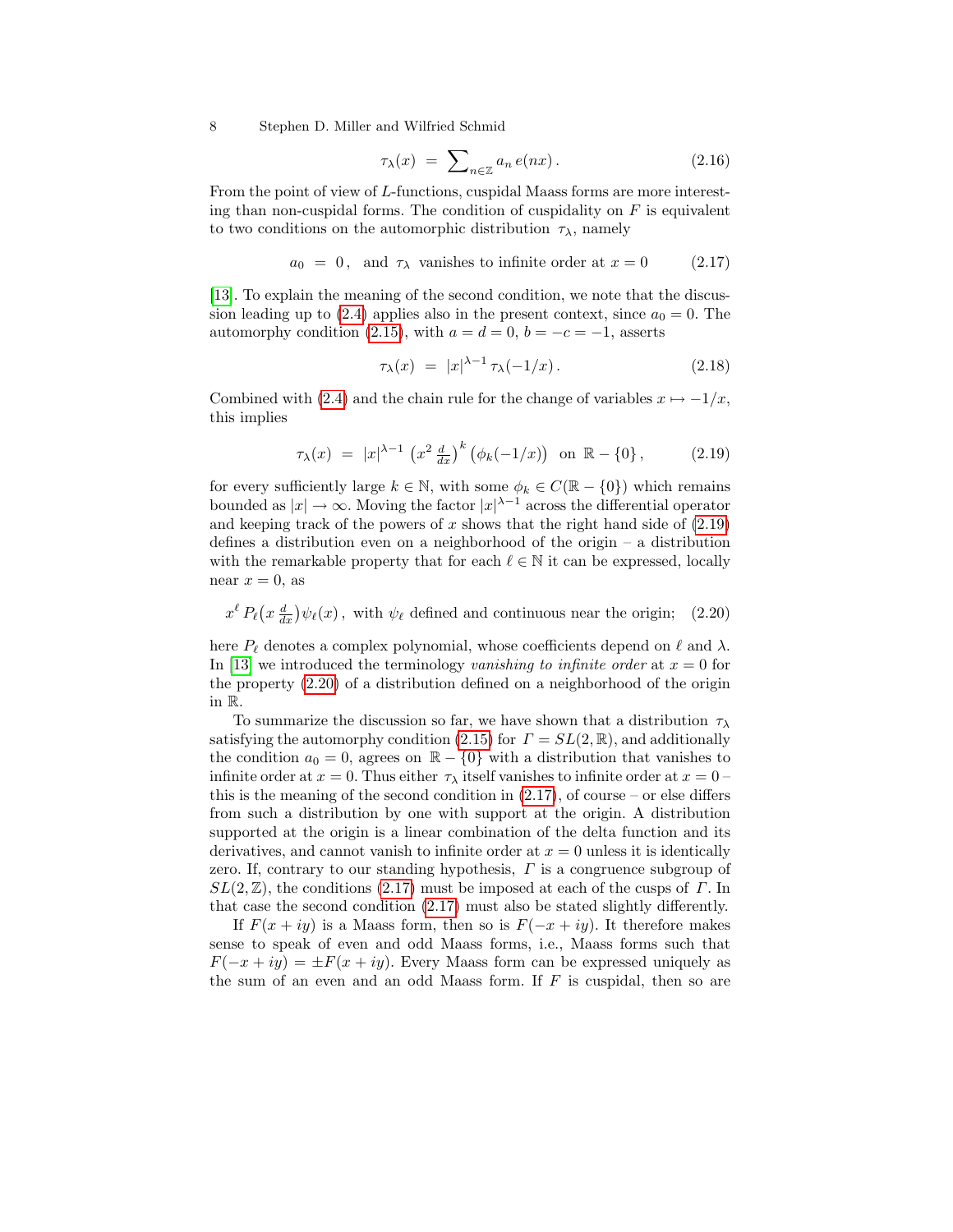the even and odd parts. The parity of  $F$  affects the Gamma factors in the functional equation of  $L(s, F)$ . We shall therefore suppose that F, and hence also  $\tau_{\lambda}$ , has a definite parity,

<span id="page-8-4"></span>
$$
\tau_{\lambda}(-x) = (-1)^{\eta} \tau_{\lambda}(x), \text{ or equivalently}
$$
  
\n
$$
a_{-n} = (-1)^{\eta} a_n \text{ for all } n \quad (\eta \in \mathbb{Z}/2\mathbb{Z}).
$$
\n(2.21)

We also suppose that F is cuspidal, so that  $\tau_{\lambda}$  satisfies [\(2.17\)](#page-7-2). As one consequence of the parity condition,the L-function

<span id="page-8-0"></span>
$$
L(s, F) = \sum_{n \ge 1} a_n n^{-s + \frac{\lambda}{2}} \qquad (\text{Re } s \gg 0)
$$
 (2.22)

completely determines all the  $a_n$ , and therefore also  $\tau_\lambda$  and F. We had remarked earlier that  $\tau_{\lambda}$  and  $\tau_{-\lambda}$  play essentially symmetric roles unless k is a negative odd integer or  $\lambda = 0$ . Outside of those exceptional cases, the Fourier coefficients of  $\tau_{\lambda}$  and  $\tau_{-\lambda}$  are related by the factor of proportionality  $c_{\lambda}|n|^{\lambda}$ , with  $c_{\lambda} \neq 0$ . Switching  $\tau_{\lambda}$  and  $\tau_{-\lambda}$  has the minor effect of renormalizing the L-function [\(2.22\)](#page-8-0) by the non-zero constant  $c_{\lambda}$ . It is not difficult to eliminate the remaining ambiguity in normalizing  $L(s, F)$ , but we shall not pursue the matter here.

Arguing exactly as in the case of a modular form, we see that the signed Mellin transform

<span id="page-8-3"></span>
$$
M_{\eta}(s,\tau_{\lambda}) = \int_{\mathbb{R}} \tau_{\lambda}(x) (\operatorname{sgn} x)^{\eta} |x|^{s-1} dx \qquad (2.23)
$$

is a well defined entire holomorphic function. It is legitimate to substitute the Fourier series [\(2.16\)](#page-7-3) for  $\tau_{\lambda}$  and to interchange the order of summation and integration, again for the same reasons as in the case of modular forms, hence

<span id="page-8-1"></span>
$$
M_{\eta}(s,\tau_{\lambda}) = 2 \sum_{n \ge 1} a_n n^s \int_{\mathbb{R}} e(x) (\operatorname{sgn} x)^{\eta} |x|^{s-1} dx
$$
  
= 2 G\_{\eta}(s) L(s + \frac{\lambda}{2}, F), (2.24)

with

<span id="page-8-2"></span>
$$
G_{\eta}(s) = \int_{\mathbb{R}} e(x) (\operatorname{sgn} x)^{\eta} |x|^{s-1} dx = \begin{cases} \frac{2 \Gamma(s)}{(2\pi)^s} \cos(\frac{\pi s}{2}) & \text{if } \eta = 0\\ \frac{2 i \Gamma(s)}{(2\pi)^s} \sin(\frac{\pi s}{2}) & \text{if } \eta = 1 \end{cases}
$$
(2.25)

the explicit formula for  $G_{\eta}(s)$  follows from [\(2.10\)](#page-6-0). Since  $M_{\eta}(s, F)$  is entire,  $(2.24-2.25)$  $(2.24-2.25)$  show that  $L(s, F)$  extends meromorphically to the entire s-plane.

The change of variables  $x \mapsto -1/x$  in [\(2.23\)](#page-8-3), combined with the transformation rule [\(2.18\)](#page-7-4), gives the functional equation

$$
M_{\eta}(s,\tau_{\lambda}) = (-1)^{\eta} M_{\eta}(1 - s - \lambda, \tau_{\lambda}), \qquad (2.26)
$$

which in turn implies the functional equation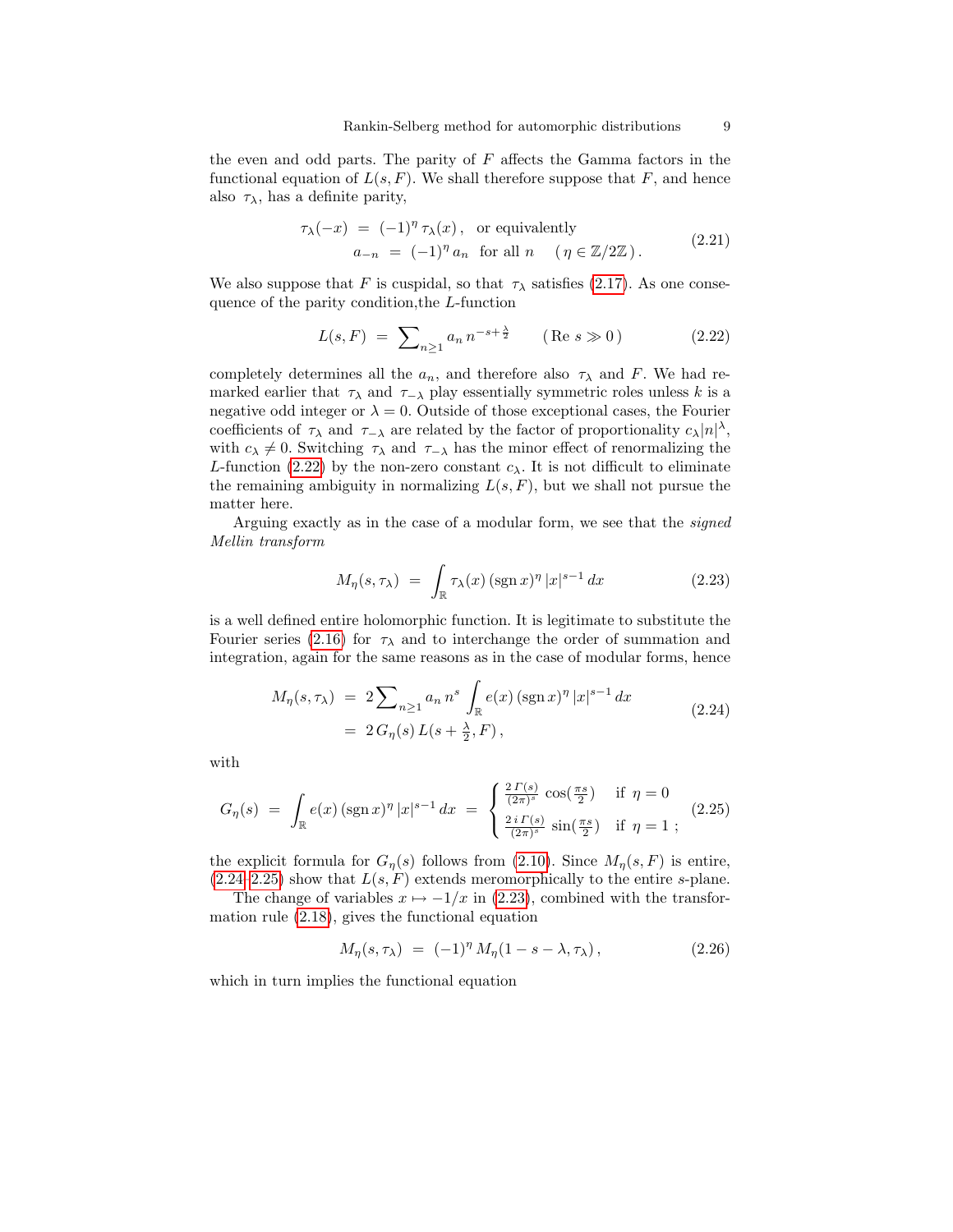<span id="page-9-0"></span>
$$
G_{\eta}(s - \frac{\lambda}{2}) L(s, F) = (-1)^{\eta} G_{\eta}(1 - s - \frac{\lambda}{2}) L(1 - s, F) \qquad (2.27)
$$

for  $L(s, F)$ . Standard Gamma identities establish the equivalence between Maass' version of the functional equation and [\(2.27\)](#page-9-0).

Though we know that the product  $G_{\eta}(s - \frac{\lambda}{2})L(s, F)$  is entire, we cannot yet conclude that  $L(s, F)$  is also entire: unlike  $\Gamma(s)$ ,  $G_n(s)$  has zeroes. To deal with this problem, we consider the Fourier transform  $\hat{\tau}_{\lambda}$  of the tempered distribution  $\tau_{\lambda}$ . We use the normalization  $f(y) = \int_{\mathbb{R}} f(x)e(-xy)dx$ . Then  $e(nx)$ , considered as tempered distribution, has Fourier transform  $\mathcal{F}e(nx)$  =  $\delta_n(x)$  = Dirac delta function at  $x = n$ , and

$$
\widehat{\tau}_{\lambda}(x) = \sum_{n \neq 0} a_n \,\delta_n(x). \tag{2.28}
$$

This distribution visibly vanishes in a neighborhood of the origin, in particular vanishes to infinite order at  $x = 0$ . According to [\[13,](#page-37-7) theorem 3.19], the fact that  $\tau_{\lambda}$  vanishes to infinite order at  $x = 0$  – cf. [\(2.17\)](#page-7-2) – implies that  $\hat{\tau}_{\lambda}(1/x)$ extends across the origin to a distribution that vanishes there to infinite order. Since both  $\hat{\tau}_{\lambda}(x)$  and  $\hat{\tau}_{\lambda}(1/x)$  have this property, the signed Mellin transform

$$
M_{\eta}(s,\hat{\tau}_{\lambda}) = 2 \sum_{n>0} a_n n^{s-1} \qquad (\text{Re } s \ll 0)
$$
  
= 2L(1 - s +  $\frac{\lambda}{2}$ , F) (2.29)

is a well defined, entire holomorphic function. In other words,  $L(s, F)$  is entire, as was to be shown.

The preceding argument essentially applies also to the case of modular forms, except that one is then dealing with automorphic distributions that are neither even nor odd, but have only positive Fourier coefficients. In fact, if one considers modular forms and Maass forms not for  $SL(2)$  but for  $GL(2)$ , a single argument treats both types of automorphic distributions absolutely uniformly. However, the case of modular forms is simpler in one important respect: the fact that the L-function has no poles requires no special argument.

### <span id="page-9-2"></span>3 Pairings of automorphic distributions

In the last section we encountered automorphic distributions as distributions on the real line, obtained by a limiting process. For higher rank groups, it is necessary to take a more abstract point of view, which we shall now explain.

Initially in this section  $G$  shall denote a reductive Lie group,  $Z_G^0$  the identity component in the center  $Z_G$  of G, and  $\Gamma \subset G$  an arithmetically defined subgroup. Note that G acts unitarily on  $L^2(\Gamma \backslash G/Z_G^0)$ , via right translation. We consider an irreducible unitary representation  $(\pi, V)$  of G which occurs discretely in  $L^2(\Gamma \backslash G/Z_G^0)$ ,

<span id="page-9-1"></span>
$$
j: V \hookrightarrow L^2(\Gamma \backslash G/Z_G^0). \tag{3.1}
$$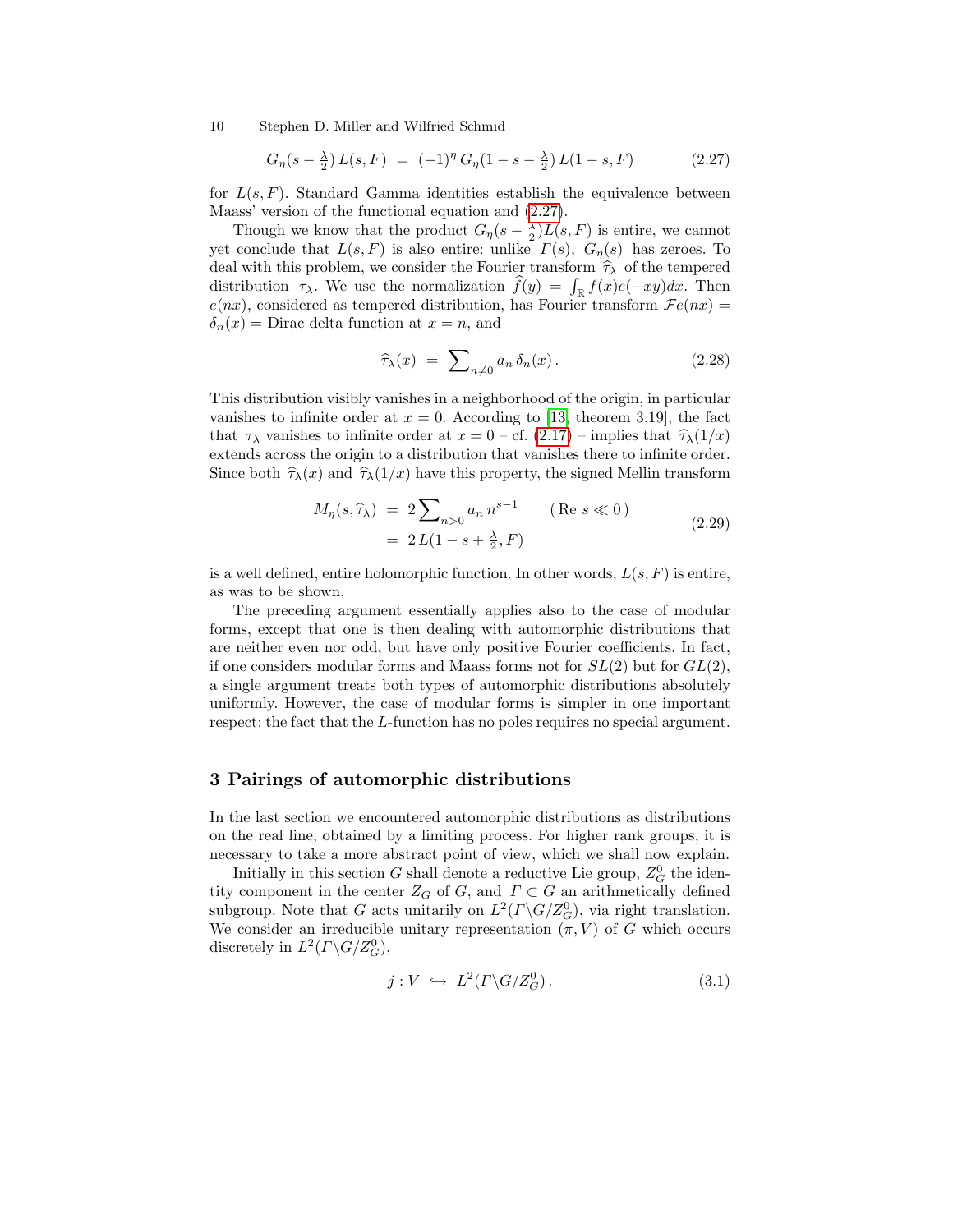Recall the notion of a  $C^{\infty}$  vector for  $\pi$ : a vector  $v \in V$  such that  $g \mapsto \pi(g)v$  is a  $C^{\infty}$  map from G to the Hilbert space V. The space of  $C^{\infty}$  vectors  $V^{\infty} \subset V$ is dense, G-invariant, and gets mapped to  $C^{\infty}(\Gamma \backslash G/Z_G^0)$  by the embedding [\(3.1\)](#page-9-1). That makes

<span id="page-10-0"></span>
$$
\tau = \tau_j : V^{\infty} \longrightarrow \mathbb{C}, \qquad \tau(v) = jv(e), \tag{3.2}
$$

a well defined linear map. It is  $\varGamma$ -invariant because  $jv \in C^\infty(\varGamma \backslash G/Z_G^0)$ , and is continuous with respect to the natural topology on  $V^{\infty}$ . One should therefore think of  $\tau$  as a *Γ*-invariant distribution vector for the dual representation  $(\pi', V')$  – i.e.,  $\tau \in ((V')^{-\infty})^{\Gamma}$ . Very importantly,  $\tau$  determines j completely. Indeed,  $j$  is  $G$ -invariant, so the defining identity  $(3.2)$  specifies the value of jv,  $v \in V^{\infty}$ , not only at the identity, but at any  $g \in G$ . Since  $V^{\infty}$  is dense in V, knowing the effect of j on  $V^{\infty}$  means knowing j.

The space  $L^2(\Gamma \backslash G/Z_G^0)$  is self-dual, hence if V occurs discretely, so does its dual V'. Since we shall be working primarily with  $\tau$ , we switch the roles of  $V$  and  $V'$ . From now on,

$$
\tau \in (V^{-\infty})^{\Gamma} \tag{3.3}
$$

shall denote a  $\Gamma$ -invariant distribution vector corresponding to a discrete embedding  $V' \hookrightarrow L^2(\Gamma \backslash G/Z_G^0)$ . Not all *Γ*-invariant distribution vectors correspond to embeddings into  $L^2(\Gamma \backslash G/Z_G^0)$ ; some correspond to Eisenstein series, and others not even to those.

The arithmetically defined subgroup  $\Gamma$  is arithmetic with respect to a particular Q-structure on G. If  $P \subset G$  is a parabolic subgroup, defined over  $\mathbb Q$ , with unipotent radical U, then  $\Gamma \cap U$  is a lattice in U; in other words, the quotient  $U/(T \cap U)$  is compact. One calls  $\tau \in (V^{-\infty})^T$  cuspidal if

$$
\int_{U/(I\cap U)} \pi(u)\tau du = 0, \qquad (3.4)
$$

for the unipotent radical  $U$  of any parabolic subgroup  $P$  that is defined over Q. Since there exist only finitely many Γ-conjugacy classes of such parabolics, cuspidality amounts to only finitely many conditions. Essentially by definition, cuspidal embeddings  $V' \hookrightarrow L^2(\Gamma \backslash G/Z_G^0)$  correspond to cuspidal distribution vectors  $\tau \in (V^{-\infty})^{\Gamma}$ , and conversely every cuspidal automorphic  $\tau$  arises from a cuspidal embedding of V' into  $L^2(\Gamma \backslash G/Z_G^0)$ .

To get a handle on  $\tau \in (V^{-\infty})^{\Gamma}$ , we realize the space of  $C^{\infty}$  vectors  $V^{\infty}$ as a subspace  $V^{\infty} \hookrightarrow V^{\infty}_{\lambda,\delta}$  of the space of  $C^{\infty}$  vectors for a not-necessarilyunitary principal series representation  $(\pi_{\lambda,\delta}, V_{\lambda,\delta})$ . The Casselman embedding theorem [\[3\]](#page-36-2) guarantees the existence of such an embedding. For the moment, we leave the meaning of the subscripts  $\lambda$ ,  $\delta$  undefined. They are the parameters of the principal series, which we shall explain presently in the relevant cases. A theorem of Casselman-Wallach [\[3,](#page-36-2)22] asserts that the inclusion  $V^{\infty} \hookrightarrow V_{\lambda,\delta}^{\infty}$ extends continuously to an embedding of the space of distribution vectors,

$$
V^{-\infty} \hookrightarrow V_{\lambda,\delta}^{-\infty}.
$$
\n(3.5)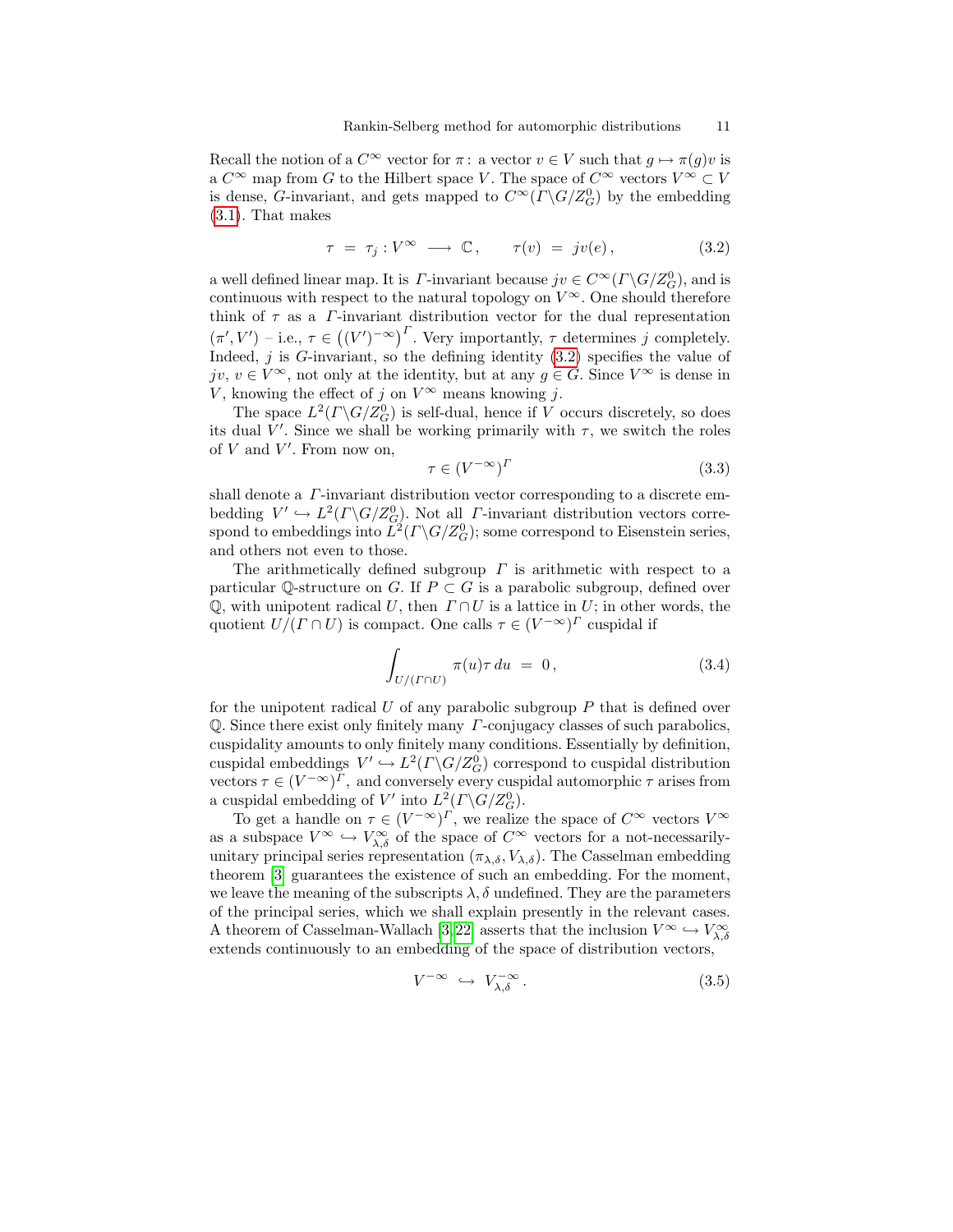This allows us to consider the automorphic distribution  $\tau$  as a distribution vector for a principal series representation,

<span id="page-11-0"></span>
$$
\tau \in \left(V_{\lambda,\delta}^{-\infty}\right)^{\Gamma}.
$$
\n(3.6)

When  $G = SL(2, \mathbb{R})$ , cuspidal modular forms correspond to embeddings of discrete series representations into  $L^2(\Gamma \backslash G)$ , and cuspidal Maass forms to embeddings of unitary principal series representations. The realization of discrete series representations of  $SL(2,\mathbb{R})$  as subrepresentations of principal series representations is very well known, making [\(3.6\)](#page-11-0) quite concrete. For general groups, the Casselman embeddings cannot be described equally explicitly, nor do they need to be unique. Those are not obstacles to using [\(3.6\)](#page-11-0) in studying L-functions. In fact, the non-uniqueness is sometimes helpful in ruling out poles of L-functions.

Our tool in studying Rankin-Selberg and related L-functions is the pairing of automorphic distributions. In this paper, we shall only discuss Rankin-Selberg L-functions for  $GL(2)$  and the exterior square L-function for  $GL(4)$ . Both involve the pairing of automorphic distributions of  $GL(2)$ . To minimize notational effort, we shall work with the group

$$
G = PGL(2, \mathbb{R}) \cong SL^{\pm}(2, \mathbb{R})/\{\pm 1\}
$$
  

$$
(SL^{\pm}(2, \mathbb{R}) = \{ g \in GL(2, \mathbb{R}) \mid \det g = \pm 1 \}),
$$
 (3.7)

rather than  $G = GL(2, \mathbb{R})$ , for the remainder of this section. We let  $B \subset G$ denote the lower triangular subgroup. For  $\lambda \in \mathbb{C}$  and  $\delta \in \mathbb{Z}/2\mathbb{Z}$ , we define

<span id="page-11-1"></span>
$$
\chi_{\lambda,\delta}: B \to \mathbb{C}^*, \quad \chi_{\lambda,\delta}\left(\begin{smallmatrix} a & 0 \\ c & d \end{smallmatrix}\right) = (\text{sgn}\,\frac{a}{d})^{\delta} \left| \frac{a}{d} \right|^{\frac{\lambda}{2}}.
$$
 (3.8)

The parameterization of the principal series involves a " $\rho$ -shift", i.e., a shift by the half-sum of the positive roots. In our concrete setting

$$
\rho = 1, \tag{3.9}
$$

and we shall write  $\chi_{\lambda-\rho,\delta}$  instead of  $\chi_{\lambda-1,\delta}$  to be consistent with the usual notation in the subject. The space of  $C^{\infty}$  vectors for the principal series representation  $\pi_{\lambda,\delta}$  is

<span id="page-11-2"></span>
$$
V_{\lambda,\delta}^{\infty} = \left\{ F \in C^{\infty}(G) \mid F(gb) = \chi_{\lambda-\rho,\delta}(b^{-1})F(g) \text{ for all } g \in G, b \in B \right\}, (3.10)
$$

with action

$$
(\pi_{\lambda,\delta}(g)F)(h) = F(g^{-1}h) \qquad (F \in V_{\lambda,\delta}^{\infty}, g, h \in G).
$$
 (3.11)

Quite analogously

<span id="page-11-3"></span>
$$
V_{\lambda,\delta}^{-\infty} = \left\{ \tau \in C^{-\infty}(G) \mid \tau(gb) = \chi_{\lambda-\rho,\delta}(b^{-1})\,\tau(g) \text{ for all } g \in G, \, b \in B \right\} \tag{3.12}
$$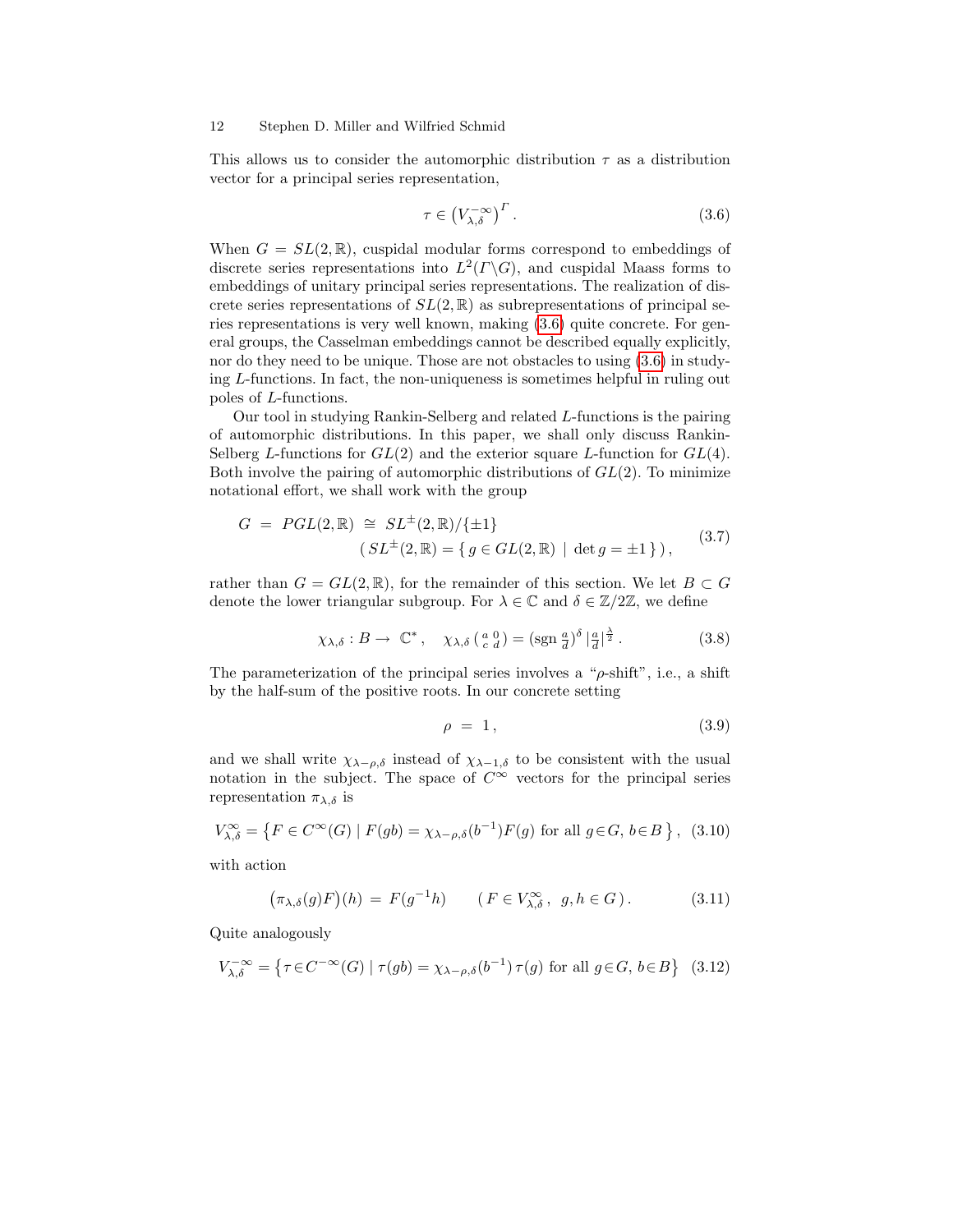is the space of distribution vectors, on which  $G$  acts by the same formula as on  $V_{\lambda,\delta}^{\infty}$ .

The tautological action of  $GL(2,\mathbb{R})$  on  $\mathbb{R}^2$  induces a transitive action of  $G = PGL(2, \mathbb{R})$  on  $\mathbb{RP}^1$ ; in fact  $\mathbb{RP}^1 \cong G/B$ , since B is the isotropy subgroup at the line spanned by the second standard basis vector of  $\mathbb{R}^2$ . According to the so-called "fundamental theorem of projective geometry", the action of  $G$ on  $\mathbb{RP}^1$  induces a simply transitive, faithful action on the set of triples of distinct points in  $\mathbb{RP}^1 \times \mathbb{RP}^1 \times \mathbb{RP}^1$ . Put differently, G has a dense open orbit in

$$
\mathbb{RP}^1 \times \mathbb{RP}^1 \times \mathbb{RP}^1 \cong G/B \times G/B \times G/B, \tag{3.13}
$$

and can be identified with that dense open orbit once a base point has been chosen. The three matrices

<span id="page-12-3"></span>
$$
f_1 = \begin{pmatrix} 1 & 0 \\ 0 & 1 \end{pmatrix}, \quad f_2 = \begin{pmatrix} 1 & 1 \\ 0 & 1 \end{pmatrix}, \quad f_3 = \begin{pmatrix} 0 & -1 \\ 1 & 0 \end{pmatrix} \tag{3.14}
$$

lie in distinct cosets of B, so

<span id="page-12-1"></span>
$$
G \hookrightarrow G/B \times G/B \times G/B, \quad g \mapsto (gf_1B, gf_2B, gf_3B), \tag{3.15}
$$

gives a concrete identification of G with its open orbit in  $\mathbb{RP}^1 \times \mathbb{RP}^1 \times \mathbb{RP}^1$ .

Formally at least, the existence of the open orbit can be used to define a G-invariant trilinear pairing

<span id="page-12-0"></span>
$$
V_{\lambda_1, \delta_1}^{\infty} \times V_{\lambda_2, \delta_2}^{\infty} \times V_{\lambda_3, \delta_3}^{\infty} \longrightarrow \mathbb{C},
$$
  
(F<sub>1</sub>, F<sub>2</sub>, F<sub>3</sub>)  $\mapsto P(F_1, F_2, F_3) =_{def} \int_G F_1(gf_1) F_2(gf_2) F_3(gf_3) dg,$  (3.16)

between any three principal series representations. Although the G-invariance of the pairing is obvious from this formula, it is not clear that the integral converges. Before addressing the question of convergence, we should remark that the "fundamental theorem of projective geometry" is field-independent. The same ideas have been used to construct triple pairings for representations of  $PGL(2,\mathbb{Q}_p)$ . We should also point out that a different choice of base points  $f_i$  would have the effect of multiplying the pairing by a non-zero constant.

The question of convergence of the integral [\(3.16\)](#page-12-0) is most easily understood in terms of the "unbounded realization" of the principal series, which we discuss next. The subgroup

<span id="page-12-4"></span>
$$
N = \{ n_x = \begin{pmatrix} 1 & x \\ 0 & 1 \end{pmatrix} \mid x \in \mathbb{R} \} \cong \mathbb{R} \tag{3.17}
$$

of G acts freely on  $G/B$ , and its image omits only a single point, the coset of

<span id="page-12-2"></span>
$$
s = \begin{pmatrix} 0 & -1 \\ 1 & 0 \end{pmatrix} . \tag{3.18}
$$

It follows that any  $F \in V_{\lambda,\delta}^{\infty}$  is completely determined by its restriction to  $N \cong \mathbb{R}$ ; the defining identities [\(3.8–](#page-11-1)[3.10\)](#page-11-2) imply that  $\phi_0 =$  restriction of F to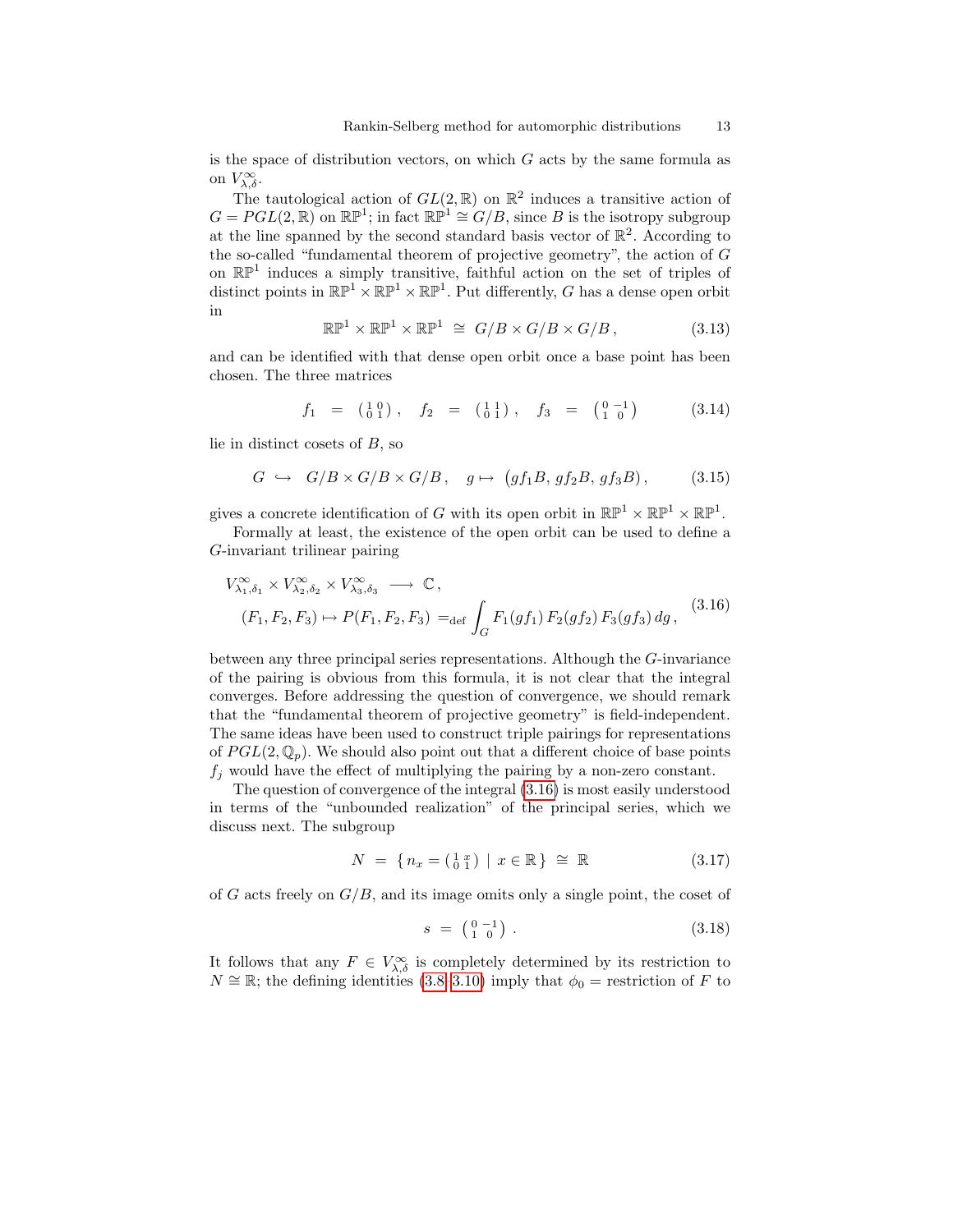R is related to  $\phi_{\infty}$  = restriction of  $\pi_{\lambda,\delta}(s)F$  to R by the identity  $\phi_{\infty}(x)$  =  $|x|^{\lambda-1}\phi(-1/x)$ . This leads naturally to the identification

<span id="page-13-0"></span>
$$
V_{\lambda,\delta}^{\infty} \cong \left\{ \phi \in C^{\infty}(\mathbb{R}) \mid |x|^{\lambda - 1} \phi(-1/x) \in C^{\infty}(\mathbb{R}) \right\},\qquad(3.19)
$$

with action

$$
\left(\pi_{\lambda,\delta}(g)\phi\right)(x) = \left(\text{sgn}(ad - bc)\right)^{\delta} \left(\frac{|cx+d|}{\sqrt{|ad - bc|}}\right)^{\lambda - 1} \phi\left(\frac{ax+b}{cx+d}\right)
$$
\n
$$
\text{for } g^{-1} = \left(\begin{smallmatrix} a & b \\ c & d \end{smallmatrix}\right) \in G. \tag{3.20}
$$

If  $(\phi_1, \phi_2, \phi_3) \in (C^{\infty}(\mathbb{R}))^3$  correspond to  $(F_1, F_2, F_3) \in V^{\infty}_{\lambda_1, \delta_1} \times V^{\infty}_{\lambda_2, \delta_2} \times V^{\infty}_{\lambda_3, \delta_3}$ via the unbounded realization [\(3.19\)](#page-13-0),

<span id="page-13-1"></span>
$$
P(F_1, F_2, F_3) = \int_{\mathbb{R}^3} \phi_1(x) \phi_2(y) \phi_3(z) k(x, y, z) dx dy dz, \text{ with}
$$
  
\n
$$
k(x, y, z) = \text{sgn}((x - y)(y - z)(z - x))^{\delta_1 + \delta_2 + \delta_3} \times \times |x - y|^{\frac{-\lambda_1 - \lambda_2 + \lambda_3 - 1}{2}} |y - z|^{\frac{\lambda_1 - \lambda_2 - \lambda_3 - 1}{2}} |x - z|^{\frac{-\lambda_1 + \lambda_2 - \lambda_3 - 1}{2}}.
$$
\n(3.21)

This can be seen from the explicit form of the isomorphism [\(3.19\)](#page-13-0), coupled with the definition [\(3.10\)](#page-11-2) of  $V_{\lambda,\delta}^{\infty}$ . We should point out that in the setting of Maass forms,  $\delta$  plays the role of the parity  $\eta$  in [\(2.21\)](#page-8-4).

Contrary to appearance, the integral [\(3.21\)](#page-13-1) is really an integral over the compact space  $\mathbb{RP}^1 \times \mathbb{RP}^1 \times \mathbb{RP}^1$ : the integral retains the same general form when one or more of the coordinates  $x, y, z$  are replaced by their reciprocals; this follows from the behavior of the  $\phi_j$  at  $\infty$  specified in [\(3.19\)](#page-13-0). The convergence of the integral is therefore a purely local matter. Near points where exactly two of the coordinates coincide, absolute convergence is guaranteed when the real part of the corresponding exponent is greater than  $-1$ . To analyze the convergence near points of the triple diagonal  $\{x = y = z\}$ , it helps to "blow up" the triple diagonal in the sense of real algebraic geometry – or equivalently, to use polar coordinates in the normal directions. One then sees that absolute convergence requires not only the earlier condition

$$
\text{Re } (\lambda_i - \lambda_j - \lambda_k) > -1 \quad \text{if } i \neq j, j \neq k, k \neq i,
$$
\n
$$
(3.22)
$$

but also

$$
\text{Re}\left(\lambda_1 + \lambda_2 + \lambda_3\right) < 1. \tag{3.23}
$$

Both conditions certainly hold when the  $V_{\lambda_i,\delta_i}$  belong to the unitary principal series, i.e., when all the  $\lambda_i$  are purely imaginary.

The argument we have sketched establishes the existence of an invariant trilinear pairing between the spaces of  $C^{\infty}$  vectors of any three unitary principal series representations. The pairing is known to be unique up to scaling [\[16\]](#page-37-9). Even when the  $\lambda_i$  are not purely imaginary, one can use [\(3.21\)](#page-13-1) to exhibit an invariant trilinear pairing by meromorphic continuation. Indeed, for compactly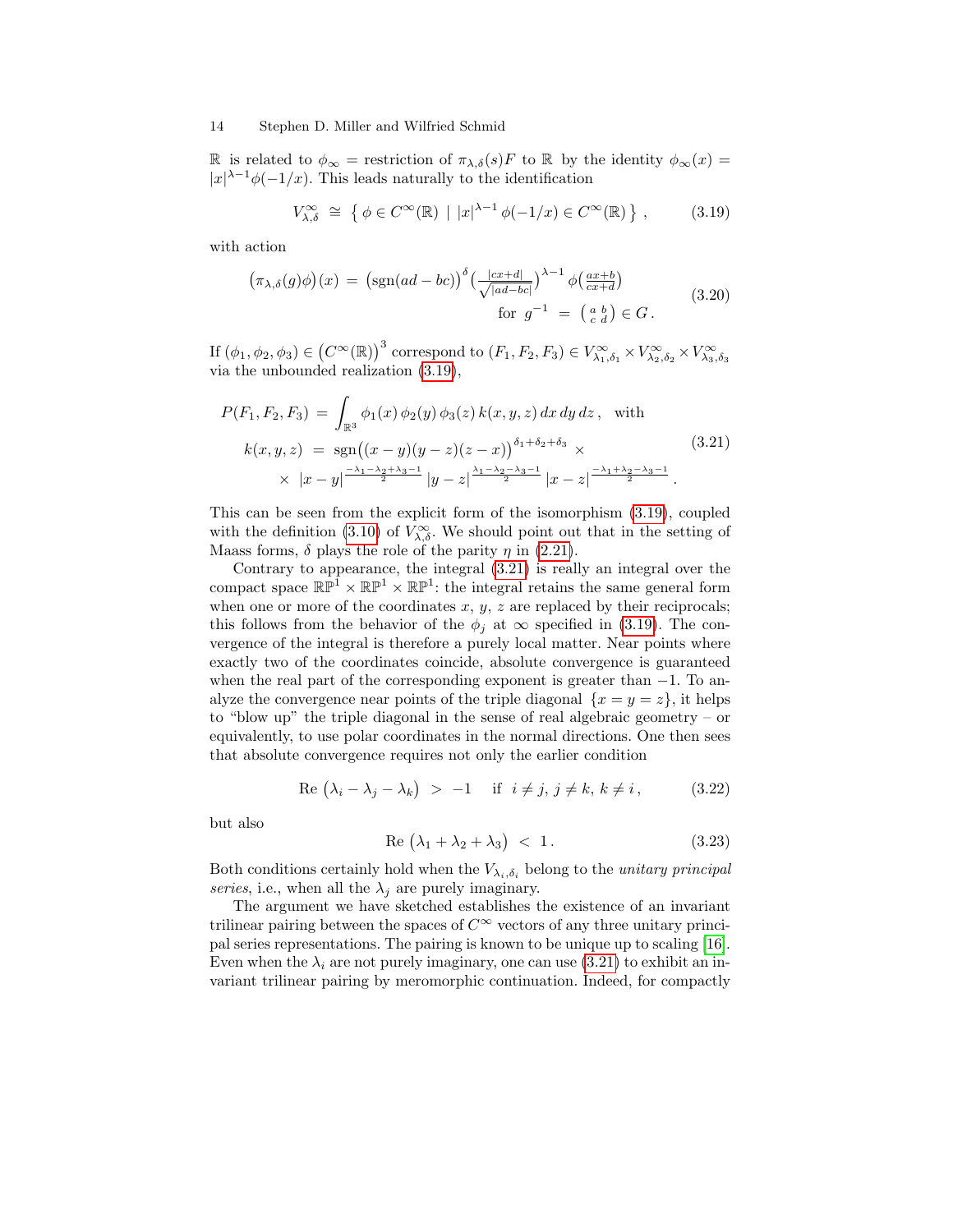supported functions of one variable, the functional  $f \mapsto \int_{\mathbb{R}} f(x)|x|^{s-1} dx$  extends meromorphically to  $s \in \mathbb{C}$ , with first order poles at the non-positive integers, but no other poles. As was just argued, the integral kernel in [\(3.21\)](#page-13-1) can be expressed as  $|u|^s$  or  $|u|^{s_1}|v|^{s_2}$ , in terms of suitable local coordinates, after blowing up when necessary. Localizing the problem as before, by means of a suitable partition of unity, one can therefore assign a meaning to the inte-gral [\(3.21\)](#page-13-1) for all triples  $(\lambda_1, \lambda_2, \lambda_3) \in \mathbb{C}^3$  outside certain hyperplanes, where the integral has poles. Even for parameters  $(\lambda_1, \lambda_2, \lambda_3)$  on these hyperplanes one can exhibit an invariant triple pairing by taking residues.

Let us now consider the datum of distribution vectors  $\tau_j \in V_{\lambda_j, \delta_j}^{-\infty}$  for three principal series representations  $V_{\lambda_j,\delta_j}$ ,  $1 \leq j \leq 3$ . The unbounded realization of the  $V_{\lambda_j,\delta_j}^{-\infty}$  is slightly more complicated than the  $C^{\infty}$  case [\(3.19\)](#page-13-0): unlike a  $C^{\infty}$  function, a distribution is not determined by its restriction to a dense open subset of its domain. The distribution analogue of [\(3.19\)](#page-13-0),

<span id="page-14-0"></span>
$$
V_{\lambda,\delta}^{-\infty} \cong \left\{ (\sigma_0, \sigma_{\infty}) \in (C^{-\infty}(\mathbb{R}))^2 \mid \sigma_{\infty}(x) = |x|^{\lambda - 1} \sigma_0(-1/x) \right\}, \quad (3.24)
$$

therefore involves a pair of distributions on  $\mathbb R$  that determine each other on  $\mathbb{R} - \{0\}$ . Suppose now that  $\tau_j \cong (\sigma_{j,0}, \sigma_{j,\infty})$  via [\(3.24\)](#page-14-0). Then

<span id="page-14-1"></span>
$$
(x, y, z) \mapsto \sigma_{1,0}(x) \sigma_{2,0}(y) \sigma_{3,0}(z) \operatorname{sgn}((x - y)(y - z)(z - x))^{5_1 + 5_2 + 5_3} \times
$$
  
 
$$
\times |x - y| \frac{-\lambda_1 - \lambda_2 + \lambda_3 + 1}{2} |y - z| \frac{\lambda_1 - \lambda_2 - \lambda_3 + 1}{2} |x - z| \frac{-\lambda_1 + \lambda_2 - \lambda_3 + 1}{2}
$$
(3.25)

extends naturally to a distribution on  $\{(x, y, z) \in (\mathbb{RP}^1)^3 \mid x \neq y \neq z \neq x\}$ ; as one or more of the coordinates tend to  $\infty$ , one replaces those coordinates by the negative of their reciprocals, and simultaneously the corresponding  $\sigma_{i,0}$ by  $\sigma_{j,\infty}$ . Since  $\{(x,y,z)\in (\mathbb{RP}^1)^3 \mid x\neq y\neq z\neq x\}\cong G$  via the identification  $(3.15)$ , we may regard  $(3.25)$  as a distribution on G. In fact, this distribution is

<span id="page-14-2"></span>
$$
\{ g \mapsto \tau_1(gf_1) \tau_2(gf_2) \tau_3(gf_3) \} \in C^{-\infty}(G), \tag{3.26}
$$

although the latter description has no immediately obvious meaning without the steps we have just gone through. The apparent discrepancy between the signs in the exponents in [\(3.21\)](#page-13-1) and [\(3.25\)](#page-14-1) reflects the fact that

$$
|x - y|^{-1} |y - z|^{-1} |z - x|^{-1} \cong dg = \text{Haar measure on } G \tag{3.27}
$$

via the identification [\(3.15\)](#page-12-1). Let us formally record the substance of our discussion:

**3.28 Observation.** For  $\tau_j \in V^{-\infty}_{\lambda_j, \delta_j}$ ,  $1 \leq j \leq 3$ ,

$$
g \ \mapsto \ \tau_1(gf_1)\,\tau_2(gf_2)\,\tau_3(gf_3)
$$

is a well defined distribution on G.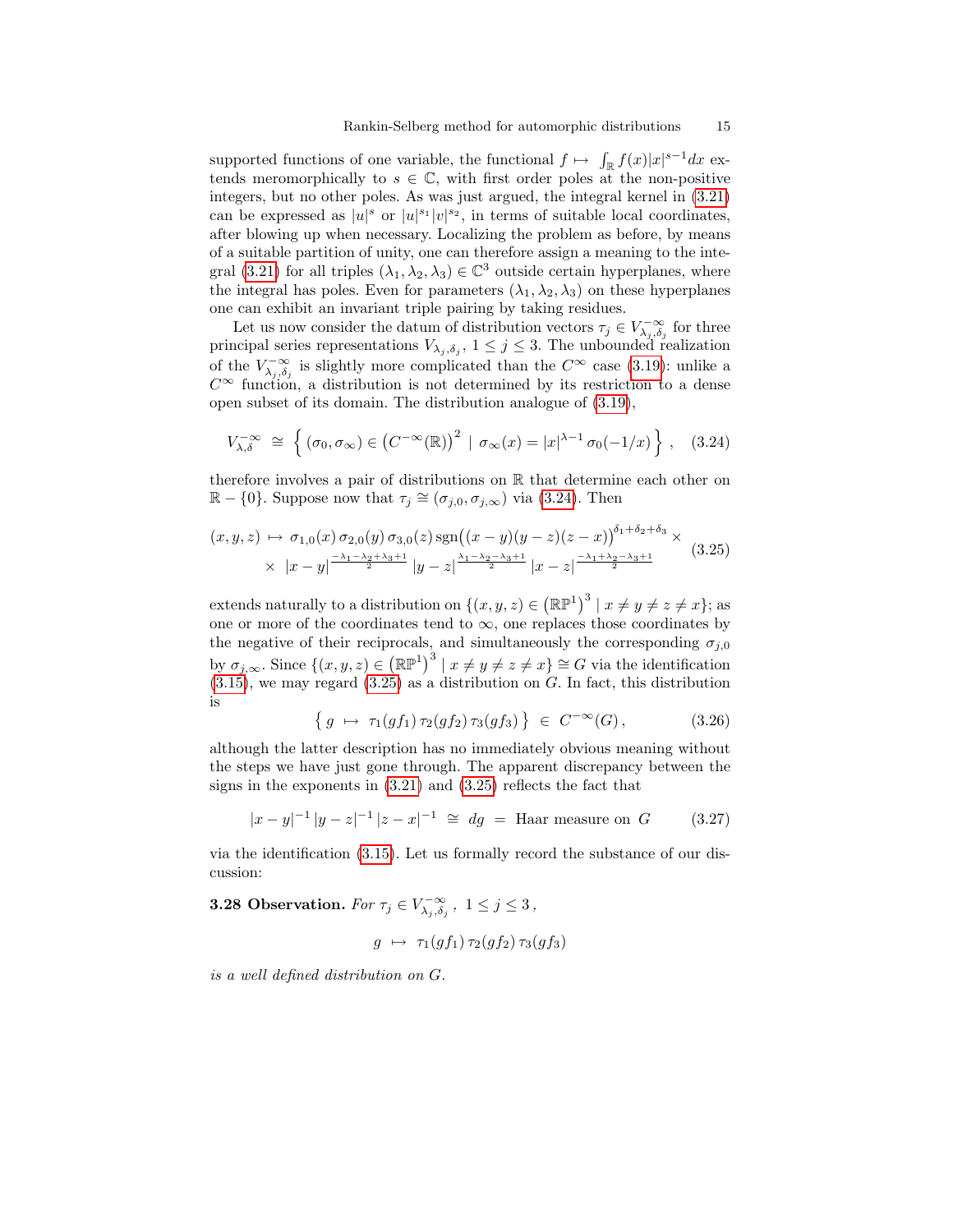To motivate our result on pairing of automorphic distributions, we temporarily deviate from our standing assumption that  $\Gamma \subset G$  be arithmetically defined; instead we suppose that  $\Gamma \subset G$  is a discrete, cocompact subgroup. In that case, if  $\tau_j \in (V_{\lambda_j, \delta_j}^{-\infty})^{\Gamma}$ ,  $1 \leq j \leq 3$ , are *Γ*-invariant distribution vectors, [\(3.26\)](#page-14-2) defines a distribution on the compact manifold  $\Gamma \backslash G$ . As such, it can be integrated against the constant function 1, and

<span id="page-15-0"></span>
$$
\int_{\Gamma\backslash G} \tau_1(gf_1)\,\tau_2(gf_2)\,\tau_3(gf_3)\,dg\tag{3.29}
$$

has definite meaning. The value of the integral remains unchanged when the variable of integration q is replaced by qh, for any particular  $h \in G$ . Thus, if  $\psi \in C_c^{\infty}(G)$  has total integral one,

<span id="page-15-2"></span>
$$
\int_{\Gamma \backslash G} \tau_1(gf_1) \, \tau_2(gf_2) \, \tau_3(gf_3) \, dg =
$$
\n
$$
= \int_G \int_{\Gamma \backslash G} \tau_1(ghf_1) \, \tau_2(ghf_2) \, \tau_3(ghf_3) \, \psi(h) \, dg \, dh \tag{3.30}
$$
\n
$$
= \int_{\Gamma \backslash G} \left( \int_G \tau_1(ghf_1) \, \tau_2(ghf_2) \, \tau_3(ghf_3) \, \psi(h) \, dh \right) dg.
$$

The implicit use of Fubini's theorem at the second step can be justified by a partition of unity argument. In short, we have expressed the integral [\(3.29\)](#page-15-0) as the integral over  $\Gamma \backslash G$  of the *Γ*-invariant function

<span id="page-15-1"></span>
$$
g \mapsto \int_G \tau_1(ghf_1) \,\tau_2(ghf_2) \,\tau_3(ghf_3) \,\psi(h) \,dh. \tag{3.31}
$$

This function is smooth, like any convolution of a distribution with a compactly supported test function. Note that the integral [\(3.31\)](#page-15-1) is well defined even for parameters  $(\lambda_1, \lambda_2, \lambda_3) \in \mathbb{C}^3$  which correspond to poles of the integral [\(3.21\)](#page-13-1).

We now return to our earlier setting, of an arithmetically defined subgroup  $\Gamma \subset G = PGL(2, \mathbb{R})$ , specifically a congruence subgroup

$$
\Gamma \subset \text{PGL}(2,\mathbb{Z}).\tag{3.32}
$$

In this context, the integral [\(3.29\)](#page-15-0) has no obvious meaning, since we would have to integrate a distribution over the noncompact manifold  $\Gamma \backslash G$ . The "smoothed" integral [\(3.30\)](#page-15-2), however, potentially makes sense: if the integrand  $(3.31)$  can be shown to decay rapidly towards the cusps of  $\Gamma \backslash G$ , it is simply an ordinary, convergent integral. That is the case, under appropriate hypotheses:

<span id="page-15-3"></span>**3.33 Theorem.** Let  $\tau_j \in (V_{\lambda_j, \delta_j}^{-\infty})^{\Gamma}$ ,  $1 \leq j \leq 3$ , be *Γ*-automorphic distributions, and  $\psi \in C_c^{\infty}(G)$  a test function, subject to the normalizing condition

$$
\int_G \psi(g) \, dg \ = \ 1 \, .
$$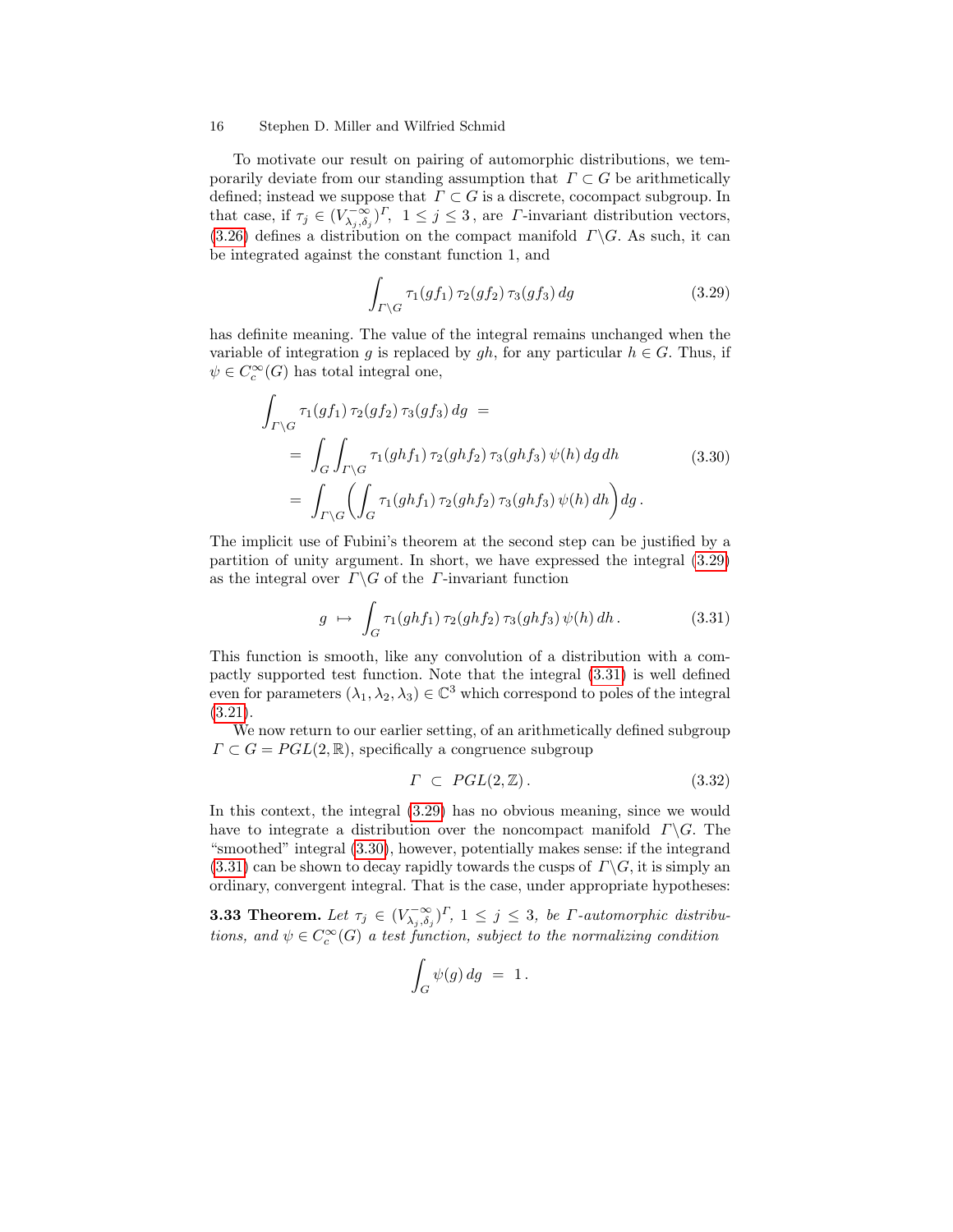If at least one of the  $\tau_i$  is cuspidal, the *Γ*-invariant  $C^{\infty}$  function

$$
F(g) = \int_G \tau_1(ghf_1) \,\tau_2(ghf_2) \,\tau_3(ghf_3) \,\psi(h) \,dh
$$

decays rapidly along the cusps of  $\Gamma$ ; in particular  $\int_{\Gamma\backslash G} F(g) dg$  converges absolutely. This integral does not depend on the specific choice of  $\psi$ . If, in addition, one of the  $\tau_i$  depends holomorphically on a complex parameter,

$$
\int_{\Gamma\backslash G} F(g) dg = \int_{\Gamma\backslash G} \int_G \tau_1(ghf_1) \tau_2(ghf_2) \tau_3(ghf_3) \psi(h) dh dg
$$

also depends holomorphically on that parameter.

Why does  $F$  decay rapidly? It is not a modular form – the Casimir operator of  $G$  does not act on it finitely. Nor does  $F$  satisfy the condition of cuspidality. However,  $F$  can be expressed as the restriction to the diagonal of a modular form in three variables:

<span id="page-16-0"></span>
$$
(g_1, g_2, g_3) \mapsto \int_G \tau_1(g_1 h f_1) \tau_2(g_2 h f_2) \tau_3(g_3 h f_3) \psi(h) dh \qquad (3.34)
$$

is a  $C^{\infty}$  function on  $G \times G \times G$ ; this follows from the fact that the cosets  $f_jB$  lie in general position. Since  $\tau_j \in (V_{\lambda_j,\delta_j}^{-\infty})^{\Gamma}$ , [\(3.34\)](#page-16-0) is a *Γ*-invariant eigenfunction of the Casimir operator in each of the variables separately. It is cuspidal in the variable corresponding to the cuspidal factor  $\tau_j$ , hence decays rapidly in this one direction. It has at worst moderate growth in the other directions, and therefore decays rapidly when restricted to the diagonal. The remaining assertions of the lemma are relatively straightforward.

We shall need a variant of the theorem in the last section, for the analysis of the exterior square L-function for  $GL(4)$ . Two of the  $\tau_j$  then occur coupled, as a distribution vector for a principal series representation of  $G \times G$ ,  $\Gamma$ -invariant only under the diagonal action, not separately. These two  $\tau_j$  arise from a single cuspidal automorphic distribution  $\tau$  for  $GL(4,\mathbb{R})$ . In this situation the rapid decay of F reflects the cuspidality of  $\tau$ .

# <span id="page-16-1"></span>4 The Rankin-Selberg L-function for  $GL(2)$

The argument we are about to sketch parallels the classical arguments of Rankin [\[17\]](#page-37-1) and Selberg [\[18\]](#page-37-2), and of Jacquet [\[6\]](#page-36-0) in the case of Maass forms. We shall pair two automorphic distributions against an Eisenstein series. In our setting, of course, the Eisenstein series is also an automorphic distribution.

We recall the construction of the distribution Eisenstein series from [\[15\]](#page-37-0), specialized to the case of  $G = PGL(2, \mathbb{R})$ . To simplify the discussion, we only work at full level – in other words, with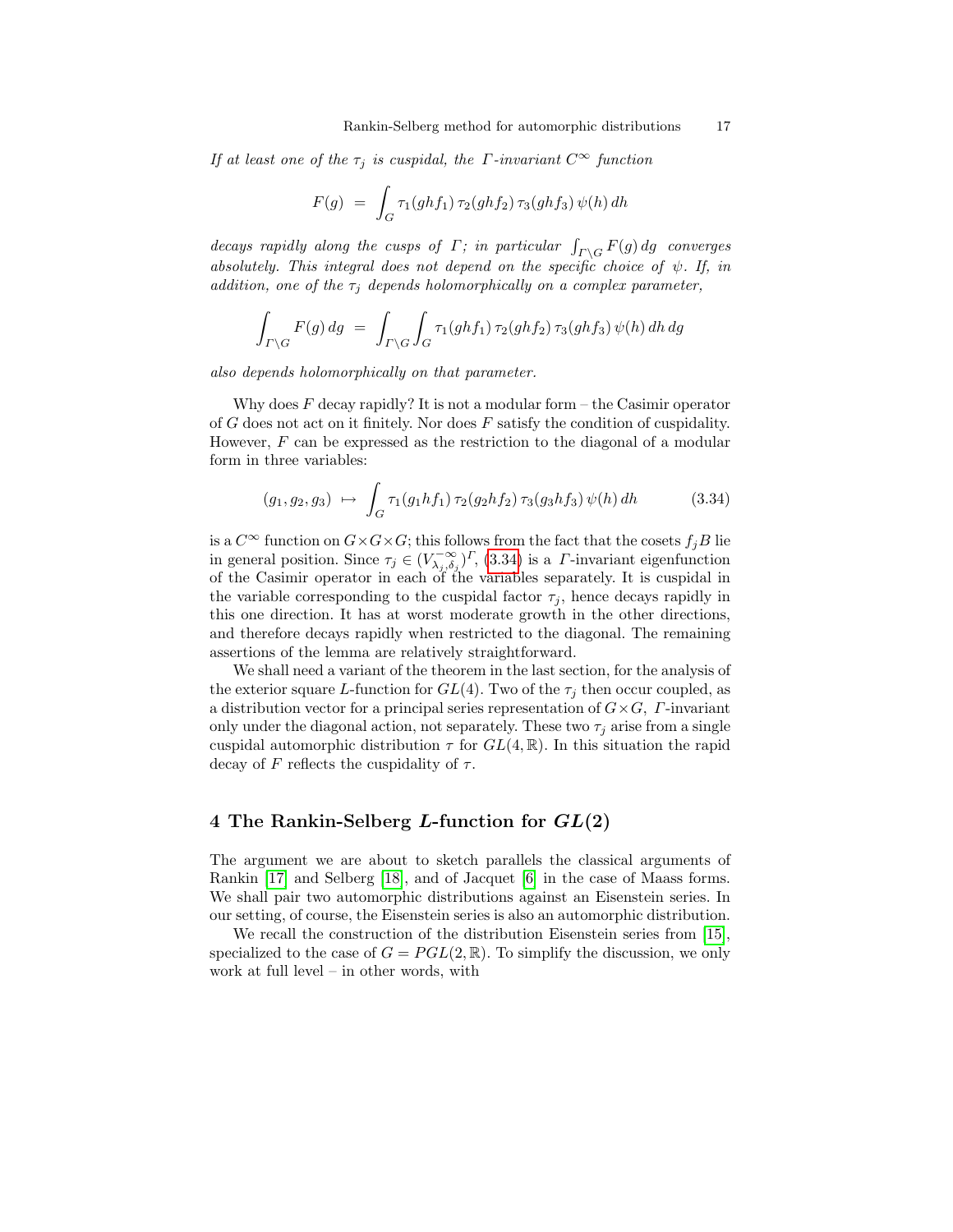$$
\Gamma \ = \ PGL(2,\mathbb{Z}) \ \simeq \ SL^{\pm}(2,\mathbb{Z})/\{\pm 1\} \,. \tag{4.1}
$$

We define  $\delta_{\infty} \in V_{\nu,0}^{-\infty}$  in terms of the unbounded realization [\(3.24\)](#page-14-0):  $\delta_{\infty}$  corresponds to  $(\sigma_0, \sigma_\infty)$ , with  $\sigma_0 = 0$  and  $\sigma_\infty =$  Dirac delta function at 0. Then  $\pi_{\nu,0}(\gamma)\delta_{\infty}=\delta_{\infty}$  for all  $\gamma\in\Gamma_{\infty}=\{\gamma\in\Gamma\mid\gamma\infty=\infty\}$ . In particular, the series

<span id="page-17-0"></span>
$$
E_{\nu} \in V_{\nu,0}^{-\infty}, \quad E_{\nu} = \zeta(\nu+1) \sum_{\gamma \in \Gamma/\Gamma_{\infty}} \pi_{\nu,0}(\gamma) \delta_{\infty}, \tag{4.2}
$$

makes sense at least formally. It is  $\Gamma$ -invariant by construction. Hence, when we describe  $E_{\nu}$  in terms of the unbounded realization [\(3.24\)](#page-14-0), it suffices to specify the first member  $\sigma_0$  of the pair  $(\sigma_0, \sigma_\infty)$ . This allows us to regard  $E_\nu$ as a distribution on the real line,

<span id="page-17-1"></span>
$$
E_{\nu} \cong \sum_{p,q \in \mathbb{Z}, q>0} q^{-\nu-1} \delta_{p/q}(x). \tag{4.3}
$$

To see the equivalence of [\(4.2\)](#page-17-0) and [\(4.3\)](#page-17-1), we note that  $\delta_{p/q}(x)$ , with  $p, q \in \mathbb{Z}$ relatively prime, corresponds to the translate of  $\delta_\infty$  under

$$
\left(\begin{smallmatrix} p & r \\ q & s \end{smallmatrix}\right) \in \Gamma, \quad \text{with } r, s \in \mathbb{Z} \text{ chosen so that } sp - rq = 1. \tag{4.4}
$$

The disappearance of the factor  $\zeta(\nu+1)$  in [\(4.3\)](#page-17-1) reflects the fact that we now sum over all pairs of integers  $p, q$ , with  $q > 0$ , not over relatively prime pairs.

The integral of the series [\(4.3\)](#page-17-1) against a compactly supported test function converges uniformly and absolutely when Re  $\nu > 1$ . Hence  $E_{\nu} \in V_{\nu,0}^{-\infty}$  is well defined for Re  $\nu > 1$ , and depends holomorphically on  $\nu$  in this region. The periodic distribution [\(4.3\)](#page-17-1) has a Fourier expansion,

<span id="page-17-4"></span>
$$
E_{\nu} \simeq \sum_{n \in \mathbb{Z}} a_n e(nx). \tag{4.5}
$$

To calculate the Fourier coefficients, we reinterpret the sum as a distribution on  $\mathbb{R}/\mathbb{Z}$ . Then

<span id="page-17-2"></span>
$$
a_n = \int_{\mathbb{R}/\mathbb{Z}} e(-nx) \sum_{p,q \in \mathbb{Z}, q>0} q^{-\nu-1} \delta_{p/q}(x) dx
$$
  
= 
$$
\sum_{q>0} \sum_{0 \le p < q} q^{-\nu-1} e(-np/q) = \begin{cases} \sum_{d|n} d^{-\nu} & \text{if } n \neq 0 \\ \zeta(\nu) & \text{if } n = 0. \end{cases}
$$
(4.6)

The  $a_n$ ,  $n \neq 0$ , are entire functions of  $\nu$ , whereas  $a_0 = \zeta(\nu)$  has a pole at  $\nu = 1$ , so

<span id="page-17-3"></span>
$$
E_{\nu}
$$
 extends meromorphically to the entire complex plane, (4.7)

with a single pole at  $\nu = 1$ , of order one.

We should remark that  $\delta_{\infty}$  is even with respect to the involution  $x \mapsto -x$ . This is the reason why at full level there is no Eisenstein series of odd parity – i.e., no Eisenstein series in  $V_{\nu,1}^{-\infty}$ .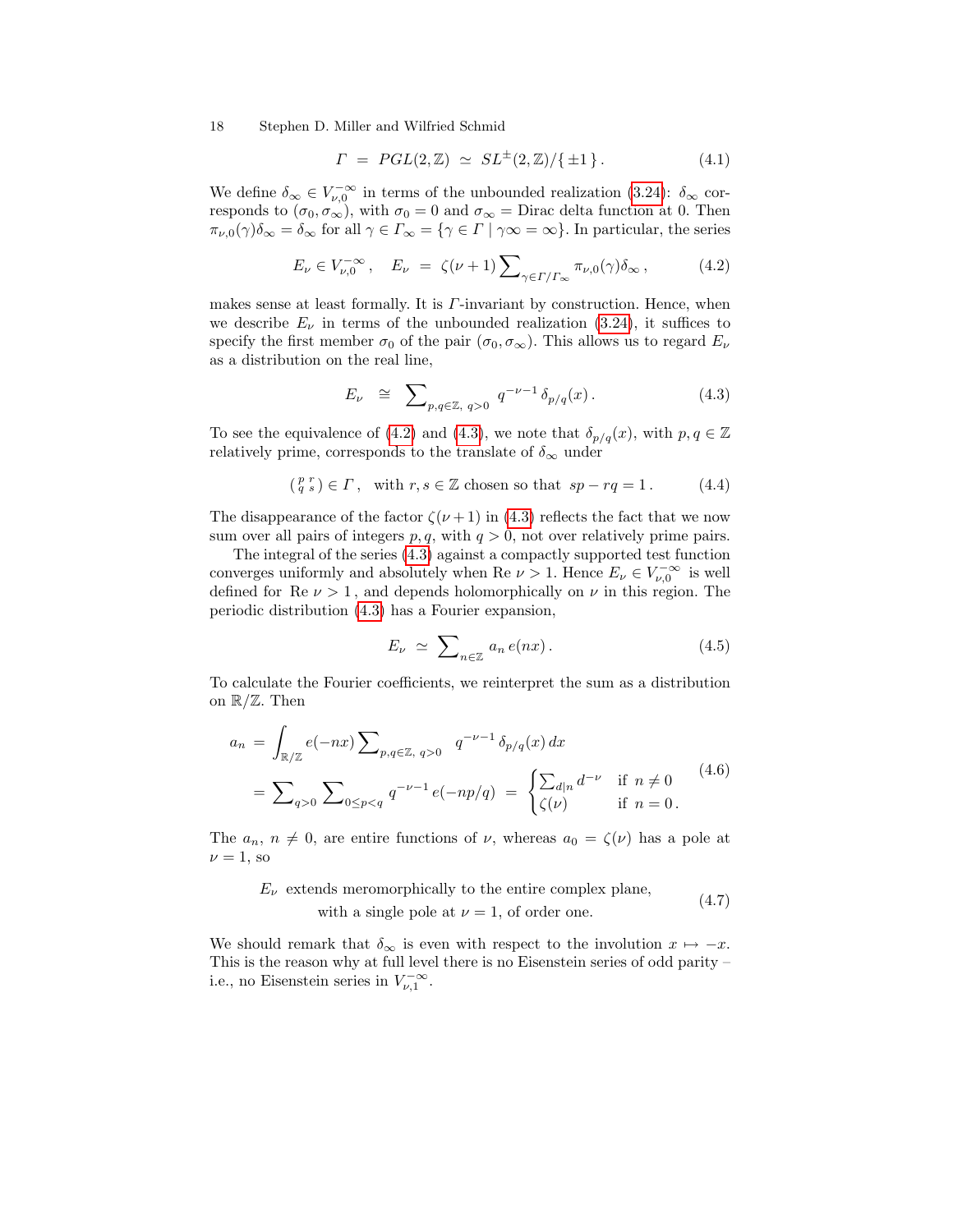The Eisenstein series [\(4.2\)](#page-17-0) satisfies a functional equation, which relates  $E_{-\nu} \in V^{-\infty}_{-\nu,0}$  to  $E_{\nu} \in V^{-\infty}_{\nu,0}$  via the intertwining operator

<span id="page-18-1"></span>
$$
J_{\nu}: V^{-\infty}_{-\nu,0} \longrightarrow V^{-\infty}_{\nu,0}.
$$
\n
$$
(4.8)
$$

On the level of  $C^{\infty}$  vectors, and in terms of the unbounded realization [\(3.19\)](#page-13-0), the operator is given by the formula

<span id="page-18-0"></span>
$$
(J_{\nu}\phi)(x) = \int_{\mathbb{R}} \phi(y) \, |y - x|^{\nu - 1} \, dy. \tag{4.9}
$$

Because of the condition on  $\phi$  at infinity, this integral has no singularity at  $y = \infty$ . At  $y = x$ , the integral converges when Re  $\nu > 0$ , but continues meromorphically to the entire complex plane. It is known that the integral transform [\(4.9\)](#page-18-0) extends continuously from an operator  $J_{\nu}: V_{-\nu,0}^{\infty} \to V_{\nu,0}^{\infty}$ between the spaces of  $C^{\infty}$  vectors to the operator [\(4.8\)](#page-18-1). Alternatively and equivalently, [\(4.8\)](#page-18-1) can be defined as the adjoint of  $J_{\nu}: V_{-\nu,0}^{\infty} \to V_{\nu,0}^{\infty}$ , using the natural duality<sup>[3](#page-18-2)</sup> between  $V_{\nu,0}^{\infty}$  and  $V_{-\nu,0}^{-\infty}$ . Either way one sees that

<span id="page-18-3"></span>
$$
V_{-\nu,0}^{-\infty} \ni e(nx) \quad \xrightarrow{J_{\nu}} \quad G_0(\nu) \, |n|^{-\nu} \, e(nx) \in V_{\nu,0}^{-\infty} \quad (n \neq 0 \,).
$$
 (4.10)

Here  $G_0(\nu)$  refers to the Gamma factor described in [\(2.25\)](#page-8-2), and  $e(nx)$  is shorthand for the pair  $(e(nx), |x|^{+\nu-1}e(-n/x))$  – cf. [\(3.24\)](#page-14-0); the second member of the pair can be given a definite meaning even at the origin, using the notion of vanishing to infinite order that was discussed in section [2.](#page-4-2)

In view of the relation [\(4.10\)](#page-18-3),  $J_{\nu}$  maps the Fourier series [\(4.6\)](#page-17-2) for  $E_{-\nu}$  to  $G_0(\nu)$  times the corresponding series for  $E_{\nu}$ , except possibly for the constant term and a distribution supported at infinity. However, no non-zero linear combination of a constant function and a distribution supported at infinity can be Γ-invariant. This proves

<span id="page-18-4"></span>
$$
J_{\nu}E_{-\nu} = G_0(\nu) E_{\nu}.
$$
 (4.11)

That is the functional equation satisfied by the Eisenstein series. The parameter  $\nu$  is natural from the point of view of representation theory. In the eventual application, we shall work with

<span id="page-18-5"></span>
$$
s = (\nu + 1)/2 \tag{4.12}
$$

instead. Note that  $\nu \mapsto -\nu$  corresponds to  $s \mapsto 1 - s$ .

We now fix two automorphic distributions, either of which may arise from a modular form or a Maass form,

$$
\tau_1 \in (V_{\lambda_1, \delta_1}^{-\infty})^{\Gamma} \text{ and } \tau_2 \in (V_{\lambda_2, \delta_2}^{-\infty})^{\Gamma}, \tag{4.13}
$$

<span id="page-18-2"></span><sup>&</sup>lt;sup>3</sup> The duality which extends the G-invariant pairing  $V_{\nu,0}^{\infty} \times V_{-\nu,0}^{\infty} \to \mathbb{C}$  given by integration over R, in terms of the unbounded realization.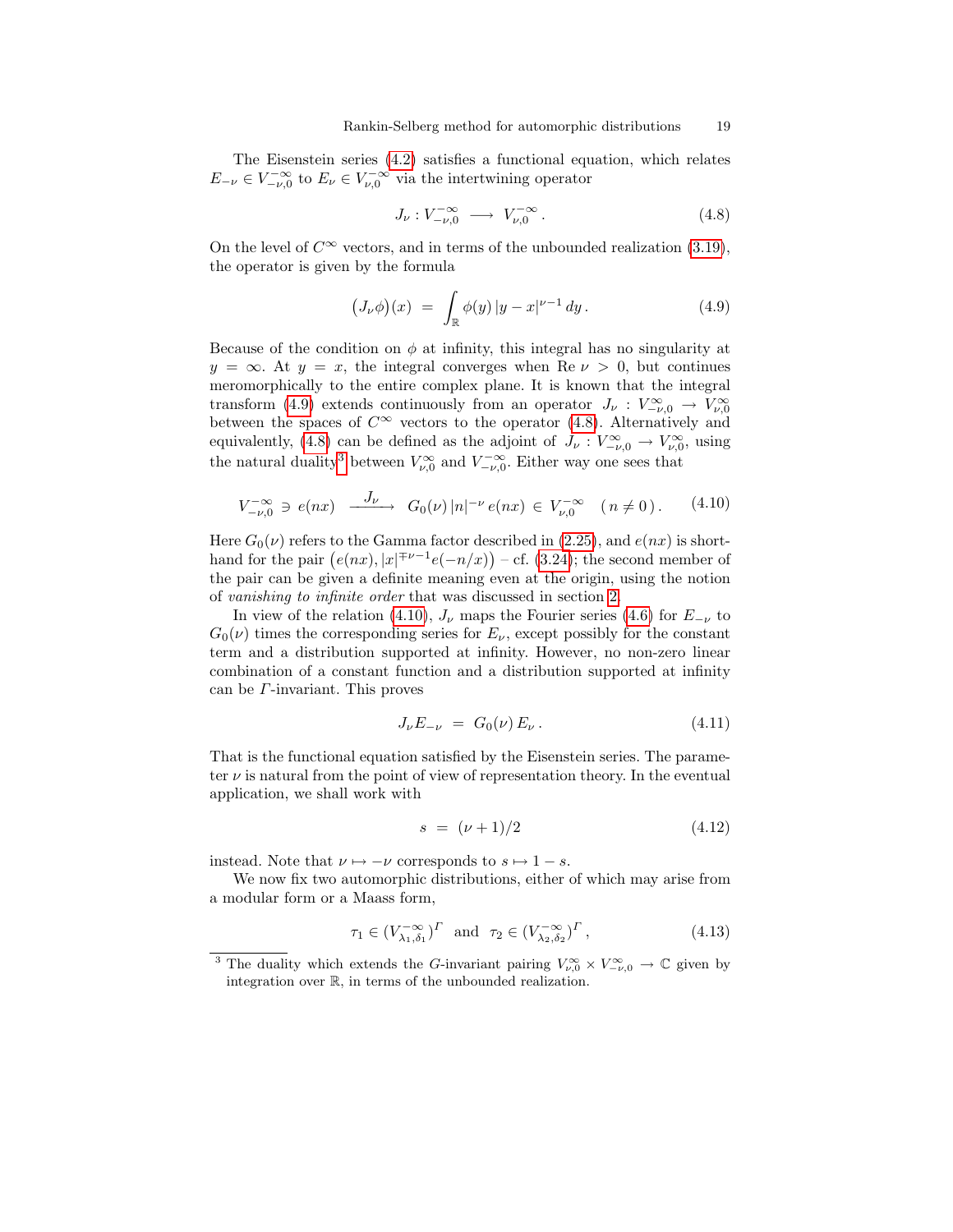of which at least one is cuspidal. According to [\(4.7\)](#page-17-3) and theorem [3.33,](#page-15-3) the integral

<span id="page-19-2"></span>
$$
P_{\nu}^{\Gamma}(\tau_1, \tau_2, E_{\nu}) = \int_{\Gamma \backslash G} \int_{G} \tau_1(ghf_1) \, \tau_2(ghf_2) \, E_{\nu}(ghf_3) \, \psi(h) \, dh \, dg \qquad (4.14)
$$

depends meromorphically on  $\nu \in \mathbb{C}$ , with a potential first order pole at  $\nu = 1$ but no other singularities. The subscript  $\nu$  is meant to emphasize the fact that the third argument lies in the space  $(V_{\nu,0}^{-\infty})^{\Gamma}$ , and the superscript  $\Gamma$ distinguishes this pairing of Γ-invariant distribution vectors from the pairing [\(3.21\)](#page-13-1) between spaces of  $C^{\infty}$  vectors.

We shall derive the Rankin-Selberg functional equation from the functional equation [\(4.11\)](#page-18-4) of the Eisenstein series. Since the latter involves the intertwining operator, we need to know how  $J_{\nu}$  relates  $P_{-\nu}^{\Gamma}$  to  $P_{\nu}^{\Gamma}$ . First the analogous statement about the pairing [\(3.21\)](#page-13-1): for  $F_1 \in V_{\lambda_1, \delta_1}^{\infty}$ ,  $F_2 \in V_{\lambda_2, \delta_2}^{\infty}$ ,  $F_3 \in V_{-\nu,0}^{\infty}$ ,

<span id="page-19-0"></span>
$$
P(F_1, F_2, J_\nu F_3) =
$$
  
=  $(-1)^{\delta_1 + \delta_2} \frac{G_{\delta_1 + \delta_2} \left(\frac{\lambda_1 - \lambda_2 - \nu + 1}{2}\right) G_{\delta_1 + \delta_2} \left(\frac{-\lambda_1 + \lambda_2 - \nu + 1}{2}\right)}{G_0 (1 - \nu)} P(F_1, F_2, F_3).$  (4.15)

Note that  $P(\ldots)$  on the left and the right side of the equality refer to the pairing  $V_{\lambda_1,\delta_1}^{\infty} \times V_{\lambda_2,\delta_2}^{\infty} \times V_{\nu,0}^{\infty} \to \mathbb{C}$ , respectively  $V_{\lambda_1,\delta_1}^{\infty} \times V_{\lambda_2,\delta_2}^{\infty} \times V_{-\nu,0}^{\infty} \to \mathbb{C}$ . The Gamma factors  $G_{\delta}(\ldots)$  have the same meaning as in [\(2.25\)](#page-8-2). Since both sides of the equality depend meromorphically on  $\nu$ , it suffices to establish it for values of  $\nu$  in some non-empty open region. In view of [\(3.21\)](#page-13-1) and [\(4.9\)](#page-18-0), the assertion [\(4.15\)](#page-19-0) reduces to the identity

<span id="page-19-1"></span>
$$
\int_{\mathbb{R}} \frac{\left(\text{sgn}(y-t)(t-x)\right)^{\delta_1+\delta_2}}{\left(\text{sgn}(y-z)(z-x)\right)^{\delta_1+\delta_2}} |x-t|^{\alpha-1} |y-t|^{\beta-1} |z-t|^{-\alpha-\beta} dt =
$$
\n
$$
= (-1)^{\delta_1+\delta_2} \frac{G_{\delta_1+\delta_2}(\alpha) G_{\delta_1+\delta_2}(\beta)}{G_0(\alpha+\beta)} |x-y|^{\alpha+\beta-1} |x-z|^{-\beta} |y-z|^{-\alpha},
$$
\n(4.16)

with  $\alpha = (-\lambda_1 + \lambda_2 - \nu + 1)/2$ ,  $\beta = (\lambda_1 - \lambda_2 - \nu + 1)/2$ . The integral converges in the region Re  $\alpha > 0$ , Re  $\beta > 0$ , Re  $(\alpha + \beta) < 1$ . The uniqueness of the triple pairing ensures that [\(4.15\)](#page-19-0) must be correct up to a multiplicative constant. But then [\(4.16\)](#page-19-1) must also be correct, except possibly for the specific constant of proportionality. That constant can be pinned down in a variety of ways; see, for example, [\[15,](#page-37-0) Lemma 4.32].

A partition of unity argument shows that the quantities  $P_{\nu}^{(\tau_1, \tau_2, J_{\nu}E_{-\nu})}$ and  $P_{-\nu}^{\Gamma}(\tau_1, \tau_2, E_{-\nu})$  are related by the same Gamma factors as the global pairings in [\(4.15\)](#page-19-0). Combining this information with [\(4.11\)](#page-18-4) and the standard Gamma identity  $G_{\delta}(\nu)G_{\delta}(1-\nu) = (-1)^{\delta}$ , we find

<span id="page-19-3"></span>
$$
P_{\nu}^{\Gamma}(\tau_1, \tau_2, E_{\nu}) =
$$
  
=  $(-1)^{\delta_1 + \delta_2} G_{\delta_1 + \delta_2} \left( \frac{\lambda_1 - \lambda_2 - \nu + 1}{2} \right) G_{\delta_1 + \delta_2} \left( \frac{-\lambda_1 + \lambda_2 - \nu + 1}{2} \right) P_{-\nu}^{\Gamma}(\tau_1, \tau_2, E_{-\nu}).$  (4.17)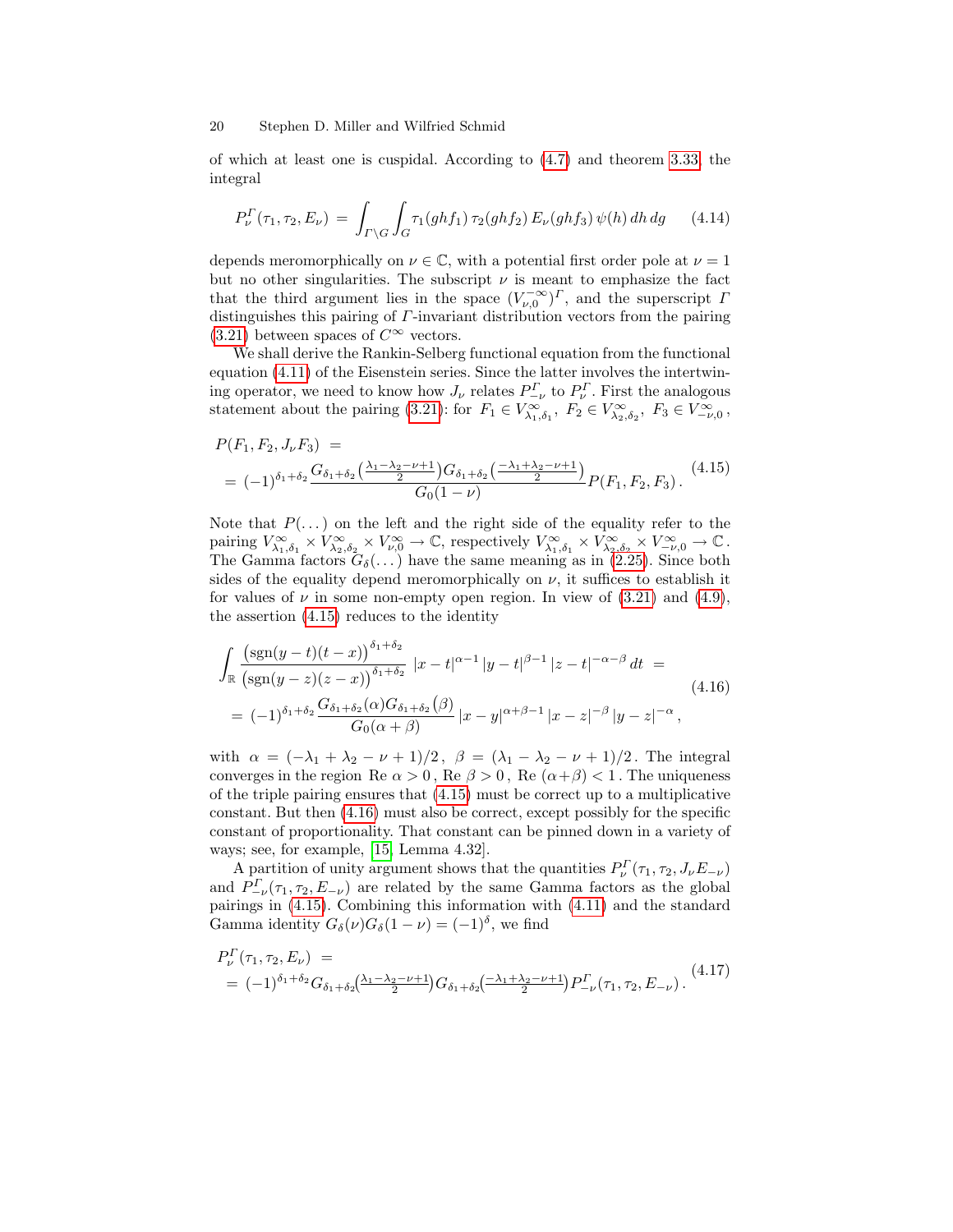Once we relate  $P_{\nu}^{\Gamma}(\tau_1, \tau_2, E_{\nu})$  to the Rankin-Selberg L-function, this identity will turn out be the functional equation.

We begin by substituting the expression [\(4.2\)](#page-17-0) for  $E_{\nu}$  in [\(4.14\)](#page-19-2). Initially we argue formally; the unfolding step will be justified later, when we see that the resulting integral converges absolutely:

<span id="page-20-0"></span>
$$
P_{\nu}^{\Gamma}(\tau_1, \tau_2, E_{\nu}) = \int_{\Gamma \backslash G} \int_G \tau_1(ghf_1) \tau_2(ghf_2) E_{\nu}(ghf_3) \psi(h) dh dg
$$
  
=  $\zeta(\nu+1) \sum_{\Gamma/\Gamma_{\infty}} \int_{\Gamma \backslash G} \int_G \tau_1(ghf_1) \tau_2(ghf_2) \delta_{\infty}(\gamma^{-1}ghf_3) \psi(h) dh dg$  (4.18)  
=  $\zeta(\nu+1) \int_{\Gamma_{\infty} \backslash G} \int_G \tau_1(ghf_1) \tau_2(ghf_2) \delta_{\infty}(ghf_3) \psi(h) dh dg.$ 

The integrand for the outer integral on the right is no longer  $\Gamma$ -invariant, but it is  $(\Gamma \cap N)$ -invariant, of course, and has all the other properties of the integrand in [\(4.14\)](#page-19-2). Those are the properties used in the proof of theorem [3.33](#page-15-3) to establish rapid decay. In other words, the same argument shows that the integrand in [\(4.18\)](#page-20-0) decays rapidly in the direction of the cusp. However,  $\Gamma_{\infty}\backslash G$  is not "compact in the directions opposite to the cusp", and we still need to argue that the integral converges in those directions as well.

Together with the upper triangular unipotent subgroup  $N \subset G$ , the two subgroups

<span id="page-20-3"></span>
$$
K = SO(2)/\{\pm 1\}, \quad A = \left\{ a_t = \left( \begin{smallmatrix} e^t & 0 \\ 0 & e^{-t} \end{smallmatrix} \right) \middle| t \in \mathbb{R} \right\} \tag{4.19}
$$

determine the Iwasawa decomposition

<span id="page-20-4"></span>
$$
G^0 = NAK \tag{4.20}
$$

of the identity component  $G^0 \simeq SL(2,\mathbb{R})/\{\pm 1\}$  of G. Since  $\Gamma_{\infty}$  meets both components of G, and since  $\Gamma_{\infty} \cap G^0 = \Gamma \cap N$ , we can make the identification  $\Gamma_{\infty} \backslash G \simeq (\Gamma \cap N) \backslash G^0$ . Hence, and because

<span id="page-20-2"></span>
$$
dg = e^{-2\rho} (a) dn da dk, \text{ with } e^{\rho} (a_t) = e^t, \quad (4.21)
$$

the identity [\(4.18\)](#page-20-0) can be rewritten as

<span id="page-20-1"></span>
$$
P_{\nu}^{\Gamma}(\tau_1, \tau_2, E_{\nu}) =
$$
  
=  $\zeta(\nu + 1) \int_{K} \int_{A} \int_{(T \cap N) \backslash N} \int_{G} e^{-2\rho}(a) \tau_1(nakh f_1) \tau_2(nakh f_2) \times (4.22)$   
 $\times \delta_{\infty}(nakh f_3) \psi(h) dh dn da dk.$ 

As the t tends to  $+\infty$ , the point  $q = na_t k$  moves towards the cusp. In the opposite direction, as  $t \to -\infty$ , the integrand in [\(4.22\)](#page-20-1) grows at most like a power of  $e^{-t}$ . To see this, and to determine the rate of growth or decay, we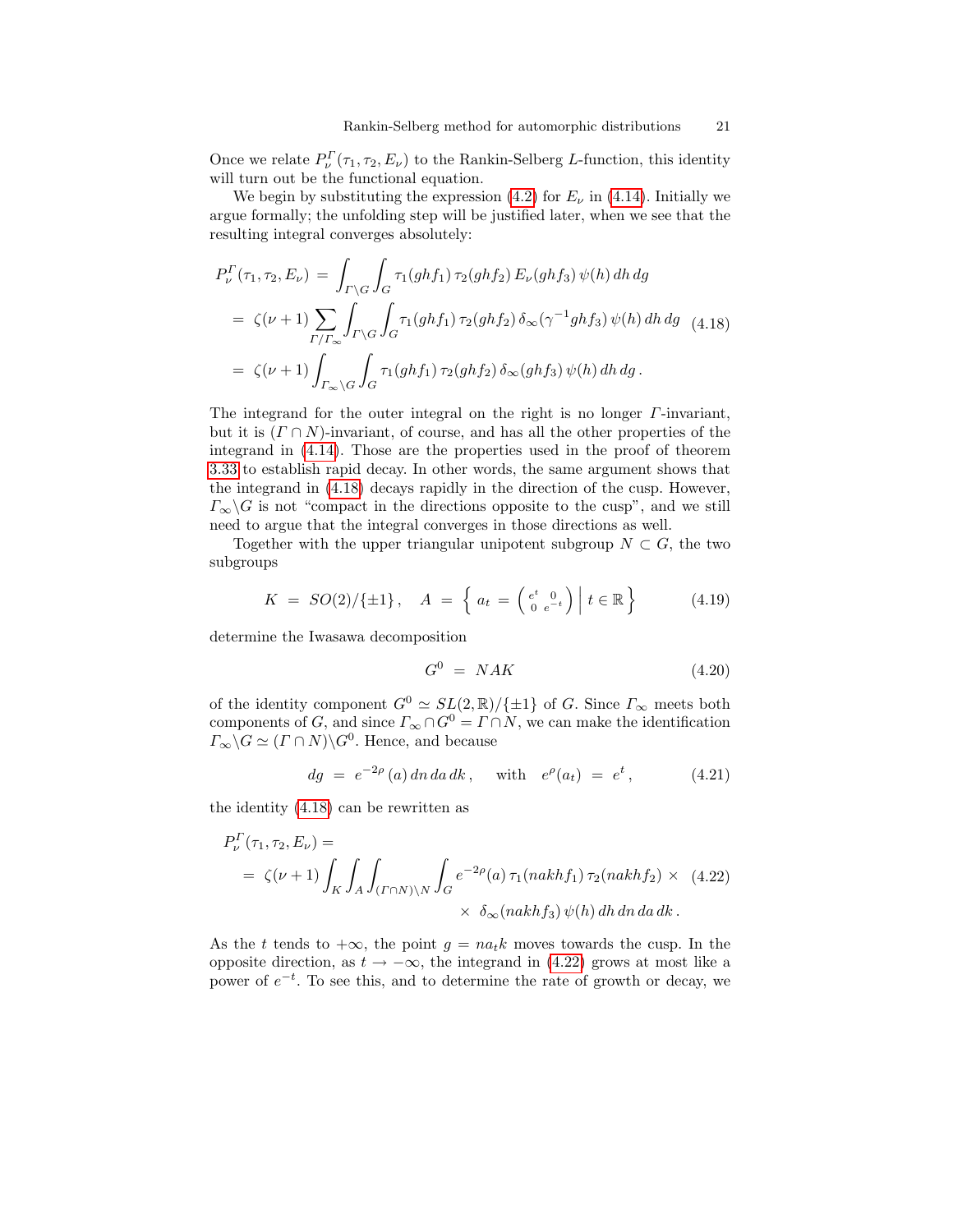temporarily regard the three instances of the argument nak as independent of each other, as in the discussion around [\(3.34\)](#page-16-0). In the case of the  $\tau_i$ , the maximum rate of growth is  $e^{(-|\text{Re }\lambda_j|+1)t}$ , and in the case of  $\delta_{\infty}$ , it is  $e^{(\text{Re }\nu+1)t}$ , without absolute value sign around Re  $\nu$ . The reason for the latter assertion is that we know the behavior of  $\delta_{\infty}(g)$  when g is multiplied on the left by any  $n \in N$  – unchanged – and when g is multiplied on the left by any  $a_t \in A$  – by the factor  $e^{(\text{Re }\nu+1)t}$ ; cf. [\(4.28\)](#page-22-0) below. In short, the integrand in [\(4.22\)](#page-20-1) can be made to decay as  $t \to -\infty$  by choosing Re  $\nu$  large enough. That makes the integral converge absolutely and justifies the unfolding process.

The smoothing function  $\psi \in C_c^{\infty}(G)$  in theorem [3.33](#page-15-3) is arbitrary so far, except for the normalization  $\int_G \psi(g) dg = 1$ . We can therefore require  $\psi$  to have support in  $G^0$ , and also impose the condition

<span id="page-21-4"></span>
$$
\psi(kg) = \psi(g) \quad \text{for all } k \in K, \, g \in G \,; \tag{4.23}
$$

the latter can be arranged by averaging the original function  $\psi$  over K. The analogue of [\(4.21\)](#page-20-2) for the KAN decomposition is  $dg = e^{2\rho}(a) dk da dn$ . Hence

<span id="page-21-2"></span>
$$
\int_{A} \int_{N} e^{2\rho}(a) \psi(an) dn da = 1, \text{ or equivalently } \int_{A} \psi_{A}(a) da = 1,
$$
  
with  $\psi_{A}(a) = e^{2\rho}(a) \int_{N} \psi(an) dn = \int_{N} \psi(na) dn,$  (4.24)

restates the normalization condition for the K-invariant function  $\psi$ .

We had argued earlier that the function  $e(\ell x)$ , for  $\ell \neq 0$ , has a canonical extension – now viewed as distribution – across infinity. That allows us to regard  $e(x)$  as a well defined element of the unbounded model [\(3.19\)](#page-13-0). If Re  $\lambda < 2$  – which will be the case for automorphic distributions corresponding to modular forms or to Maass forms – we can also make sense of the constant function 1 as element of the unbounded model<sup>[4](#page-21-0)</sup>. Whether or not  $\ell$  equals zero, we let  $B_{\ell,\lambda,\delta} \in V^{-\infty}_{\lambda,\delta}$  denote the distribution vector that corresponds to  $e(\ell x)$ . Then

<span id="page-21-3"></span>
$$
\pi_{\lambda,\delta}(n_x) B_{\ell,\lambda,\delta} = e(-\ell x) B_{\ell,\lambda,\delta}, \text{ and } B_{\ell,\lambda,\delta}(n_x) = e(\ell x). \quad (4.25)
$$

The latter equation has meaning since  $N \subset G/B$  is open and  $B_{\ell,\lambda,\delta}$ , like any vector in  $V_{\lambda,\delta}^{-\infty}$ , transforms according to a character under right translation by elements of B. We had assumed that at least one among  $\tau_1$  and  $\tau_2$  is cuspidal –  $\tau_1$ , say, for definiteness. Then

<span id="page-21-1"></span>
$$
\tau_1 = \sum_{\ell \neq 0} a_{\ell} B_{\ell, \lambda_1, \delta_1}, \quad \tau_2 = \sum_{\ell \in \mathbb{Z}} b_{\ell} B_{\ell, \lambda_2, \delta_2} + \dots \quad (4.26)
$$

are the Fourier expansions of  $\tau_1$  and  $\tau_2$ . Here ... stands for a vector in  $V_{\lambda_2,\delta_2}^{-\infty}$ that is N-invariant and supported on  $sB \subset G/B$ ; recall [\(3.18\)](#page-12-2) for the definition of  $s \in G$ . The series for  $\tau_1$  has no such singular contribution on  $sB$ , as was explained in [\(2.17\)](#page-7-2) and the passage that follows it.

<span id="page-21-0"></span><sup>&</sup>lt;sup>4</sup> One can do so also for other values of  $\lambda \in \mathbb{C}$ , by meromorphic continuation.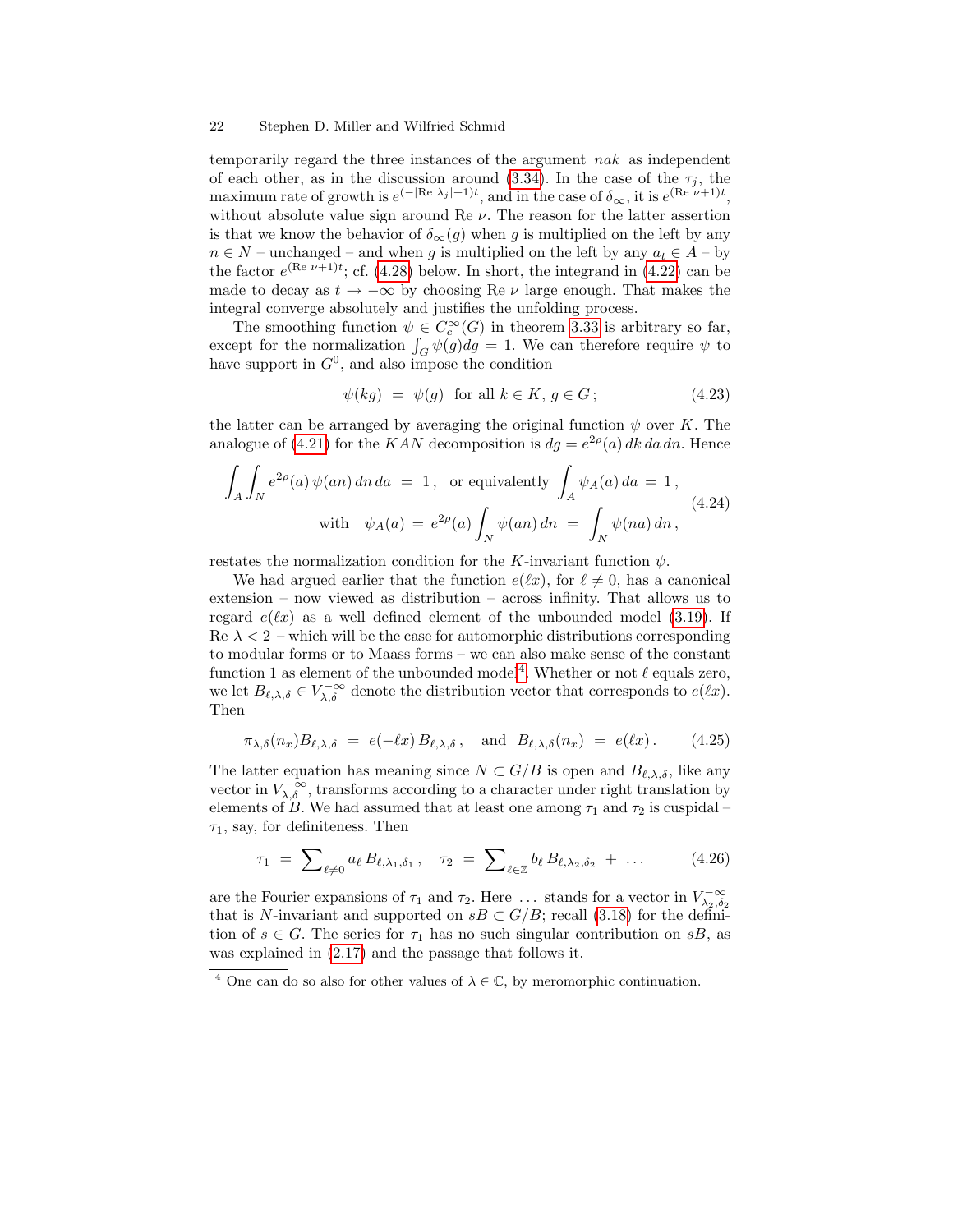In [\(4.22\)](#page-20-1), the process of averaging over  $\Gamma\backslash\Gamma_\infty$  from the left and smoothing from the right commute. Thus, using the fact that  $\delta_{\infty}$  and ... in [\(4.26\)](#page-21-1) are N-invariant, we find

<span id="page-22-1"></span>
$$
\int_{(\Gamma \cap N)\backslash N} \int_{G} \tau_{1}(nakhf_{1}) \tau_{2}(nakhf_{2}) \delta_{\infty}(nakhf_{3}) \psi(h) dh dh =
$$
\n
$$
= \sum_{\ell \neq 0} a_{\ell} b_{-\ell} \int_{G} B_{\ell, \lambda_{1}, \delta_{1}}(akhf_{1}) B_{-\ell, \lambda_{2}, \delta_{2}}(akhf_{2}) \delta_{\infty}(akhf_{3}) \psi(h) dh
$$
\n
$$
= \sum_{\ell \neq 0} a_{\ell} b_{-\ell} \int_{G} B_{\ell, \lambda_{1}, \delta_{1}}(ahf_{1}) B_{-\ell, \lambda_{2}, \delta_{2}}(ahf_{2}) \delta_{\infty}(ahf_{3}) \psi(h) dh
$$
\n
$$
= \sum_{\ell \neq 0} a_{\ell} b_{-\ell} \int_{G} B_{\ell, \lambda_{1}, \delta_{1}}(ah) B_{-\ell, \lambda_{2}, \delta_{2}}(ahn_{1}) \delta_{\infty}(ahs) \psi(h) dh ;
$$
\n
$$
(4.27)
$$

at the second step we have used the K-invariance of  $\psi$ , and at the last step, we have inserted the concrete values  $f_1 = e$ ,  $f_2 = n_1$ ,  $f_3 = s - cf.$  [\(3.14\)](#page-12-3) and  $(3.17).$  $(3.17).$ 

When we substitute [\(4.27\)](#page-22-1) into [\(4.22\)](#page-20-1), we can make several simplifications. The expression on the right in  $(4.27)$  no longer depends on the variable k, so the integral over K in [\(4.22\)](#page-20-1) can be omitted. The distribution  $\delta_{\infty}$  is supported on sB  $\subset G$ . Hence, when the variable h in [\(4.22\)](#page-20-1) is written as  $h = kn\tilde{a}$ , with  $k \in K$ ,  $n \in N$ ,  $\tilde{a} \in A$ , and  $dh = dk dn d\tilde{a}$ , the k-integration reduces to evaluation at  $k = e$ . Since A acts via  $e^{2\rho}$  on the cotangent space at  $sB \in G/B$ ,

<span id="page-22-0"></span>
$$
\delta_{\infty}(aks) dk = e^{2\rho}(a) \delta_{\infty}(ksa^{-1}) dk = \chi_{\nu+\rho}(a) \delta_{\infty}(ks) dk \text{ for } a \in A. (4.28)
$$

It follows that  $\delta_{\infty}(ahs) dk = \delta_{\infty}(akn\tilde{a}s) dk = \delta_{\infty}(aks(s^{-1}ns)\tilde{a}^{-1}) dk$  contributes the factor  $\chi_{\nu+\rho}(a)\,\chi_{\nu-\rho}(\tilde{a})=e^{-2\rho}(\tilde{a})\,\chi_{\nu+\rho}(a\tilde{a})$  when it is integrated over K. Effectively we have replaced the integrals over  $h \in G$  in [\(4.22\)](#page-20-1) and [\(4.27\)](#page-22-1) by integrals over AN. But the integrand being smoothed in [\(4.27\)](#page-22-1) is already N-invariant. Thus, instead of smoothing over G with respect to  $\psi$ , we only need to smooth over A with respect to  $\psi_A$ , as defined in [\(4.24\)](#page-21-2):

<span id="page-22-2"></span>
$$
P_{\nu}^{\Gamma}(\tau_1, \tau_2, E_{\nu}) = \zeta(\nu+1) \sum_{\ell \neq 0} a_{\ell} b_{-\ell} \int_A \int_A e^{-2\rho} (a\tilde{a}) \times
$$
  
 
$$
\times B_{\ell, \lambda_1, \delta_1}(a\tilde{a}) B_{-\ell, \lambda_2, d_2}(a\tilde{a}n_1) \chi_{\nu+\rho}(a\tilde{a}) \psi_A(\tilde{a}) d\tilde{a} da.
$$
 (4.29)

We parametrize  $a, \tilde{a} \in A$  as  $a = a_t, \tilde{a} = a_{\tilde{t}},$  as in [\(4.19\)](#page-20-3), with  $t, \tilde{t} \in \mathbb{R}$  and  $da = dt, d\tilde{a} = d\tilde{t}$ . Then, in view of the definition [\(3.12\)](#page-11-3) of  $V_{\lambda,\delta}^{-\infty}$  and the characterization [\(4.25\)](#page-21-3) of  $B_{\ell,\lambda,\delta}$ ,

<span id="page-22-3"></span>
$$
B_{\ell,\lambda_1,\delta_1}(a_t a_{\tilde{t}}) = e^{(1-\lambda_1)(t+\tilde{t})} B_{\ell,\lambda_1,\delta_1}(e) = e^{(1-\lambda_1)(t+\tilde{t})},
$$
  
\n
$$
B_{-\ell,\lambda_2,\delta_2}(a_t \tilde{a}_{\tilde{t}} n_1) = e^{(1-\lambda_2)(t+\tilde{t})} B_{-\ell,\lambda_2,\delta_2}(a \tilde{a} n_1 a^{-1} \tilde{a}^{-1})
$$
  
\n
$$
= e^{(1-\lambda_2)(t+\tilde{t})} e(-\ell e^{2(t+\tilde{t})}),
$$
  
\n
$$
\chi_{\nu+\rho}(a_t a_{\tilde{t}}) = e^{(\nu+1)(t+\tilde{t})}, \qquad e^{-2\rho}(a_t a_{\tilde{t}}) = e^{-2(t+\tilde{t})}.
$$
\n(4.30)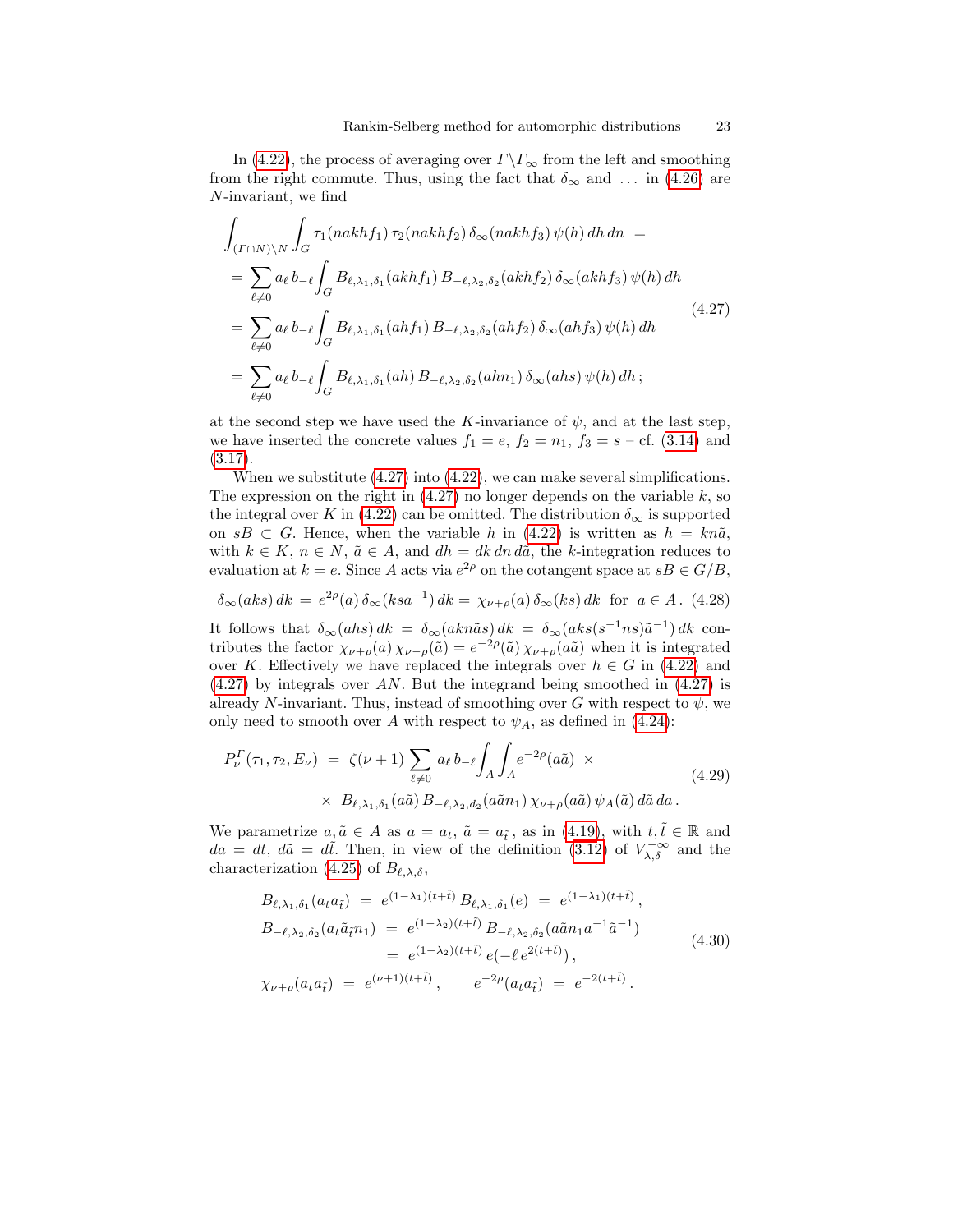This leads to the equation

$$
P_{\nu}^{\Gamma}(\tau_1, \tau_2, E_{\nu}) = \zeta(\nu + 1) \sum_{\ell \neq 0} a_{\ell} b_{-\ell} \times
$$
  
 
$$
\times \int_{\mathbb{R}} \int_{\mathbb{R}} e^{(\nu + 1 - \lambda_1 - \lambda_2)(t + \tilde{t})} e(-\ell e^{2(t + \tilde{t})}) \psi_A(a_{\tilde{t}}) d\tilde{t} dt.
$$
 (4.31)

To simplify this expression further, we set  $x = e^{2t}$ ,  $y = e^{2t}$ , and

$$
\psi_A(a_{\tilde{t}}) = \psi_{\mathbb{R}}(y) \qquad (y = e^{2\tilde{t}}). \tag{4.32}
$$

Then  $dx = 2e^{2t}dt$ ,  $dy = 2e^{2\tilde{t}}d\tilde{t}$ , and the normalization [\(4.24\)](#page-21-2) becomes

<span id="page-23-0"></span>
$$
\int_0^\infty \psi_{\mathbb{R}}(y) \frac{dy}{y} = 2.
$$
 (4.33)

Putting all the pieces together, we find

$$
P_{\nu}^{\Gamma}(\tau_1, \tau_2, E_{\nu}) =
$$
  
=  $\frac{\zeta(\nu+1)}{4} \sum_{\ell \neq 0} a_{\ell} b_{-\ell} \int_0^{\infty} \int_0^{\infty} (xy)^{\frac{\nu+1-\lambda_1-\lambda_2}{2}} e(-\ell xy) \psi_{\mathbb{R}}(y) \frac{dy}{y} \frac{dx}{x}.$  (4.34)

We know from the derivation of this formula that the integral and the sum must converge for Re  $\nu \gg 0$ , and indeed they do. Since  $\psi_{\mathbb{R}}$  has compact support in  $(0, \infty)$ , the inner integral is the Fourier transform of a compactly supported function on  $\mathbb{R}$ . The resulting function of x is smooth at the origin and decays rapidly at infinity. That makes the outer integral converge, provided Re  $\nu$  is large enough. A change of variables then shows that the double integral has order of growth  $O(|\ell|^{Re(\lambda_1 + \lambda_2 - \nu - 1)/2})$ , so the sum does converge, again for Re  $\nu \gg 0$ .

If we regard  $e(-\ell xy)$ ,  $\ell \neq 0$ , not as a function, but as a distribution that vanishes to infinite order at infinity, the inner integral converges for Re  $\nu \gg 0$ , and the smoothing process becomes unnecessary. Taking this approach, we make the change of variables  $x \mapsto x/y$ , which splits off the integral [\(4.33\)](#page-23-0). Hence

<span id="page-23-1"></span>
$$
P_{\nu}^{\Gamma}(\tau_1, \tau_2, E_{\nu}) =
$$
\n
$$
= \frac{\zeta(\nu+1)}{2} \sum_{\ell \neq 0} a_{\ell} b_{-\ell} \int_0^{\infty} x^{\frac{\nu+1-\lambda_1-\lambda_2}{2}} e(-\ell x) \frac{dx}{x}
$$
\n
$$
= \frac{\zeta(\nu+1)}{2} \sum_{\ell \neq 0} a_{\ell} b_{-\ell} |\ell|^{\frac{\lambda_1+\lambda_2-\nu-1}{2}} \int_0^{\infty} x^{\frac{\nu+1-\lambda_1-\lambda_2}{2}} e(-(\text{sgn}\ell)x) \frac{dx}{x}
$$
\n
$$
= \frac{\zeta(2s)}{2} \sum_{\ell \neq 0} a_{\ell} b_{-\ell} |\ell|^{\frac{\lambda_1+\lambda_2}{2}-s} \int_0^{\infty} x^{s-\frac{\lambda_1+\lambda_2}{2}} e(-(\text{sgn}\ell)x) \frac{dx}{x}.
$$
\n(4.35)

At the last step, we have expressed  $\nu$  in terms of s, as in [\(4.12\)](#page-18-5).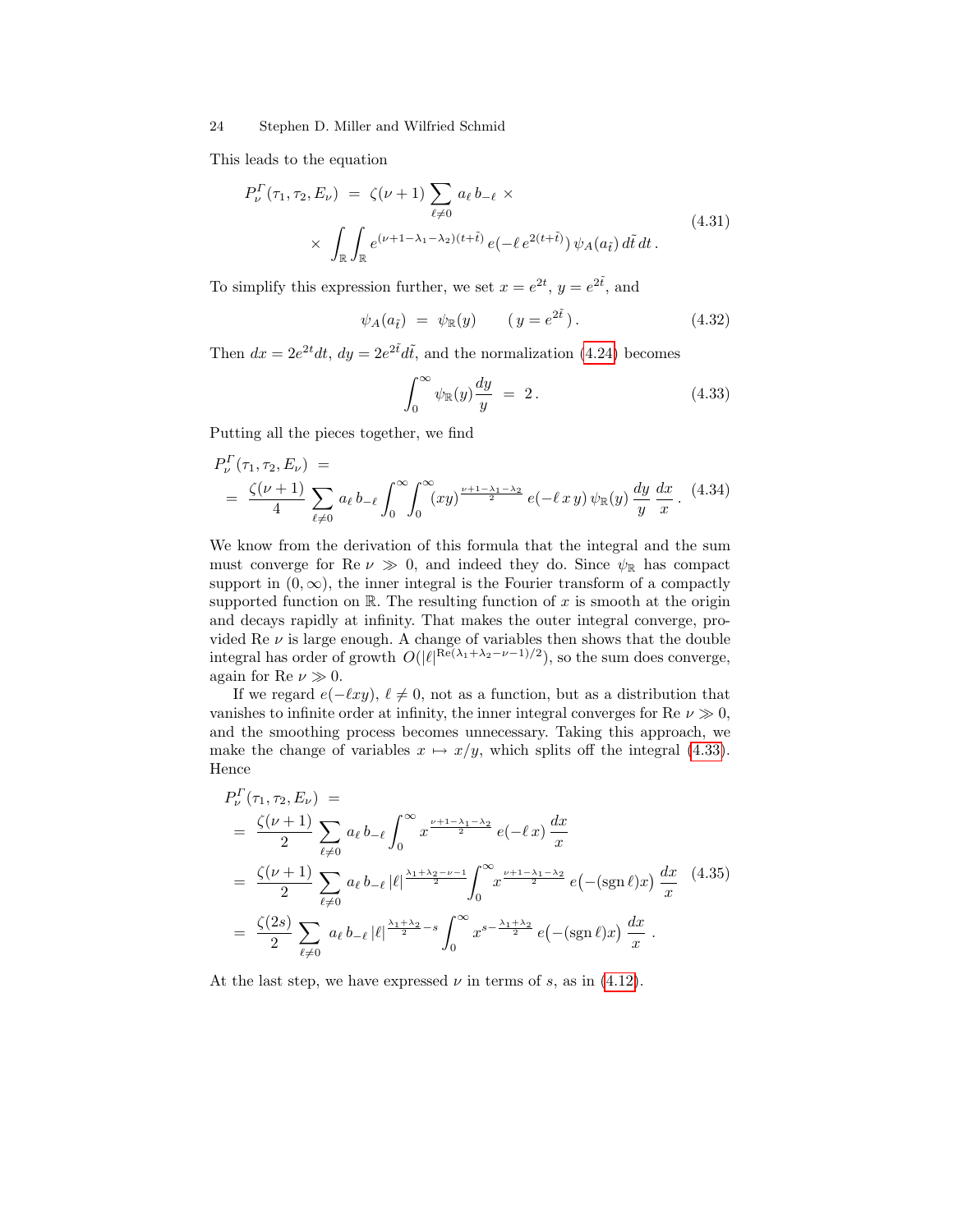By definition, the Rankin-Selberg L-function of the pair of automorphic distributions  $\tau_1$ ,  $\tau_2$  is

$$
L(s, \tau_1 \otimes \tau_2) = \zeta(2s) \sum_{n>0} a_n b_n n^{\frac{\lambda_1 + \lambda_2}{2} - s}.
$$
 (4.36)

Recall that the Fourier coefficients  $a_n$ ,  $b_n$  depend on the choice of the embedding parameter  $\lambda_j$  over  $-\lambda_j$ . The standard L-function [\(2.22\)](#page-8-0), and [\(1.2\)](#page-0-1) in the case of modular forms, with  $\lambda = 1 - k$ , are defined in terms of the renormalized coefficients  $a_n|n|^{\lambda/2}$ . For the same reason the renormalized coefficients appear in the Rankin-Selberg L-function. To make the connection between [\(4.35\)](#page-23-1) and the L-function, notice that translation by the matrix

$$
r = \begin{pmatrix} -1 & 0 \\ 0 & 1 \end{pmatrix} \tag{4.37}
$$

transforms  $\tau_j \in (V_{\lambda_j, \delta_j}^{-\infty})^{\Gamma}$ , realized as  $\tau_j(x)$  in terms of the unbounded model, to  $(-1)^{\delta_j}\tau_j(-x)$ . Since  $r \in \Gamma$ , that means  $\tau_j(-x) = (-1)^{\delta_j}\tau_j(x)$ , i.e.,

$$
a_{-n} = (-1)^{\delta_1} a_n, \quad b_{-n} = (-1)^{\delta_2} b_n.
$$
 (4.38)

Hence

$$
\zeta(2s) \sum_{\ell>0} a_{\ell} b_{-\ell} |\ell|^{\frac{\lambda_1+\lambda_2}{2}-s} = (-1)^{\delta_2} L(s, \tau_1 \otimes \tau_2),
$$
  

$$
\zeta(2s) \sum_{\ell<0} a_{\ell} b_{-\ell} |\ell|^{\frac{\lambda_1+\lambda_2}{2}-s} = (-1)^{\delta_1} L(s, \tau_1 \otimes \tau_2).
$$
 (4.39)

This allows us to re-write [\(4.35\)](#page-23-1) as

<span id="page-24-0"></span>
$$
2 P_{\nu}^{\Gamma}(\tau_1, \tau_2, E_{\nu}) = L(s, \tau_1 \otimes \tau_2) \times
$$
  
 
$$
\times \left\{ (-1)^{\delta_2} \int_{-\infty}^{0} |x|^{s - \frac{\lambda_1 + \lambda_2}{2}} e(x) \frac{dx}{x} + (-1)^{\delta_1} \int_{0}^{\infty} |x|^{s - \frac{\lambda_1 + \lambda_2}{2}} e(x) \frac{dx}{x} \right\} (4.40)
$$
  
=  $(-1)^{\delta_1} G_{\delta_1 + \delta_2} (s - \frac{\lambda_1 + \lambda_2}{2}) L(s, \tau_1 \otimes \tau_2);$ 

recall [\(2.25\)](#page-8-2), and also the relationship  $\nu = 2s - 1$  between  $\nu$  and s.

To complete the proof of the functional equation, we combine [\(4.40\)](#page-24-0) with [\(4.17\)](#page-19-3) and appeal to the standard Gamma identity  $G_{\delta}(s)G_{\delta}(1-s)=(-1)^{\delta}$ :

4.41 Proposition. The Rankin-Selberg L-function satisfies the functional equation

$$
L(1-s,\tau_1\otimes\tau_2) = \prod_{\varepsilon_1,\varepsilon_2=\pm 1} G_{\delta_1+\delta_2}(s+\varepsilon_1\frac{\lambda_1}{2}+\varepsilon_2\frac{\lambda_2}{2}) L(s,\tau_1\otimes\tau_2).
$$

We have shown that [\(4.40\)](#page-24-0) has a holomorphic continuation to  $\mathbb{C} - \{1\}$ , with at most a simple pole at  $s = 1$ . Traditionally one states the functional equation and analytic continuation not for the expression in [\(4.40\)](#page-24-0), but rather for Langlands' completed L-function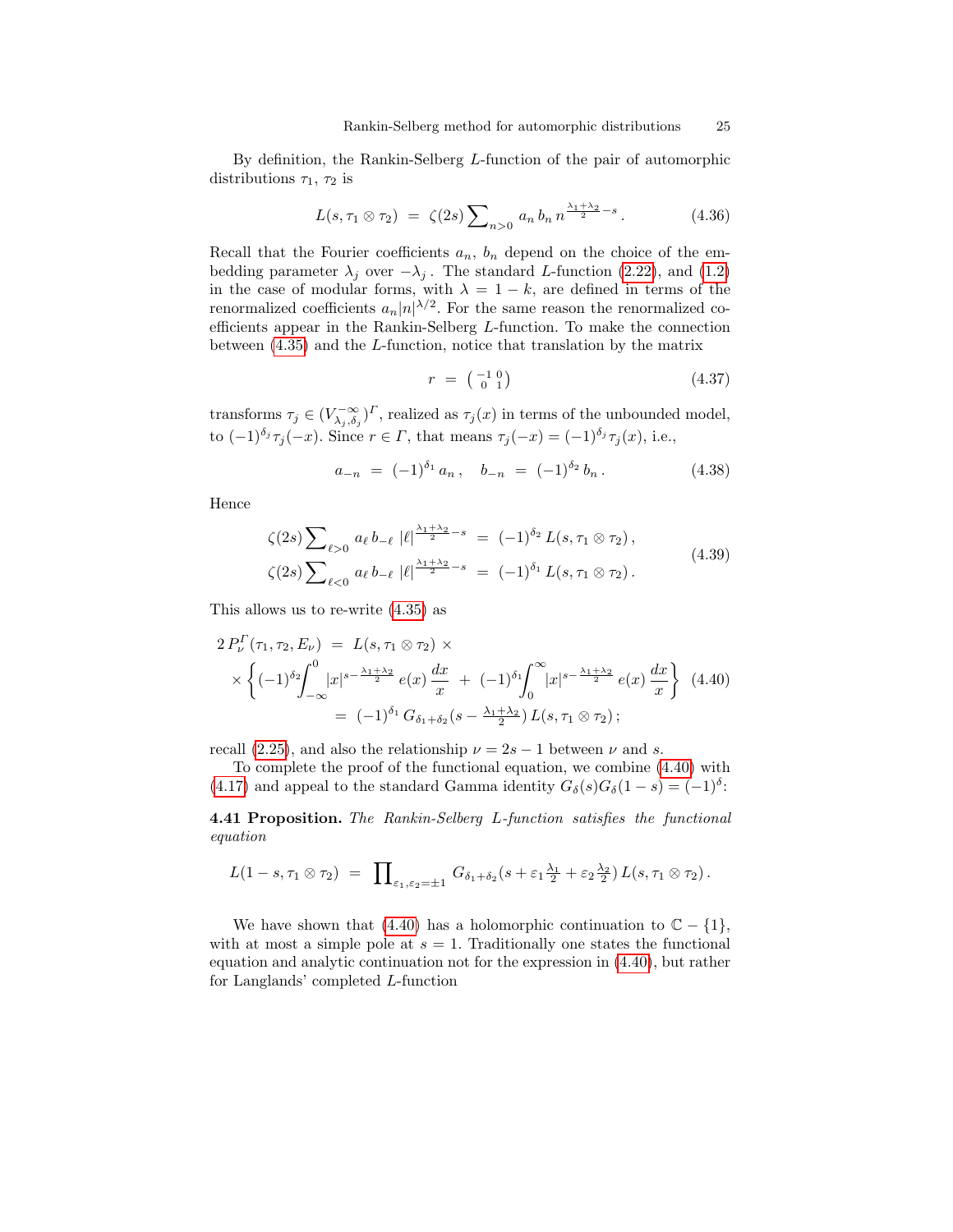$$
\Lambda(s,\tau_1 \otimes \tau_2) = L_{\infty}(s,\tau_1 \otimes \tau_2) L(s,\tau_1 \otimes \tau_2), \qquad (4.42)
$$

whose "component at infinity" is a product of Gamma factors that depend on the type of the  $\tau_i$ . If both  $\tau_1$  and  $\tau_2$  correspond to Maass forms, then

<span id="page-25-0"></span>
$$
\text{Maass case:} \quad L_{\infty}(s, \tau_1 \otimes \tau_2) = \prod_{\varepsilon_1, \varepsilon_2 = \pm 1} \Gamma_{\mathbb{R}}(s + \varepsilon_1 \frac{\lambda_1}{2} + \varepsilon_2 \frac{\lambda_2}{2} + \eta),
$$
\n
$$
\text{with } \eta \in \{0, 1\}, \quad \eta \equiv \delta_1 + \delta_2 \pmod{2}.
$$
\n
$$
(4.43)
$$

Here  $\Gamma_{\mathbb{R}}$  denotes the Artin  $\Gamma$ -factor  $\pi^{-s/2}\Gamma(s/2)$ . If one of the  $\tau_j$ , say  $\tau_2$  for definiteness, corresponds to a holomorphic cusp form of weight  $k$ , then

mixed case: 
$$
L_{\infty}(s, \tau_1 \otimes \tau_2) = \Gamma_{\mathbb{C}}(s + \frac{\lambda_1}{2} + \frac{k-1}{2}) \Gamma_{\mathbb{C}}(s - \frac{\lambda_1}{2} + \frac{k-1}{2}),
$$
 (4.44)

where  $\Gamma_{\mathbb{C}}(s) = 2(2\pi)^{-s}\Gamma(s)$ . Finally, when both  $\tau_1$  and  $\tau_2$  correspond to holomorphic cusp forms, of weights  $k_1$  and  $k_2$ , respectively,

modular forms case:  $L_{\infty}(s, \tau_1 \otimes \tau_2) = \Gamma_{\mathbb{C}}(s + \frac{k_1 + k_2}{2} - 1)\Gamma_{\mathbb{C}}(s + \frac{|k_1 - k_2|}{2})$ . (4.45)

In all cases, the functional equation of the previous proposition directly implies the equality of  $\Lambda(s, \tau_1 \otimes \tau_2)$  and  $\Lambda(1-s, \tau_1 \otimes \tau_2)$ , up to a sign; this follows from standard Gamma identities, in particular the identity  $G_{\delta}(s)G_{\delta}(1-s)=(-1)^{\delta}$ and the Legendre duplication formula.

Just as important as the functional equation is the assertion of holomorphy: both  $L(s, \tau_1 \otimes \tau_2)$  and  $\Lambda(s, \tau_1 \otimes \tau_2)$  are holomorphic except for potential first order poles at  $s = 0$  and  $s = 1$ . For the uncompleted L-function this follows from a classical argument of Jacquet [\[6,](#page-36-0) Lemma 14.7.5]. His argument does not require any detailed calculations, and holds in great generality.

Once  $L(s, \tau_1 \otimes \tau_2)$  is known to be holomorphic on  $\mathbb{C}-\{0,1\}$ , one can deduce the holomorphy of  $\Lambda(s, \tau_1 \otimes \tau_2)$  on  $\mathbb{C} - \{0,1\}$  from the results of this section, as follows. Because of the functional equation, it suffices to rule out poles in the region  ${Re s \ge 1/2, s \ne 1}.$  In effect, we must show that all poles of  $L_{\infty}(s, \tau_1 \otimes \tau_2)$  with Re  $s \geq 1/2$  are compensated by zeroes of  $L(s, \tau_1 \otimes \tau_2)$ . This is an issue only in the Maass case: modular forms have weights at least 2, and the parameter  $\lambda$  of a Maass form necessarily lies in the region  $\{|\text{Re }\lambda| < 1/2\}$ . In the Maass case, only one of the four Gamma factors in [\(4.43\)](#page-25-0) can have a pole with Re  $s \geq 1/2$ . Maass forms correspond to irreducible principal series representations, which involve  $\lambda_j$  and  $-\lambda_j$  symmetrically. We can therefore assume that Re  $\lambda_j \geq 0$ , in which case the pole can only come from the factor  $\Gamma_{\mathbb{R}}(s-\frac{\lambda_1+\lambda_2}{2})$ , with  $\eta=0$ , and must occur at  $s=\frac{\lambda_1+\lambda_2}{2}$ . But then  $\delta_1=\delta_2$ , and  $G_{\delta_1+\delta_2}(s-\frac{\lambda_1+\lambda_2}{2})=G_0(s-\frac{\lambda_1+\lambda_2}{2})$  also has a pole at  $s=\frac{\lambda_1+\lambda_2}{2}$ . We know that [\(4.40\)](#page-24-0) is holomorphic on  $\mathbb{\tilde{C}} - \{0,1\}$ , thus forcing  $L(s, \tau_1 \otimes \tau_2)$  to vanish at  $s = \frac{\lambda_1 + \lambda_2}{2}$ , as was to be shown.

### 5 Exterior Square on  $GL(4)$

Recall that if F is a Hecke eigenform on  $GL(n,\mathbb{Z})\backslash GL(n,\mathbb{R})$ , or more generally, on the quotient of  $GL(n,\mathbb{R})$  by a congruence subgroup, the standard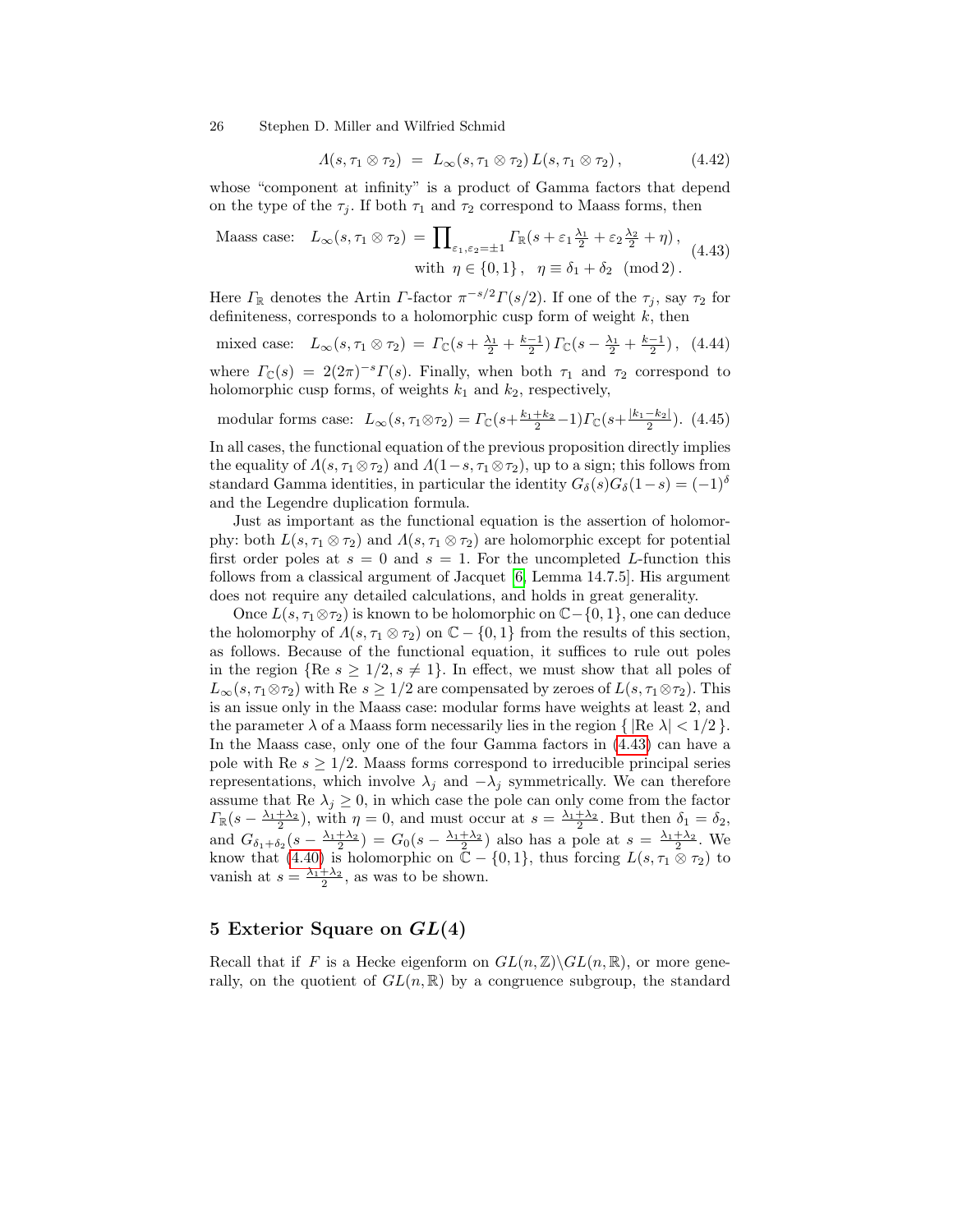L-function of F has an Euler product

<span id="page-26-0"></span>
$$
L(s, F) = \prod_{p} \prod_{j=1}^{n} (1 - \alpha_{p,j} p^{-s})^{-1}.
$$
 (5.1)

The exterior square L-function is then defined as an Euler product

<span id="page-26-1"></span>
$$
L(s, F, Ext^2) = \prod_{p} L_p(s, F, Ext^2), \qquad (5.2)
$$

whose factor at any unramified prime  $p$  equals

$$
L_p(s, F, Ext^2) = \prod_{1 \le j < k \le n} (1 - \alpha_{p,j} \alpha_{p,k} p^{-s})^{-1} \,. \tag{5.3}
$$

The appropriate definition of the factors  $L_p(s, F, Ext^2)$  corresponding to the finitely many ramified primes is still a subtle issue. Harris and Taylor recently exhibited local factors for the ramified primes that are consistent with Langlands functoriality principles, in their proof of the local Langlands conjectures for  $GL(n)$ . However, Shahidi had much earlier given a separate definition, which by all expectations agrees with the one provided by Harris-Taylor, though the agreement of the two definitions is not obvious. Shahidi furthermore proved that the L-function with his definition of the ramified factors satisfies a functional equation of the type Langlands predicted. Since there can only be one definition which obeys this functional equation, the potential discrepancy between the Harris-Taylor and Shahidi definitions poses no problem from the point of view of L-functions, though it still is a problem for the group-theoretic definition of the Langlands conjectures. In any case, an argument which produces the analytic continuation and functional equation of  $L(s, F, Ext^2)$  must give a definition which agrees with Shahidi's.

In our paper [\[15\]](#page-37-0), we carry out the *archimedean analysis* of the exterior square L-function for  $GL(n)$ ; we establish the holomorphy of the partial Lfunction  $L_S(s, F)$  and its completion at infinity  $\Lambda_S(s, F)$ , in both cases with the factors in  $(5.1)$  corresponding to the set S of ramified primes omitted. To keep the discussion simple, we avoid the problem of ramification in the present paper by treating only the full level subgroup  $GL(4,\mathbb{Z})\subset GL(4,\mathbb{R})$ .

By necessity, the notation in this section will not completely agree with that of the earlier sections; in particular, we now set

<span id="page-26-2"></span>
$$
G = GL(4, \mathbb{R}), \ G_0 = SL^{\pm}(2, \mathbb{R}), \ \Gamma = GL(4, \mathbb{Z}), \ \Gamma_0 = SL^{\pm}(2, \mathbb{Z}). \tag{5.4}
$$

We shall also work with the subgroups

$$
G_1 = \left\{ \begin{pmatrix} g_1 & 0 \\ 0 & g_2 \end{pmatrix} \middle| g_1, g_2 \in GL(2, \mathbb{R}) \right\} \subset G,
$$
  

$$
\Gamma_1 = \left\{ \begin{pmatrix} \gamma & 0 \\ 0 & \gamma \end{pmatrix} \middle| \gamma \in GL(2, \mathbb{Z}) \right\} \subset \Gamma,
$$
  

$$
U = \left\{ \begin{pmatrix} 1 & u \\ 0 & 1 \end{pmatrix} \middle| u \in M_{2 \times 2}(\mathbb{R}) \right\} \subset G.
$$
  
(5.5)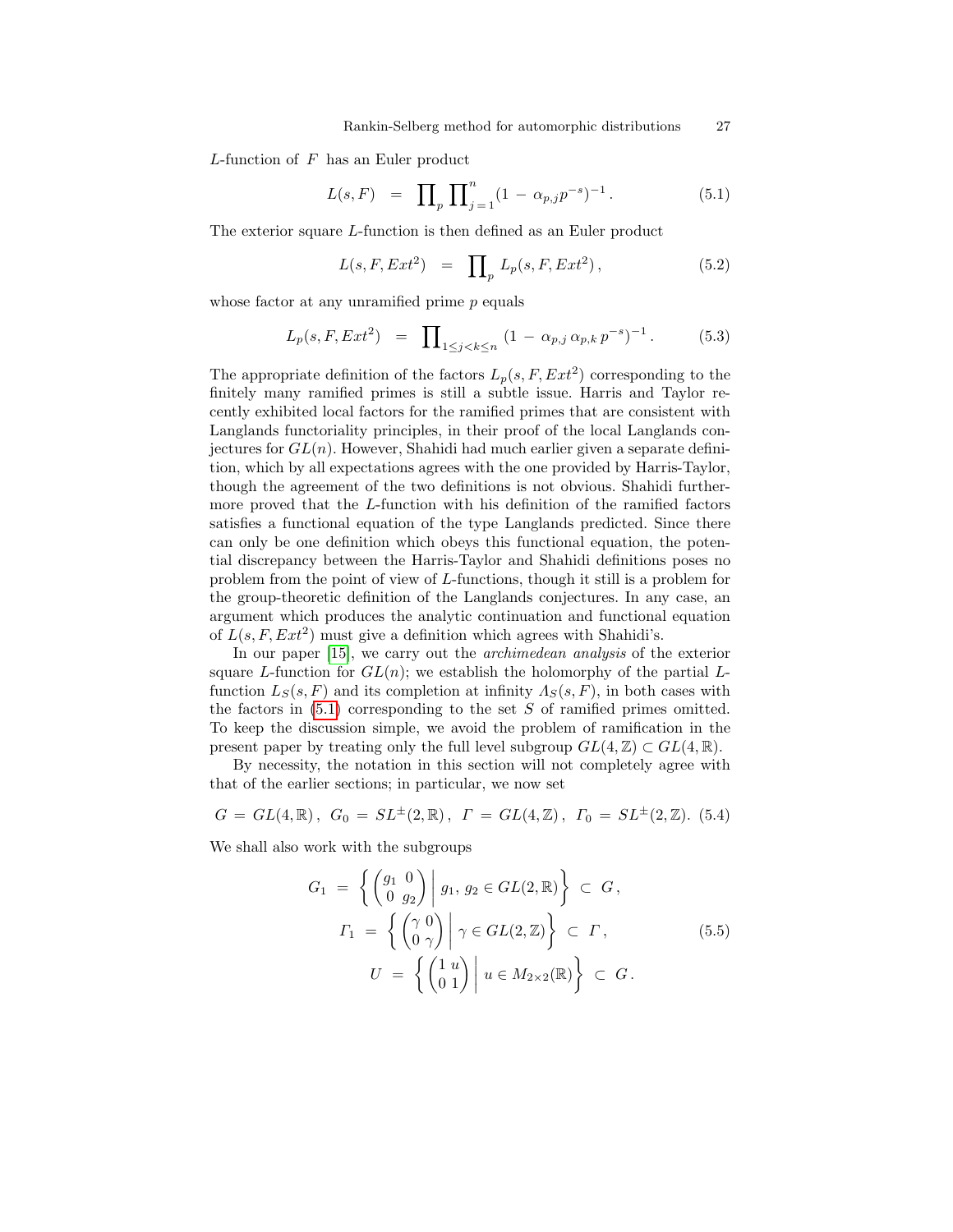Note that  $G_1 \simeq GL(2,\mathbb{R}) \times GL(2,\mathbb{R})$  contains  $\Gamma_1 \simeq GL(2,\mathbb{Z})$ , but not as an arithmetic subgroup.

Again we let  $B \subset G$  denote the lower triangular Borel subgroup, and we define  $B_1 = G_1 \cap B$ . Each pair

$$
(\mu, \eta) \in \mathbb{C}^4 \times (\mathbb{Z}/2\mathbb{Z})^4 \tag{5.6}
$$

determines a character  $\chi_{\mu,\eta}: B \to \mathbb{C}^*$ ,

<span id="page-27-2"></span>
$$
\chi_{\mu,\eta}(a_{i,j}) = \prod_{1 \leq i \leq 4} |a_{i,i}|^{\mu_i} (\operatorname{sgn} a_{i,i})^{\eta_i}, \qquad (5.7)
$$

and by restriction also a character  $\chi_{\mu,\eta}: B_1 \to \mathbb{C}^*$ . For  $G = GL(4, \mathbb{R})$ ,

<span id="page-27-1"></span>
$$
\rho = \left(\frac{3}{2}, \frac{1}{2}, -\frac{1}{2}, -\frac{3}{2}\right) \tag{5.8}
$$

represents the half sum of the positive roots. In analogy to [\(3.12\)](#page-11-3),

<span id="page-27-4"></span>
$$
W_{\mu,\eta}^{-\infty} = \left\{ \tau \in C^{-\infty}(G) \mid \tau(gb) = \chi_{\mu-\rho,\eta}(b^{-1})\,\tau(g) \text{ for all } g \in G, \, b \in B \right\} \tag{5.9}
$$

is the space of distribution vectors for a generic principal series representation of G. Principal series representations of  $G_1 \simeq GL(2, \mathbb{R}) \times GL(2, \mathbb{R})$  are induced from  $B_1$ , and hence also parameterized by pairs  $(\mu, \eta) \in \mathbb{C}^4 \times (\mathbb{Z}/2\mathbb{Z})^4$ ,

<span id="page-27-0"></span>
$$
V_{\mu,\eta}^{-\infty} = \left\{ \tau \in C^{-\infty}(G_1) \mid \tau(gb) = \chi_{\mu-\rho,\eta}(b^{-1})\tau(g) \text{ for all } g \in G_1, b \in B_1 \right\}. (5.10)
$$

Our current use of the notation  $V_{\mu,\eta}^{-\infty}$  is not consistent with [\(3.12\)](#page-11-3). Not only is  $G_1$  a product of two copies of  $GL(2,\mathbb{R})$ , but the representations we consider need not be trivial on the center of  $GL(2,\mathbb{R})$ , in contrast to the situation in section [3,](#page-9-2) where we considered only automorphic distributions for  $PGL(2,\mathbb{R})$ . However, the  $\rho$ -shift in [\(5.10\)](#page-27-0) is consistent with [\(3.12\)](#page-11-3): the quantity  $\rho$  defined in [\(5.8\)](#page-27-1) restricts to the corresponding quantities for the two factors of  $G_1 \simeq$  $GL(2,\mathbb{R})\times GL(2,\mathbb{R}).$ 

The arithmetic group  $\Gamma$  intersects  $U \simeq \mathbb{R}^4$  in a lattice, so  $(\Gamma \cap U) \backslash U$  is compact. That makes it possible to define the operator

<span id="page-27-3"></span>
$$
A: (W_{\mu,\eta}^{-\infty})^{\Gamma} \longrightarrow (V_{\mu,\eta}^{-\infty})^{\Gamma_1},
$$
  
\n
$$
A\tau(g) = \int_{(\Gamma \cap U) \backslash U} \tau(u g) e(-\operatorname{tr} u) du \qquad (g \in G_1).
$$
\n(5.11)

What matters is the fact that the  $U \cdot G_1$ -orbit of the identity coset in  $G/B$ is open. One can therefore restrict any  $\tau \in (W^{-\infty}_{\mu,\eta})^{\Gamma}$  to this open subset, and then further to  $G_1$ , once the dependence on the variable  $u \in U$  has been smoothed out by taking a single Fourier component. The restriction to  $G_1$  still transforms according to  $\chi_{\mu,\eta}^{-1}$  under right translation by elements of  $B_1 = G_1 \cap B$ . This makes  $A\tau$  lie in  $V_{\mu,\eta}^{-\infty}$ . Conjugation by any  $\gamma \in \Gamma_1$  preserves the character  $u \mapsto e(-\operatorname{tr} u)$  of U and the lattice  $\Gamma \cap U$ . Since  $\Gamma_1 \subset \Gamma$ , the Γ-invariance of  $\tau$  ensures the  $\Gamma_1$ -invariance of  $A\tau$ .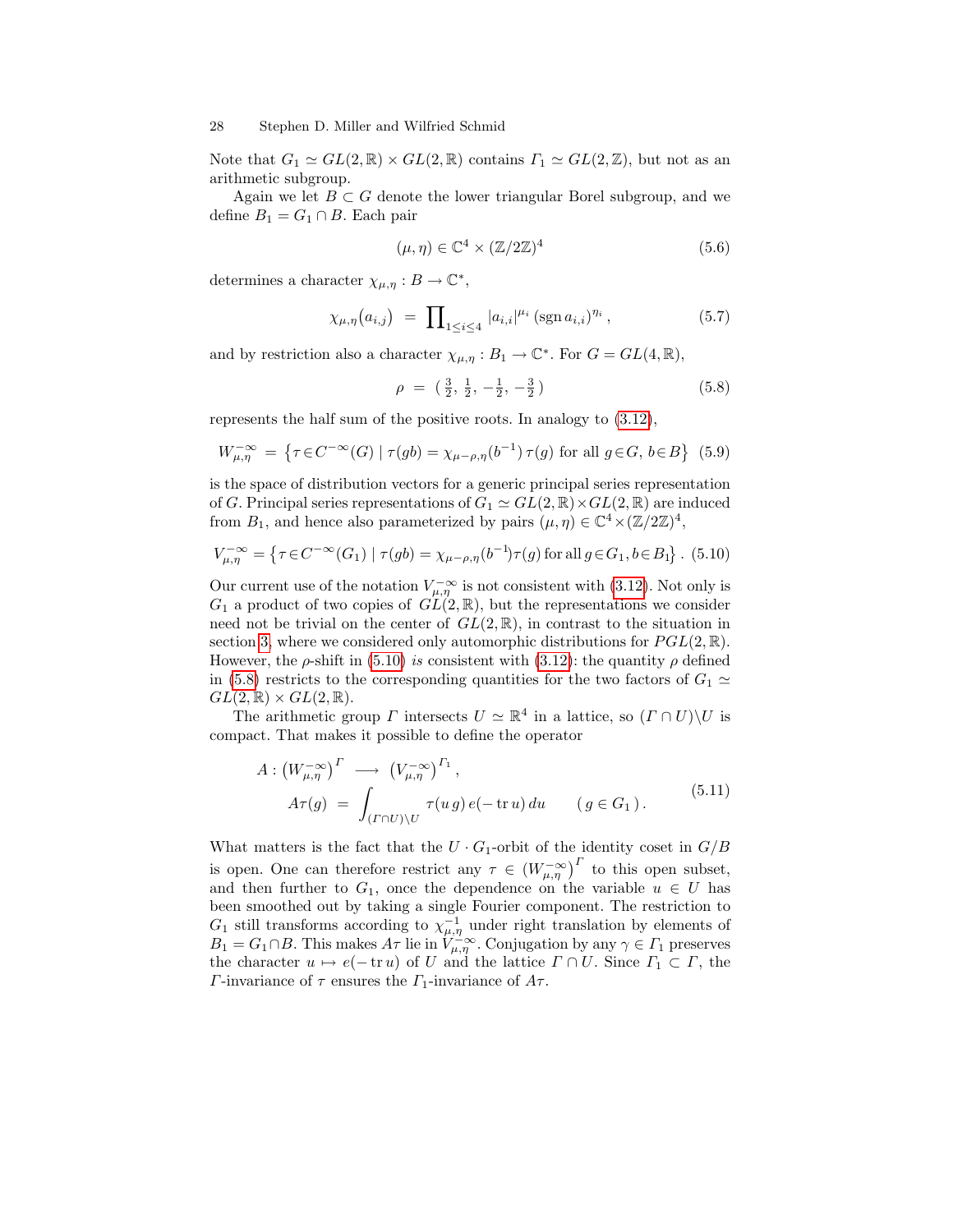We now consider a particular cuspidal  $\tau \in (W^{-\infty}_{\mu,\eta})^{\Gamma}$ . Since  $\Gamma$  contains the center of  $SL^{\pm}(4,\mathbb{R})$ , any such  $\tau$  must vanish identically unless

<span id="page-28-0"></span>
$$
\sum_{1 \le j \le 4} \eta_j = 0 \quad \text{in } \mathbb{Z}/2\mathbb{Z}. \tag{5.12}
$$

We shall also suppose that

<span id="page-28-1"></span>
$$
\sum_{1 \le j \le 4} \mu_j = 0. \tag{5.13}
$$

This is not a serious restriction: it holds automatically when  $\tau$  arises from a discrete summand of  $L^2(\Gamma \backslash G/Z_G^0)$ , as in [\(3.1\)](#page-9-1). Even when that is not the case, we can modify  $\tau$  by twisting with an appropriate character of  $Z_G^0$ , without destroying the Γ-invariance.

In section [3,](#page-9-2) we described the pairing of three  $PGL(2,\mathbb{Z})$ -automorphic distributions on  $PGL(2,\mathbb{R})$ . By limiting ourselves to the case of  $PGL(2,\mathbb{R})$  we avoided some notational complications in [\(3.21\)](#page-13-1) and [\(3.24\)](#page-14-0), without essential loss of generality: in the case of full level,  $-1 \in GL(2, \mathbb{Z})$  must act trivially on any automorphic distribution. In the current setting, we do need the pairing for triples of automorphic distributions on  $GL(2,\mathbb{R})$ . Theorem [3.33](#page-15-3) remains correct as stated in this more general situation, provided the integration is performed over  $SL^{\pm}(2,\mathbb{Z})\backslash SL^{\pm}(2,\mathbb{R})$  – the center of  $GL(2,\mathbb{R})$  is noncompact and remains noncompact even modulo  $GL(2,\mathbb{Z})$ . The statement requires the *Γ*-invariance of all three of the arguments  $\tau_j$  of the pairing *P*. Formally, at least, invariance under the diagonal action of  $\Gamma$  on the three arguments suffices to produce a Γ-invariant integrand for the outer integral in theorem [3.33.](#page-15-3) It is the proof of rapid decay that forces us to assume  $\Gamma$ -invariance of each factor. In the present setting,  $A\tau$  arises from a cuspidal automorphic distribution  $\tau$ on  $GL(4,\mathbb{R})$ . It is not difficult to adapt the proof of theorem [3.33](#page-15-3) to this case: after smoothing by some  $\psi \in C_c^{\infty}(G_0)$ , the product of  $A\tau$  with the Eisenstein series  $E_{\nu}$  does decay rapidly along the cusp.

We again define the Eisenstein series  $E_{\nu}$  by the formula [\(4.2\)](#page-17-0), but now summing over  $\Gamma_0/(T_0)_{\infty}$ ; since  $-1 \in (T_0)_{\infty}$ ,  $(4.5-4.7)$  $(4.5-4.7)$  remain correct. We should remark that the pairing of three automorphic distributions on  $GL(2,\mathbb{R})$ vanishes identically unless  $-1 \in GL(2,\mathbb{R})$  acts trivially under the diagonal action. The parity condition  $(5.12)$  implies that  $-1$  acts trivially under the diagonal action on A $\tau$ . But -1 also acts trivially on delta function  $\delta_{\infty}$ , and hence on the Eisenstein series  $E_{\nu}$ . In short, the parity condition imposed by the action of the center is satisfied in our situation. We have assembled all ingredients to make sense of

<span id="page-28-2"></span>
$$
P_{\nu}^{\Gamma_0}(A\tau, E_{\nu}) = \int_{\Gamma_0 \backslash G_0} \int_{G_0} A\tau \left( \begin{array}{cc} ghf_1 & 0 \\ 0 & ghf_2 \end{array} \right) E_{\nu}(ghf_3) \psi(h) dh dg. \quad (5.14)
$$

As a function of  $\nu$  this is holomorphic, except for a potential first order pole at  $\nu = 1$ . What we said in section [3](#page-9-2) about the intertwining operator  $J_{\nu}$  and its interaction with the pairing remains valid, except for the parity subscripts of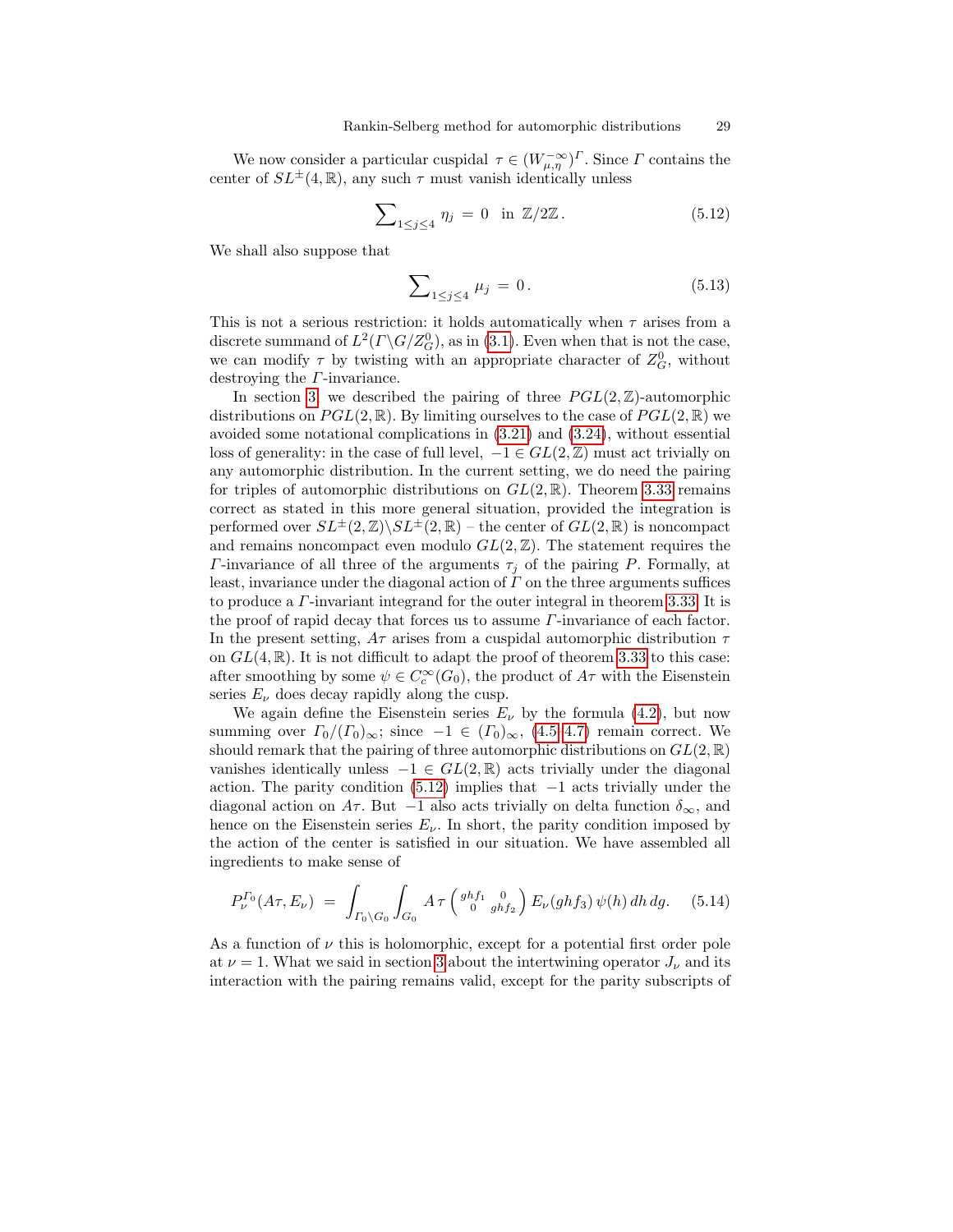the Gamma factors in [\(4.15\)](#page-19-0) and [\(4.17\)](#page-19-3), since we now work on  $GL(2,\mathbb{R})$ . The roles of  $\lambda_1$  and  $\lambda_2$  are played by, respectively,  $\mu_1 - \mu_2$  and  $\mu_3 - \mu_4$ , as can be seen by comparing the definition [\(5.10\)](#page-27-0) of  $V_{\mu,\eta}^{-\infty}$  to the definition [\(3.12\)](#page-11-3). Thus, and because of [\(5.13\)](#page-28-1),  $\frac{\lambda_1 - \lambda_2}{2}$  corresponds to  $\mu_1 + \mu_4$  and  $\frac{\lambda_2 - \lambda_1}{2}$  corresponds to  $\mu_2 + \mu_3$ . This explains the arguments of the Gamma factors in the identity

<span id="page-29-0"></span>
$$
P_{\nu}^{\Gamma_0}(A\tau, E_{\nu}) = (-1)^{\eta_2 + \eta_3} \times \times G_{\eta_1 + \eta_4}(\mu_1 + \mu_4 - \frac{\nu - 1}{2}) G_{\eta_2 + \eta_3}(\mu_2 + \mu_3 - \frac{\nu - 1}{2}) P_{-\nu}^{\Gamma_0}(A\tau, E_{-\nu}),
$$
(5.15)

which takes the place of  $(4.17)$  in the current setting. In the special case when  $\eta_1 = \eta_2$  and  $\eta_3 = \eta_4$  – i.e, when the action of  $G_1 \cong GL(2,\mathbb{R}) \times GL(2,\mathbb{R})$  on  $A\tau$  drops to  $PGL(2,\mathbb{R})\times PGL(2,\mathbb{R})$  – [\(5.15\)](#page-29-0) agrees with in [\(4.17\)](#page-19-3), as it must. In the remaining cases the identity is deduced from the appropriate variant of [\(4.16\)](#page-19-1); for details see [\[15\]](#page-37-0).

The identity [\(5.15\)](#page-29-0) is the source of the functional equation of the exterior square L-function, just as [\(4.17\)](#page-19-3) was the source of the functional equation for the Rankin-Selberg L-function  $L(s, \tau_1 \otimes \tau_2)$ . To make the connection between the identity  $(5.15)$  and the exterior square L-function, we need to consider the Fourier expansion of  $\tau$  on

<span id="page-29-1"></span>
$$
N = \left\{ n(x, u, v) = \begin{pmatrix} 1 & x_1 & u_1 & v \\ 0 & 1 & x_2 & u_2 \\ 0 & 0 & 1 & x_3 \\ 0 & 0 & 0 & 1 \end{pmatrix} \, \middle| \, x \in \mathbb{R}^3, \, u \in \mathbb{R}^2, v \in \mathbb{R} \right\}. \tag{5.16}
$$

Since the N-orbit through the identity coset in  $G/B$  is open, it is legitimate to restrict  $\tau$  to N. This restriction is  $(\Gamma \cap N)$ -invariant, which allows us to regard  $\tau$  as lying in  $C^{-\infty}((\Gamma \cap N) \backslash N)$ . Every  $(\Gamma \cap N)$ -invariant smooth function on G, and dually every  $(\Gamma \cap N)$ -invariant distribution, has a Fourier expansion with components indexed by – roughly speaking – the irreducible unitary representations of N. For the one dimensional, or abelian, representations this is literally true, but typically infinite dimensional representation contribute more than once, but finitely often. The *non-abelian* Fourier components will turn out not to matter for our purposes. Thus we write

<span id="page-29-2"></span>
$$
\tau(n(x, u, v)) = \sum_{1 \leq j \leq 3} a_{n_1, n_2, n_3} e(n_j x_j) + \dots , \qquad (5.17)
$$

with ... denoting the sum of the non-abelian Fourier components of  $\tau$ . The  $a_{n_1,n_2,n_3}$  with positive indices  $n_j$  determine all the others:

<span id="page-29-3"></span>
$$
a_{\epsilon_1 n_1, \epsilon_2 n_2, \epsilon_3 n_3} = \epsilon_1^{\eta_1} \epsilon_2^{\eta_1 + \eta_2} \epsilon_3^{\eta_1 + \eta_2 + \eta_3} a_{n_1, n_2, n_3} \quad (\epsilon_j \in \{\pm 1\}). \tag{5.18}
$$

Indeed,  $\tau$  is invariant under the action of all diagonal matrices with entries  $\pm 1$ , since  $\Gamma$  contains these. Each of them acts on N by conjugation, which has the effect of reversing the signs of some of the coordinates. One can then use [\(5.7\)](#page-27-2) to determine how the  $a_{n_1,n_2,n_3}$  change when the signs of one or more of the indices is flipped.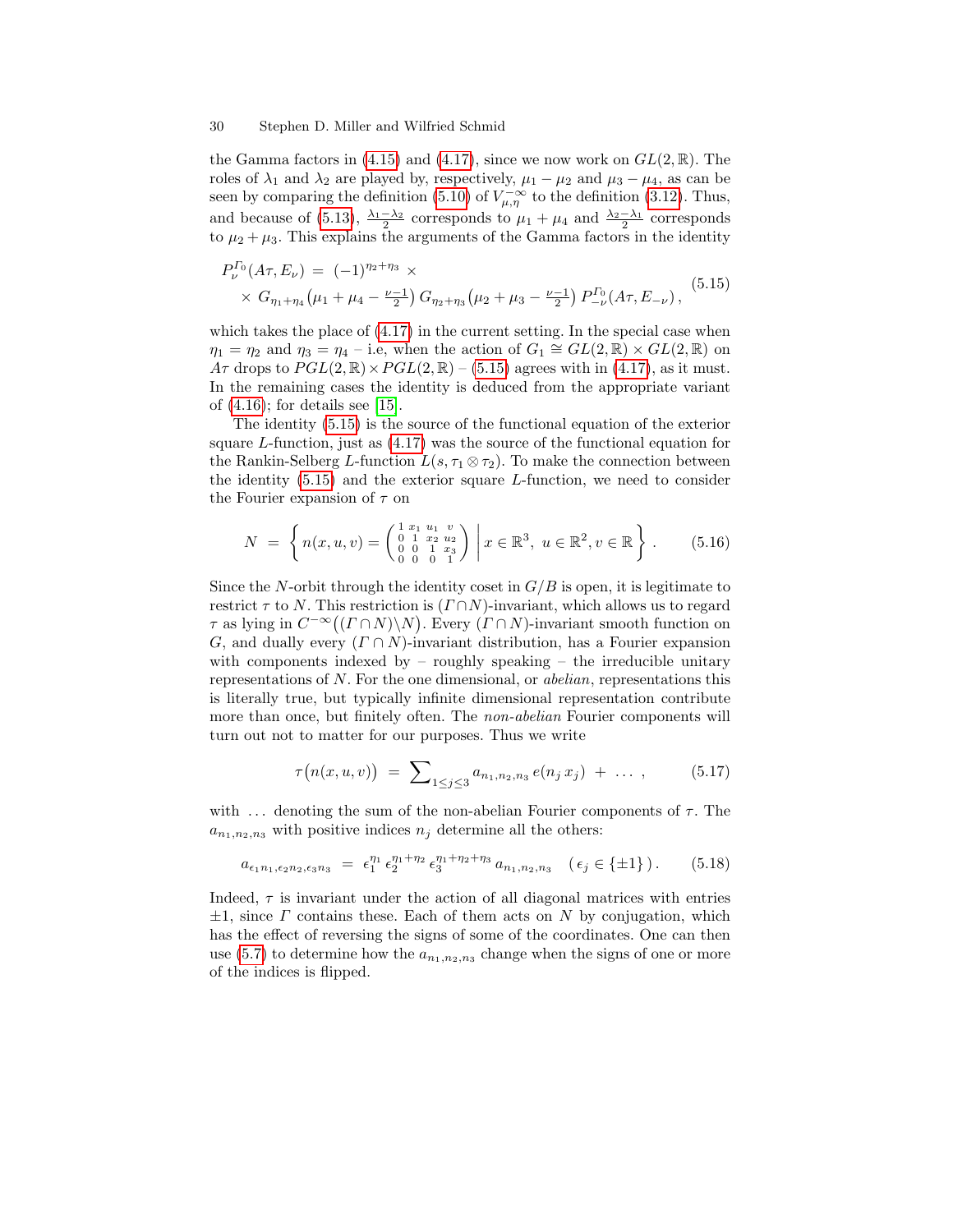When  $\tau$  is a Hecke eigendistribution, the Fourier coefficients  $a_{n_1,n_2,n_3}$  are related to the Hecke eigenvalues. Specifically,  $k^{\mu_1+\mu_2}a_{1,k,1}$  is the eigenvalue of the Hecke operator  $T_{1,k,1}$ . The eigenvalues for Hecke operators indexed by unramified primes can be expressed in terms of the  $\alpha_{i,p}$  in [\(5.1\)](#page-26-0) [\[20\]](#page-37-10). Jacquet and Shalika [\[7,](#page-37-11) §2] have used this expression to identify the factors  $L_p(s, \tau, Ext^2)$  for unramified primes p in terms of the Hecke eigenvalues – in complete generality for all n, not just  $n = 4$ . In the case of  $GL(4)$ ,

$$
L_p(s, \tau, Ext^2) = (1 - p^{-2s})^{-1} \sum_{k \ge 0} a_{1, p^k, 1} p^{k(\mu_1 + \mu_2 - s)}.
$$
 (5.19)

At full level, when there are no ramified primes, the Euler product of the local factors for all primes, as in  $(5.2)$ , expresses the exterior square L-function as

<span id="page-30-1"></span>
$$
L(s, \tau, Ext^2) = \zeta(2s) \sum_{n \ge 1} a_{1,n,1} n^{\mu_1 + \mu_2 - s}.
$$
 (5.20)

One can use this as the definition of the exterior square L-function whether or not  $\tau$  is a Hecke eigendistribution.

<span id="page-30-0"></span>**5.21 Lemma.** When s and v are related by the equation  $2s = \nu + 1$ ,

$$
P_{\nu}^{\Gamma_0}(A\tau, E_{\nu}) = 2(-1)^{\eta_2} G_{\eta_1+\eta_2}(s-\mu_1-\mu_2) G_{\eta_1+\eta_3}(s-\mu_1-\mu_3) L(s,\tau, Ext^2).
$$

Since the proof is lengthy, we shall first deduce the functional equation, which follows from the lemma in combination with  $(5.15)$ ,  $(5.12-5.13)$  $(5.12-5.13)$ , and the standard Gamma identity  $G_{\delta}(s)G_{\delta}(1-s) = (-1)^{\delta}$ :

**5.22 Proposition.** 
$$
L(1-s, \tau, Ext^2) = \prod_{1 \le i < j \le 4} G_{\eta_i + \eta_j}(s - \mu_i - \mu_j) L(s, \tau, Ext^2).
$$

This result is originally due to Kim [\[9\]](#page-37-12) and, in the special case when  $W_{\mu,\eta}$ belongs to the spherical principal series, to Stade [\[21\]](#page-37-13). We refer the reader to our paper [\[15\]](#page-37-0) for a discussion of the history of the exterior square L-function for  $GL(n)$ .

The usual statement of functional equation relates the exterior square Lfunction  $L(s, \tau, Ext^2)$  for  $GL(n)$  to that of the dual automorphic distribution  $\widetilde{\tau}$ . In our case, with  $G = GL(4, \mathbb{R})$ , these two *L*-functions coincide; that makes it possible to state the functional equation without reference to  $\tilde{\tau}$ .

Just as in the case of the Rankin-Selberg L-function for  $GL(2)$ , Jacquet's general argument implies that  $L(s, \tau, Ext^2)$  is holomorphic, except for possible first order poles at  $s = 0$  and  $s = 1$  [\[15\]](#page-37-0). The fact that  $P_{\nu}^{\Gamma_0}(A\tau, E_{\nu})$  is holomorphic, together with an analysis of the poles and zeros of the Gamma factors, establishes the holomorphy of the completed exterior square L-function, again with the possible exception of first order poles at 0 and 1. We conclude our paper with the proof of the lemma.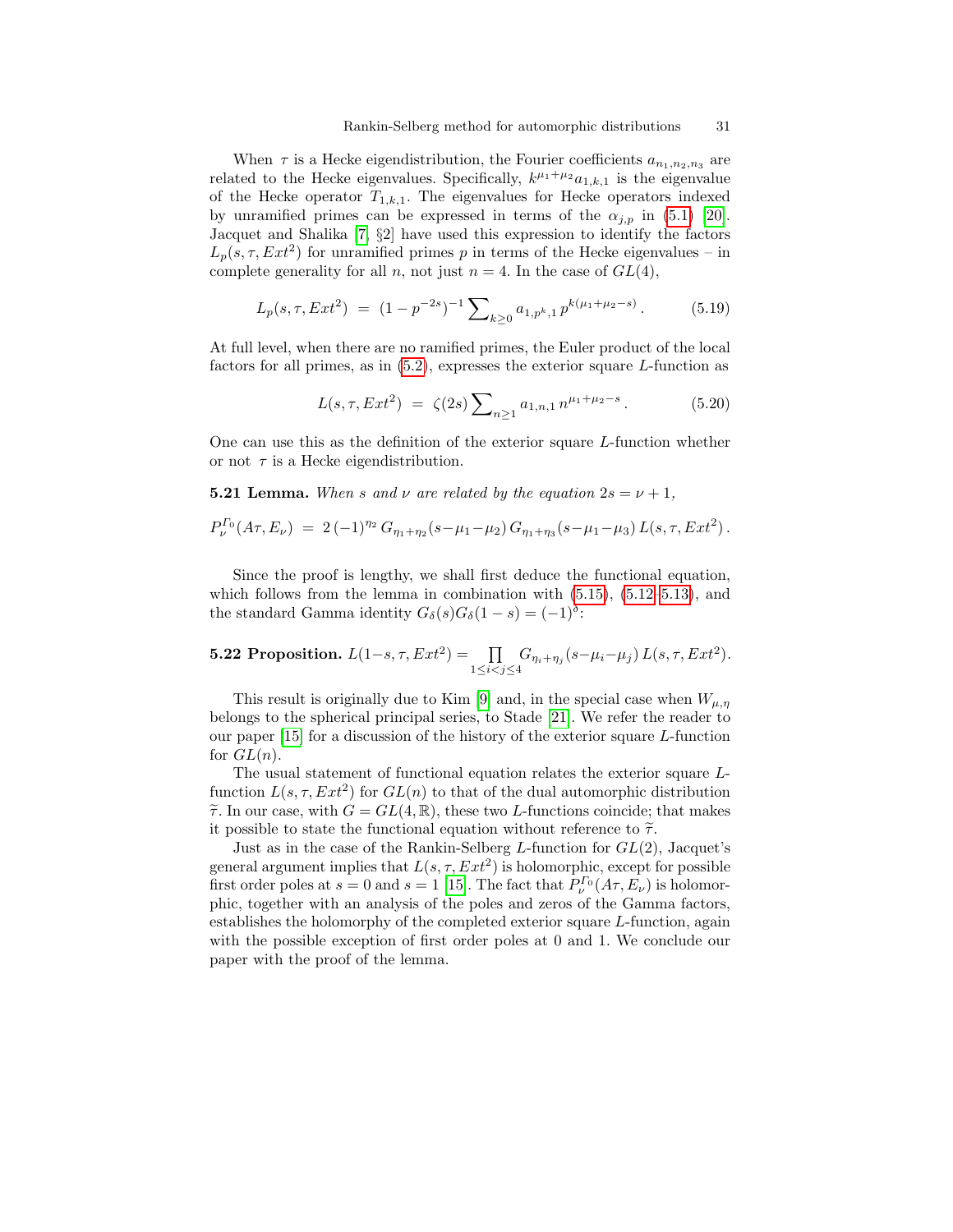Proof of Lemma [5.21.](#page-30-0) Recall the notational conventions [\(5.4\)](#page-26-2); in particular  $G_0^0 = SL(2,\mathbb{R})$  denotes the identity component of  $G_0 = SL^{\pm}(2,\mathbb{R})$ . We shall suppose that the smoothing function  $\psi$  is supported on  $G_0^0$ , as we did in section [4.](#page-16-1) We also impose the K-invariance condition [\(4.23\)](#page-21-4) and define  $\psi_A$  as we did in  $(4.24)$ . In section [3](#page-9-2) we had pointed out that the expression  $(3.34)$ is smooth as function of all three variables. For the same reason

<span id="page-31-0"></span>
$$
(g_1, g_2, g_3) \mapsto \int_{G_0^0} A \tau \begin{pmatrix} g_1 h f_1 & 0 \\ 0 & g_2 h f_2 \end{pmatrix} \delta_\infty(g_3 h f_3) \psi(h) dh \qquad (5.23)
$$

is a  $C^{\infty}$  function on  $G_0 \times G_0 \times G_0$ . It is also an eigenfunction of the Casimir operator in each of the three variables, of moderate growth since  $\tau$  and  $\delta_{\infty}$ are distribution vectors. The cuspidality of  $\tau$  implies that the restriction of this function to the triple diagonal decays rapidly in the cuspidal directions. We can therefore set  $g_1 = g_2 = g_3 = g$  and integrate with respect to g over the quotient  $\Gamma_{0,\infty}\backslash G_0$ , with  $\Gamma_{0,\infty} = {\gamma \in \Gamma_0 \mid \gamma \infty = \infty}.$ 

In analogy with [\(4.18\)](#page-20-0), we insert the definition [\(4.2\)](#page-17-0) of  $E_{\nu}$  into [\(5.14\)](#page-28-2) and unfold: for Re  $\nu \gg 0$ ,

<span id="page-31-1"></span>
$$
P_{\nu}^{\Gamma_0}(A\tau, E_{\nu}) = \zeta(\nu+1) \int_{\Gamma_{0,\infty}\backslash G_0} \int_{G_0} A\tau \left(\begin{array}{cc} ghf_1 & 0\\ 0 & ghf_2 \end{array}\right) \delta_{\infty}(ghf_3)\psi(h)dh\,dg\,,\,\,(5.24)
$$

The justification of this step hinges on two facts. First of all, the function [\(5.23\)](#page-31-0) has moderate growth, as was just pointed out Secondly, we know the behavior of  $\delta_{\infty}$  under left translation by elements of A. From here on we can justify the unfolding exactly as in section [4.](#page-16-1) In  $(5.24)$  we can replace  $G_0$  in the inner integral by the identity component  $G_0^0$  on which  $\psi$  is supported. Since  $\Gamma_{0,\infty}$  meets both connected components of  $G_0$ , we can also replace  $G_0$  by  $G_0^0$  in the outer integral, provided we simultaneously replace  $\Gamma_{0,\infty}$ by  $\Gamma_{0,\infty}^0 = \Gamma_{0,\infty} \cap G_0^0$ . We parameterize  $G_0^0$  by the Iwasawa decomposition  $g = n_x a k$  – recall [\(3.17\)](#page-12-4) and [\(4.20–](#page-20-4)[4.21\)](#page-20-2). To avoid confusion, we now let  $N_0$ ,  $A_0$ ,  $K_0$  denote the subgroups of  $G_0^0 = SL(2, \mathbb{R})$  analogous to N, A, K in sections [3](#page-9-2) and [4.](#page-16-1) Note that  $\Gamma \cap N_0$  has index 2 in  $\Gamma^0_{0,\infty}$ , which also contains  $-1$ , so  $(\Gamma \cap N_0) \setminus N_0 A_0 K_0$  covers  $\Gamma^0_{0,\infty} \setminus G_0^0$  twice. Thus

<span id="page-31-2"></span>
$$
P_{\nu}^{\Gamma_0}(A\tau, E_{\nu}) = 2\zeta(\nu+1) \times
$$
  
 
$$
\times \int_{A_0} \int_0^1 \int_{G_0^0} e^{-2\rho}(a) A\tau \begin{pmatrix} n_x a h f_1 & 0 \\ 0 & n_x a h f_2 \end{pmatrix} \delta_{\infty}(n_x a h f_3) \psi(h) dh dx da ;
$$
 (5.25)

we have legitimately omitted the integration over the Iwasawa component  $k$ because  $\psi$  is K-invariant.

Recall the definition [\(5.11\)](#page-27-3) of  $A\tau$ . It will be convenient to replace  $\tau$  by  $\tau^0$ , defined by the formula

<span id="page-31-3"></span>
$$
\tau^{0}(g) = \int_{(\Gamma \cap Z_{N}) \backslash Z_{N}} \tau(ng) \, dn = \int_{0}^{1} \tau \left( \begin{pmatrix} 1 & 0 & 0 & v \\ 0 & 1 & 0 & 0 \\ 0 & 0 & 1 & 0 \\ 0 & 0 & 0 & 1 \end{pmatrix} g \right) \, dv , \qquad (5.26)
$$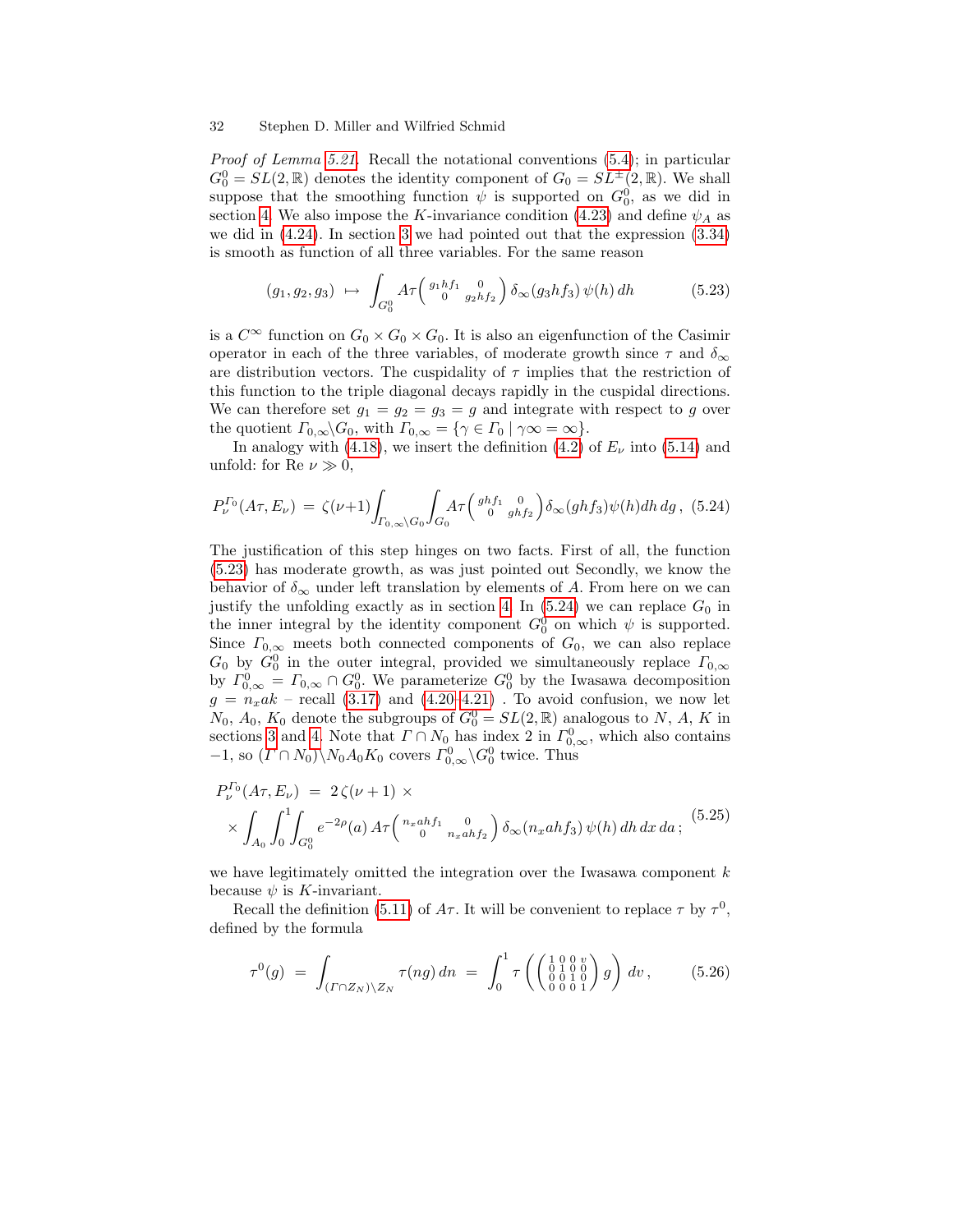with  $Z_N$  = center of N. Then  $\tau^0$  is invariant under left translation by elements of  $Z_N$ , and by elements of  $\Gamma \cap N$ . We shall also need to know that

<span id="page-32-2"></span>
$$
\tau^{0}(s_{2,3} g) = \tau^{0}(g) \text{ for all } g \in G, \text{ with } s_{2,3} = \begin{pmatrix} 1 & 0 & 0 & 0 \\ 0 & 0 & 1 & 0 \\ 0 & 1 & 0 & 0 \\ 0 & 0 & 0 & 1 \end{pmatrix}. \tag{5.27}
$$

Indeed,  $s_{2,3}$  is contained in  $\Gamma$  and commutes with the one parameter group over which  $\tau$  is averaged to produce  $\tau^0$ . The passage from  $\tau^0$  to  $A\tau$  involves averaging over three more variables,

<span id="page-32-0"></span>
$$
A\tau(g) = \int_{\mathbb{R}^3/\mathbb{Z}^3} \tau^0\left(\begin{pmatrix} 1 & 0 & u_1 & 0 \\ 0 & 1 & x_2 & u_2 \\ 0 & 0 & 1 & 0 \\ 0 & 0 & 0 & 1 \end{pmatrix} g\right) e(-u_1 - u_2) dx_2 du_1 du_2.
$$
 (5.28)

Since

$$
\begin{pmatrix} 1 & 0 & u_1 & 0 \\ 0 & 1 & x_2 & u_2 \\ 0 & 0 & 1 & 0 \\ 0 & 0 & 0 & 1 \end{pmatrix} \begin{pmatrix} 1 & x & 0 & 0 \\ 0 & 1 & 0 & 0 \\ 0 & 0 & 1 & x \\ 0 & 0 & 0 & 1 \end{pmatrix} = \begin{pmatrix} 1 & x & u_1 - xx_2 & u_1x \\ 0 & 1 & 0 & u_2 + xx_2 \\ 0 & 0 & 1 & x \\ 0 & 0 & 0 & 1 \end{pmatrix} \begin{pmatrix} 1 & 0 & 0 & 0 \\ 0 & 1 & x_2 & 0 \\ 0 & 0 & 1 & 0 \\ 0 & 0 & 0 & 1 \end{pmatrix}, \tag{5.29}
$$

the equations  $(5.25-5.26)$  $(5.25-5.26)$  and  $(5.28)$  imply

<span id="page-32-1"></span>
$$
P_{\nu}^{\Gamma_0}(A\tau, E_{\nu}) = 2\zeta(\nu+1) \times \times \left(\int_{A_0}^{1} \int_{0}^{1} \int_{G_0^0} \int_{\mathbb{R}^3/\mathbb{Z}^3} \tau^0 \left( \begin{pmatrix} 1 & x & u_1 & 0 \\ 0 & 1 & 0 & u_2 \\ 0 & 0 & 1 & x \\ 0 & 0 & 0 & 1 \end{pmatrix} \begin{pmatrix} 1 & 0 & 0 & 0 \\ 0 & 1 & x_2 & 0 \\ 0 & 0 & 1 & 0 \\ 0 & 0 & 0 & 1 \end{pmatrix} \begin{pmatrix} abf_1 & 0 \\ 0 & abf_2 \end{pmatrix} \right) \times e^{-2\rho}(a) e(-u_1 - u_2) \delta_{\infty}(n_xahf_3) \psi(h) dx_2 du_1 du_2 dh dx da.
$$
 (5.30)

We appeal to the invariance of  $\tau^0$  under the center of N to justify setting the  $(1, 4)$ -entry of the first matrix in the argument of  $\tau^0$  equal to zero.

The variable of integration x occurs three times in [\(5.30\)](#page-32-1). Since  $\delta_{\infty}$  is  $N_0$ -invariant, we may as well drop the factor  $n_x$  in its argument. When we omit the integration with respect to  $x$  and treat the remaining instances of x as two separate variables, the integrand – after averaging over  $\mathbb{R}^3/\mathbb{Z}^3$  and smoothing with respect to  $\psi$  – is a  $C^{\infty}$  function of those two variables; this follows from the fact that [\(5.23\)](#page-31-0) is separately smooth in all three arguments. We can therefore replace the single integral with respect to  $x$  by a double integral, provided we multiply the integrand by the delta function, evaluated on the difference of the two variables. Since

$$
\begin{pmatrix} 1 & k & 0 & 0 \ 0 & 1 & 0 & 0 \ 0 & 0 & 1 & \ell \ 0 & 0 & 0 & 1 \end{pmatrix} \begin{pmatrix} 1 & x_1 & u_1 & 0 \ 0 & 1 & 0 & u_2 \ 0 & 0 & 1 & x_3 \ 0 & 0 & 0 & 1 \end{pmatrix} \equiv \begin{pmatrix} 1 & x_1 + k & u_1 & 0 \ 0 & 1 & 0 & u_2 \ 0 & 0 & 1 & x_3 + \ell \ 0 & 0 & 0 & 1 \end{pmatrix}
$$
(5.31)

modulo the center of  $N$ , the integrand in  $(5.30)$  is separately periodic when the remaining instances of the variable  $x$  are uncoupled. The sum

$$
\delta_0(x_1 - x_3) = \sum_{\ell \in \mathbb{Z}} e(\ell(x_1 - x_3)) \tag{5.32}
$$

represents the "delta function along the diagonal" in  $\mathbb{R}^2/\mathbb{Z}^2$ . Thus, in view of what we just said,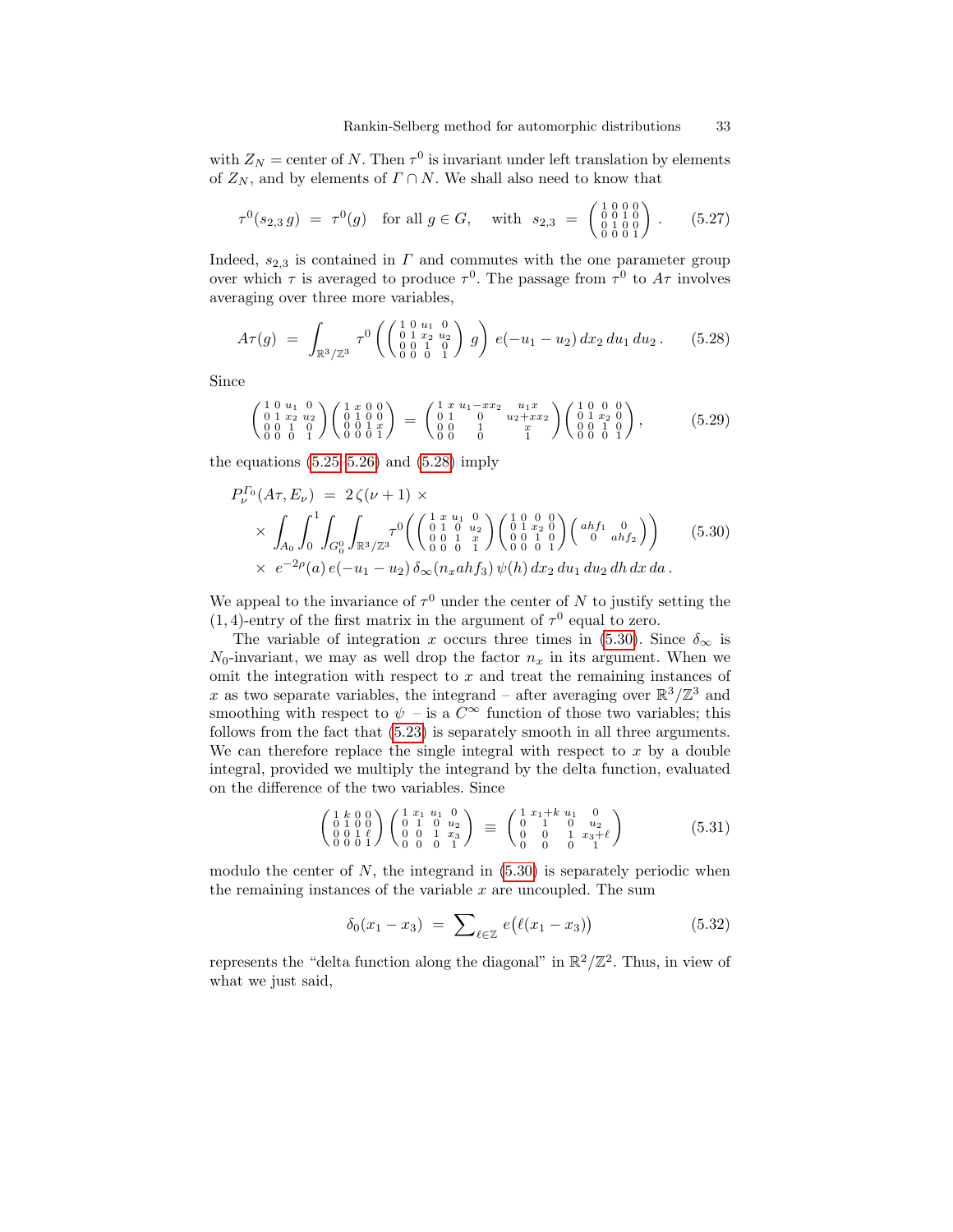<span id="page-33-0"></span>
$$
P_{\nu}^{I_0}(A\tau, E_{\nu}) = 2\zeta(\nu+1) \sum_{\ell \in \mathbb{Z}} \int_{A_0} \int_{\mathbb{R}^2/\mathbb{Z}^2} \int_{G_0^0} \int_{\mathbb{R}^3/\mathbb{Z}^3} e(\ell(x_1 - x_3)) \times \times \tau^0 \left( \begin{pmatrix} 1 & x_1 & u_1 & 0 \\ 0 & 1 & 0 & u_2 \\ 0 & 0 & 1 & x_3 \\ 0 & 0 & 0 & 1 \end{pmatrix} \begin{pmatrix} 1 & 0 & 0 & 0 \\ 0 & 1 & u_2 & 0 \\ 0 & 0 & 1 & 0 \\ 0 & 0 & 0 & 1 \end{pmatrix} \begin{pmatrix} ahf_1 & 0 \\ 0 & ahf_2 \end{pmatrix} \right) e^{-2\rho}(a) \qquad (5.33)
$$

$$
\times e(-u_1 - u_2) \delta_{\infty}(ahf_3) \psi(h) dx_2 du_1 du_2 dh dx_1 dx_3 da.
$$

We use the matrix identity

$$
\begin{pmatrix} 1 & 0 & 0 & 0 \\ 0 & 1 & \ell & 0 \\ 0 & 0 & 1 & 0 \\ 0 & 0 & 0 & 1 \end{pmatrix} \begin{pmatrix} 1 & x_1 & u_1 & 0 \\ 0 & 1 & 0 & u_2 \\ 0 & 0 & 1 & x_3 \\ 0 & 0 & 0 & 1 \end{pmatrix} \begin{pmatrix} 1 & 0 & 0 & 0 \\ 0 & 1 & x_2 & 0 \\ 0 & 1 & 0 & 0 \\ 0 & 0 & 0 & 1 \end{pmatrix} = \begin{pmatrix} 1 & x_1 & u_1 - \ell x_1 & 0 & 0 \\ 0 & 1 & 0 & u_2 + \ell x_3 \\ 0 & 0 & 0 & 1 \end{pmatrix} \begin{pmatrix} 1 & 0 & 0 & 0 \\ 0 & 1 & x_2 + \ell & 0 \\ 0 & 0 & 0 & 1 \end{pmatrix}, (5.34)
$$

the  $(\Gamma \cap N)$ -invariance of  $\tau^0$ , and the change of variables  $u_1 \mapsto u_1 + \ell x_1$ ,  $u_2 \mapsto u_2 - \ell x_3$  to eliminate the factor  $e(\ell(x_1 - x_3))$  in [\(5.33\)](#page-33-0) while simultaneously replacing  $x_2$  by  $x_2 + \ell$ . We then combine the  $x_2$ -integral over  ${0 \le x_2 \le 1}$  with the sum over  $\ell$  into a single integral over  $\mathbb{R}$ :

$$
P_{\nu}^{T_0}(A\tau, E_{\nu}) = 2\zeta(\nu+1) \times
$$
  
\$\times \int\_{A\_0} \int\_{\mathbb{R}^2/\mathbb{Z}^2} \int\_{G\_0^0} \int\_{\mathbb{R}} \int\_{\mathbb{R}^2/\mathbb{Z}^2} \tau^0 \left( \begin{pmatrix} 1 & x\_1 & u\_1 & 0 \\ 0 & 1 & 0 & u\_2 \\ 0 & 0 & 1 & x\_3 \\ 0 & 0 & 0 & 1 \end{pmatrix} \begin{pmatrix} 1 & 0 & 0 & 0 \\ 0 & 1 & y & 0 \\ 0 & 0 & 0 & 1 \\ 0 & 0 & 0 & 1 \end{pmatrix} \begin{pmatrix} abf\_1 & 0 \\ 0 & 1 & y & 0 \\ 0 & 0 & 1 & 0 \end{pmatrix} \right) \$ (5.35)\$  
\$\times e^{-2\rho}(a) e(-u\_1 - u\_2) \delta\_{\infty}(ahf\_3) \psi(h) du\_1 du\_2 dy dh dx\_1 dx\_3 da.

The symbol  $y$  instead of  $x_2$  is meant to emphasize the new role of this variable.

Recall the invariance of  $\tau^0$  under  $s_{2,3}$ , as defined in [\(5.27\)](#page-32-2). Conjugating  $s_{2,3}$  across the first matrix in the argument of  $\tau^0$  has the effect of switching the roles of the  $x_i$  and the  $u_j$ ,

$$
P_{\nu}^{\Gamma_0}(A\tau, E_{\nu}) = 2\zeta(\nu+1) \times
$$
  
\$\times \int\_{A\_0} \int\_{\mathbb{R}^2/\mathbb{Z}^2} \int\_{G\_0^0} \int\_{\mathbb{R}} \int\_{\mathbb{R}^2/\mathbb{Z}^2} \tau^0 \left( \begin{pmatrix} 1 & x\_1 & u\_1 & 0 \\ 0 & 1 & 0 & u\_2 \\ 0 & 0 & 1 & x\_3 \\ 0 & 0 & 0 & 1 \end{pmatrix} \begin{pmatrix} 1 & 0 & 0 & 0 \\ 0 & 0 & 1 & 0 \\ 0 & 1 & y & 0 \\ 0 & 0 & 0 & 1 \end{pmatrix} \begin{pmatrix} abf\_1 & 0 \\ 0 & 1 & 0 \\ 0 & 0 & 1 \end{pmatrix} \right) (5.36)  
\$\times e^{-2\rho}(a) e(-x\_1 - x\_3) \delta\_{\infty}(ahf\_3) \psi(h) dx\_1 dx\_3 dy dh du\_1 du\_2 da.

The congruence

<span id="page-33-1"></span>
$$
\begin{pmatrix} 1 & x_1 & u_1 & 0 \\ 0 & 1 & 0 & u_2 \\ 0 & 0 & 1 & x_3 \\ 0 & 0 & 0 & 1 \end{pmatrix} \equiv \begin{pmatrix} 1 & 0 & u_1 & 0 \\ 0 & 1 & 0 & u_2 \\ 0 & 0 & 1 & 0 \\ 0 & 0 & 0 & 1 \end{pmatrix} \begin{pmatrix} 1 & x_1 & 0 & 0 \\ 0 & 1 & 0 & 0 \\ 0 & 0 & 1 & x_3 \\ 0 & 0 & 0 & 1 \end{pmatrix}
$$
(5.37)

modulo the center of  $N$  implies that we can view the integral with respect to  $du_1 du_2$  as projecting  $\tau^0$  to the trivial Fourier components with respect to those two variables, whereas the other integrations operate from the right. Right translation commutes with projection onto the trivial Fourier components, thus allowing us to shift the integration with respect to  $du_1 du_2$  all the way to the inside. The passage from  $\tau$  to  $\tau_0$  already involves a projection. Together with the  $du_1 du_2$ -integral, this gives us the projection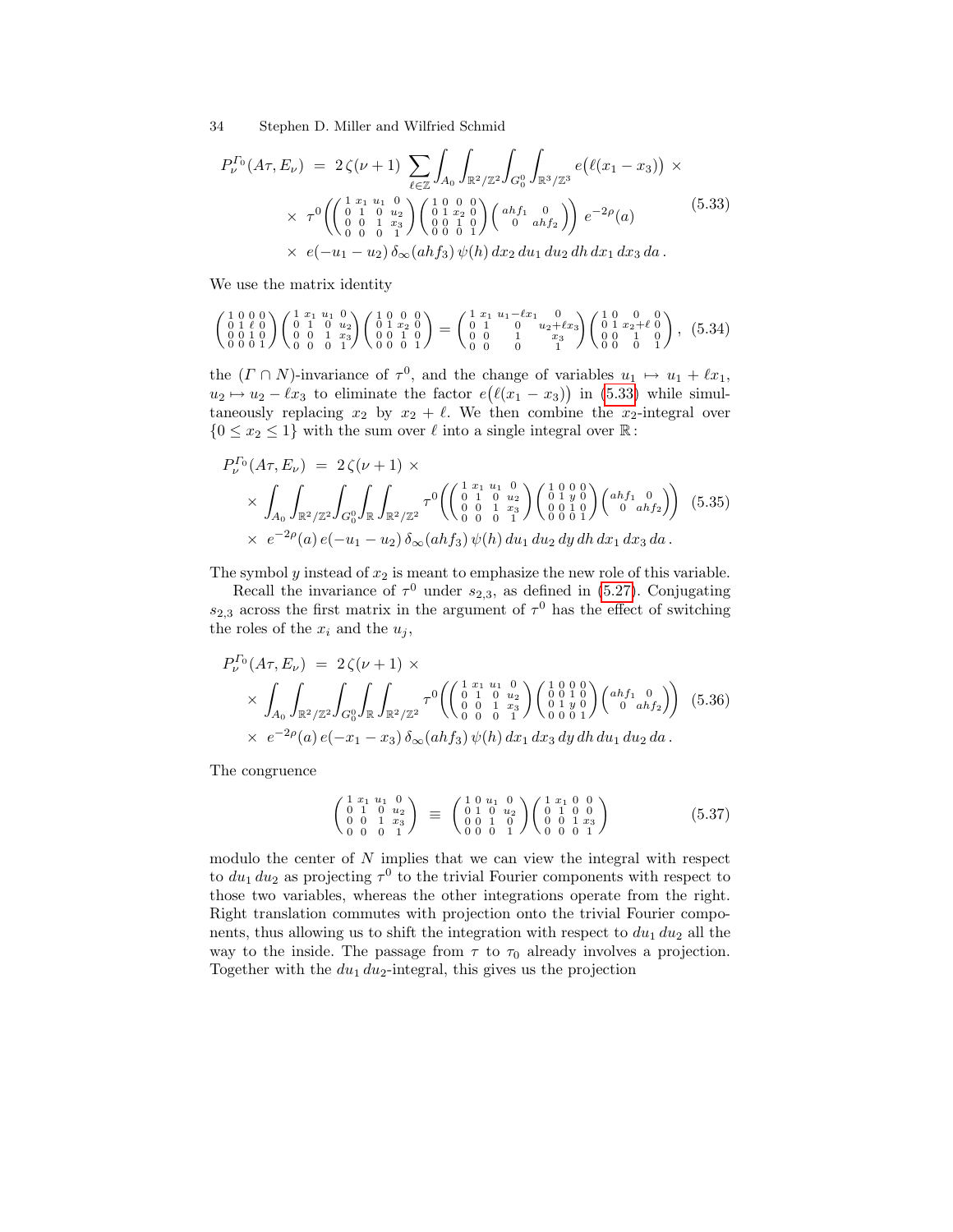Rankin-Selberg method for automorphic distributions 35

<span id="page-34-2"></span>
$$
\tau \ \mapsto \ \tau_{\text{abelian}} \,, \quad \tau_{\text{abelian}}(g) \ = \ \int_{(\varGamma \cap [N,N]) \setminus N} \tau(n \, g) \, dn \,, \tag{5.38}
$$

onto the sum of the abelian Fourier coefficients – equivalently of invariants for the derived group  $[N, N] \subset N$ . Thus [\(5.37\)](#page-33-1) reduces to

<span id="page-34-0"></span>
$$
P_{\nu}^{F_0}(A\tau, E_{\nu}) = 2\zeta(\nu+1) \times
$$
  
\$\times \int\_{A\_0} \int\_{G\_0^0} \int\_{\mathbb{R}} \int\_{\mathbb{R}^2/\mathbb{Z}^2} \tau\_{\text{abelian}} \left( \begin{pmatrix} 1 & x\_1 & 0 & 0 \\ 0 & 1 & 0 & 0 \\ 0 & 0 & 1 & x\_3 \\ 0 & 0 & 0 & 1 \end{pmatrix} \begin{pmatrix} 1 & 0 & 0 & 0 \\ 0 & 0 & 1 & 0 \\ 0 & 0 & 0 & 1 \end{pmatrix} \begin{pmatrix} abf\_1 & 0 \\ 0 & 1 & 0 \\ 0 & 0 & 0 \end{pmatrix} \right) \times e^{-2\rho}(a) e(-x\_1 - x\_3) \delta\_{\infty}(ahf\_3) \psi(h) dx\_1 dx\_3 dy dh da. (5.39)

Now we argue as we did in the passage from  $(4.27)$  to  $(4.35)$ . First we substitute e,  $n_1$ , s for  $f_1$ ,  $f_2$ ,  $f_3$  as in [\(3.14\)](#page-12-3). We then parameterize  $h \in G_0^0$ as  $h = k\tilde{a}n_{\tilde{x}}$ , and observe that the argument of  $\delta_{\infty}$  must lie in  $N_0A_0s\{\pm 1\}$  to give a non-zero contribution. At this point the argument diverges slightly from our earlier argument, where we worked modulo the center of  $SL(2,\mathbb{R})$ . There are three instances of the variable h in [\(5.39\)](#page-34-0). When h is replaced by  $(-1) \cdot h$ ,  $\delta_{\infty}$  remains unchanged, and the other two instances of h effect a hypothetical sign change of  $(-1)^{\eta_1 + \eta_2 + \eta_3 + \eta_4}$  – hypothetical only since  $\sum_{1 \leq j \leq 4} \eta_j = 0$ ; cf. [\(5.12\)](#page-28-0). Thus  $k = e$  and  $k = -1$  contribute equally, in effect doubling the factor 2 in [\(5.39\)](#page-34-0). Since

$$
\begin{pmatrix} 1 & x_1 & 0 & 0 \\ 0 & 1 & 0 & 0 \\ 0 & 0 & 1 & x_3 \\ 0 & 0 & 0 & 1 \end{pmatrix} \begin{pmatrix} 1 & 0 & 0 & 0 \\ 0 & 0 & 1 & 0 \\ 0 & 1 & y & 0 \\ 0 & 0 & 0 & 1 \end{pmatrix} \begin{pmatrix} 1 & \tilde{x} & 0 & 0 \\ 0 & 1 & 0 & 0 \\ 0 & 0 & 1 & \tilde{x} \\ 0 & 0 & 0 & 1 \end{pmatrix} \equiv \begin{pmatrix} 1 & -\tilde{x}y & 0 & 0 \\ 0 & 1 & 0 & 0 \\ 0 & 0 & 1 & \tilde{x} \\ 0 & 0 & 0 & 1 \end{pmatrix} \begin{pmatrix} 1 & x_1 & 0 & 0 \\ 0 & 1 & x_0 & 0 \\ 0 & 0 & 1 & x_3 \\ 0 & 0 & 0 & 1 \end{pmatrix} \begin{pmatrix} 1 & 0 & 0 & 0 \\ 0 & 1 & 0 & 0 \\ 0 & 1 & y & 0 \\ 0 & 0 & 0 & 1 \end{pmatrix} (5.40)
$$

modulo a left factor lying in  $[N, N]$ , the variable  $n_{\tilde{x}}$  can simply be absorbed into the  $dx_1 dx_3$ -integration. We can therefore replace  $\psi(h) dh$  by  $e^{-2\rho}(\tilde{a}) \psi_A(\tilde{a}) d\tilde{a}$  and the other instances of h by  $\tilde{a}$ , as in [\(4.29\)](#page-22-2). The smoothing by  $\psi$  has now been replaced by smoothing with respect to  $\psi_A$ , in the single variable a. This reflects the fact that the A-direction is the only noncompact direction for the integral [\(5.30\)](#page-32-1), aside from the smoothing integral over  $h \in G_0^0$ , of course<sup>[5](#page-34-1)</sup>. Just as in section [4,](#page-16-1) the smoothing in the variable a will turn out to be unnecessary when we interpret the integrand as a distribution which can be made convergent by integration by parts – under our standing assumption that Re  $\nu \gg 0$ . To summarize, we can eliminate the integration over h and the factor  $\psi(h)$  in [\(5.39\)](#page-34-0), provided we double the factor 2, set  $h = e$  in the argument of  $\tau^0$ , and replace  $\delta_{\infty}(ahf_3)$  by  $\chi_{\nu+\rho}(a)$ , in analogy to [\(4.28\)](#page-22-0) and the comment that follows it. Finally we combine the factors  $e^{-2\rho}(a)$  and  $\chi_{\nu+\rho}(a)$  into the single expression  $\chi_{\nu-\rho}(a)$ :

<span id="page-34-3"></span>
$$
P_{\nu}^{T_0}(A\tau, E_{\nu}) = 4\zeta(\nu+1) \times \times \int_{A_0} \int_{\mathbb{R}} \int_{\mathbb{R}^2/\mathbb{Z}^2} \tau_{\text{abelian}} \left( \begin{pmatrix} 1 & x_1 & 0 & 0 \\ 0 & 1 & 0 & 0 \\ 0 & 0 & 1 & x_3 \\ 0 & 0 & 0 & 1 \end{pmatrix} \begin{pmatrix} 1 & 0 & 0 & 0 \\ 0 & 0 & 1 & 0 \\ 0 & 0 & 0 & 1 \end{pmatrix} \begin{pmatrix} a & 0 \\ 0 & 1 & 0 \\ 0 & 1 & y & 0 \\ 0 & 0 & 0 & 1 \end{pmatrix} \right) \times \chi_{\nu-\rho}(a) e(-x_1 - x_3) dx_1 dx_3 dy da.
$$
 (5.41)

<span id="page-34-1"></span>The integration with respect to  $y \in \mathbb{R}$  in the equivalent integral [\(5.39\)](#page-34-0) was obtained by unfolding an integral over  $\mathbb{R}/\mathbb{Z}$ .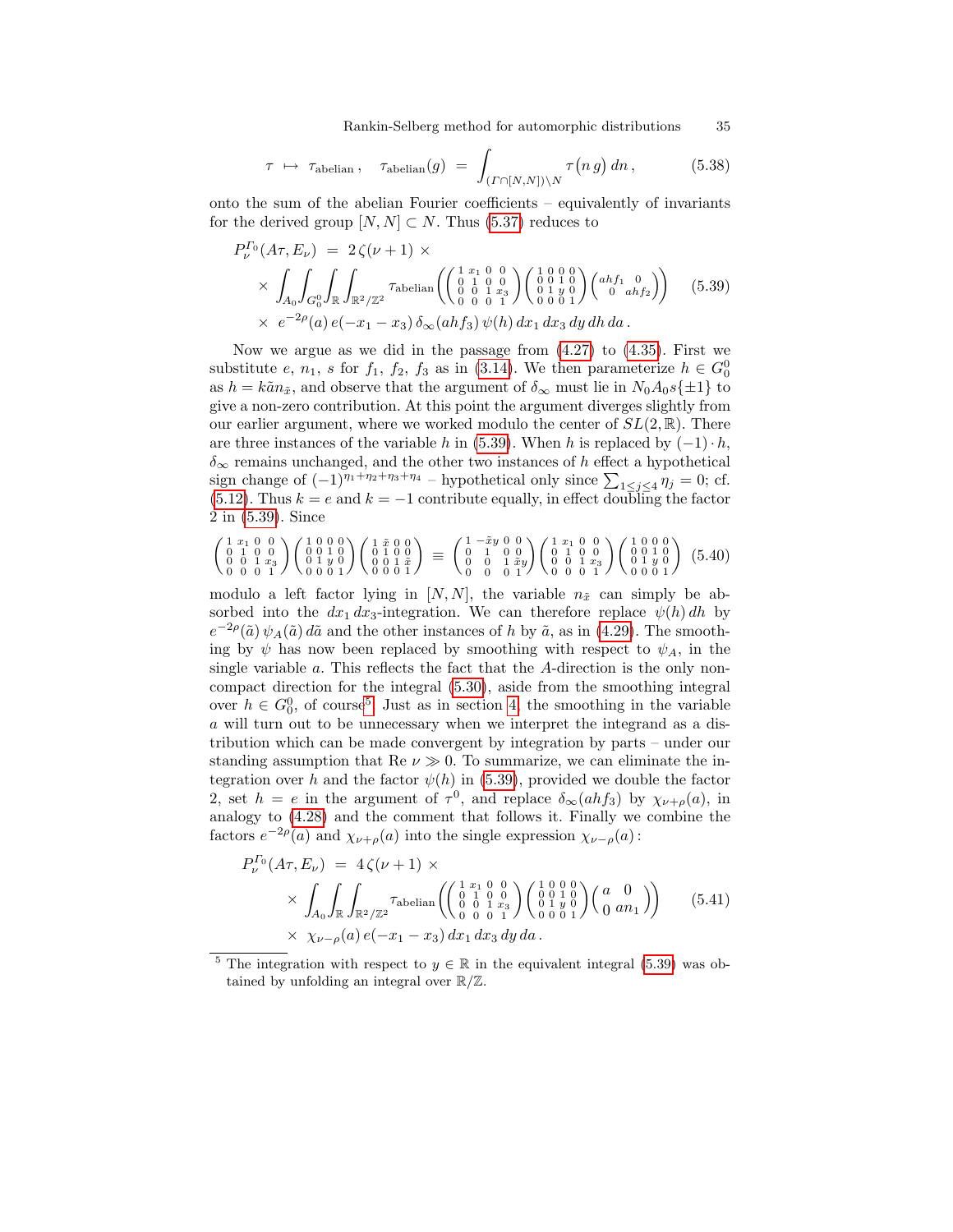For each  $n \in (\mathbb{Z} - \{0\})^3$ , there exists a unique  $B_{n,\mu,\eta} \in W^{-\infty}_{\mu,\eta}$  characterized by the properties

<span id="page-35-0"></span>
$$
\pi_{\mu,\eta}\big(n(x,u,v)\big)B_{n,\mu,\eta} = e(-n_1x_1 - n_2x_2 - n_3x_3)B_{n,\mu,\eta},\nB_{n,\mu,\eta}\big(n(x,u,v)\big) = e(n_1x_1 + n_2x_2 + n_3x_3)
$$
\n(5.42)

[\[5\]](#page-36-3); these identities are analogous to [\(4.19\)](#page-20-3) and use the notation [\(5.16\)](#page-29-1). The  $B_{n,\mu,\eta}$  corresponding to different values of n are related by the action of the diagonal subgroup  $A \subset G$ , but this need not concern us here. The cuspidality of  $\tau$  implies that the Fourier coefficients in [\(5.17\)](#page-29-2) vanish whenever one or more of the indices are zero. Explicitly,

$$
a_n \neq 0 \implies n \in (\mathbb{Z} - \{0\})^3. \tag{5.43}
$$

Comparing [\(5.42\)](#page-35-0) to [\(5.16\)](#page-29-1) and the definition [\(5.38\)](#page-34-2) of  $\tau_{\text{abelian}}$ , one finds

$$
\tau_{\text{abelian}} = \sum_{n \in (\mathbb{Z} - \{0\})^3} a_n B_{n, \mu, \eta} . \tag{5.44}
$$

The inner integral in [\(5.41\)](#page-34-3) picks out the terms in the sum corresponding to  $n_1 = n_3 = 1$ . Hence

<span id="page-35-1"></span>
$$
P_{\nu}^{\Gamma_0}(A\tau, E_{\nu}) = 4\zeta(\nu+1) \times \times \sum_{\ell \neq 0} a_{1,\ell,1} \int_{A_0} \int_{\mathbb{R}} B_{1,\ell,1;\mu,\eta} \left( \begin{pmatrix} 1 & 0 & 0 & 0 \\ 0 & 1 & 0 & 0 \\ 0 & 0 & 0 & 1 \end{pmatrix} \begin{pmatrix} a & 0 \\ 0 & an_1 \end{pmatrix} \right) \chi_{\nu-\rho}(a) dy da.
$$
 (5.45)

We parameterize  $A_0$  as in [\(4.19\)](#page-20-3),  $A_0 = \{a_t | t \in \mathbb{R}\}\.$  Then  $\chi_{\nu-\rho}(a_t) =$  $e^{(\nu-1)t}$ ; cf. [\(4.30\)](#page-22-3). Conjugating  $a_t$  across  $n_1$  and using the transformation rule [\(5.9\)](#page-27-4) that defines  $W^{-\infty}_{\mu,\eta}$ , we can re-write [\(5.45\)](#page-35-1) as follows:

<span id="page-35-2"></span>
$$
P_{\nu}^{\Gamma_0}(A\tau, E_{\nu}) = 4\zeta(\nu+1) \sum_{\ell \neq 0} a_{1,\ell,1} \times \times \int_{\mathbb{R}^2} B_{1,\ell,1;\mu,\eta} \left( \begin{pmatrix} 1 & 0 & 0 \\ 0 & 1 & 0 \\ 0 & 1 & y & 0 \\ 0 & 0 & 0 & 1 \end{pmatrix} \begin{pmatrix} 1 & 0 \\ 0 & a_{t}n_{1}a_{-t} \end{pmatrix} \right) e^{(\nu+1-2\mu_{1}-2\mu_{3})t} dy dt.
$$
 (5.46)

The passage from [\(5.45\)](#page-35-1) to [\(5.46\)](#page-35-2) also depends on the identity [\(5.13\)](#page-28-1), which implies  $(1 - \mu_1 + \mu_2) + (1 - \mu_3 + \mu_4) = 2 - 2(\mu_1 + \mu_3)$ . Note that  $a_t n_1 a_{-t} = n_{e^{2t}}$ ; cf. [\(3.17\)](#page-12-4). We appeal to the matrix identity

$$
\begin{pmatrix} 1 & 0 & 0 & 0 \\ 0 & 0 & 1 & 0 \\ 0 & 1 & y & 0 \\ 0 & 0 & 0 & 1 \end{pmatrix} \begin{pmatrix} 1 & 0 & 0 & 0 \\ 0 & 1 & 0 & 0 \\ 0 & 0 & 1 & z \\ 0 & 0 & 0 & 1 \end{pmatrix} = \begin{pmatrix} 1 & 0 & 0 & 0 \\ 0 & 1 & 1/y & z \\ 0 & 0 & 1 & yz \\ 0 & 0 & 0 & 1 \end{pmatrix} \begin{pmatrix} 1 & 0 & 0 & 0 \\ 0 & -1/y & 0 & 0 \\ 0 & 1 & y & 0 \\ 0 & 0 & 0 & 1 \end{pmatrix}, \qquad (5.47)
$$

with  $z = e^{2t}$ , the characterization [\(5.42\)](#page-35-0) of  $B_{n,\mu,\eta}$ , and once more to [\(5.9\)](#page-27-4), to conclude

$$
P_{\nu}^{\Gamma_0}(A\tau, E_{\nu}) = 4(-1)^{\eta_2} \zeta(\nu+1) \sum_{\ell \neq 0} a_{1,\ell,1} \times
$$
  
 
$$
\times \int_{\mathbb{R}^2} e(\ell/y + ye^{2t}) (\text{sgn } y)^{\eta_2+\eta_3} |y|^{\mu_2-\mu_3-1} e^{(\nu+1-2\mu_1-2\mu_3)t} dy dt.
$$
 (5.48)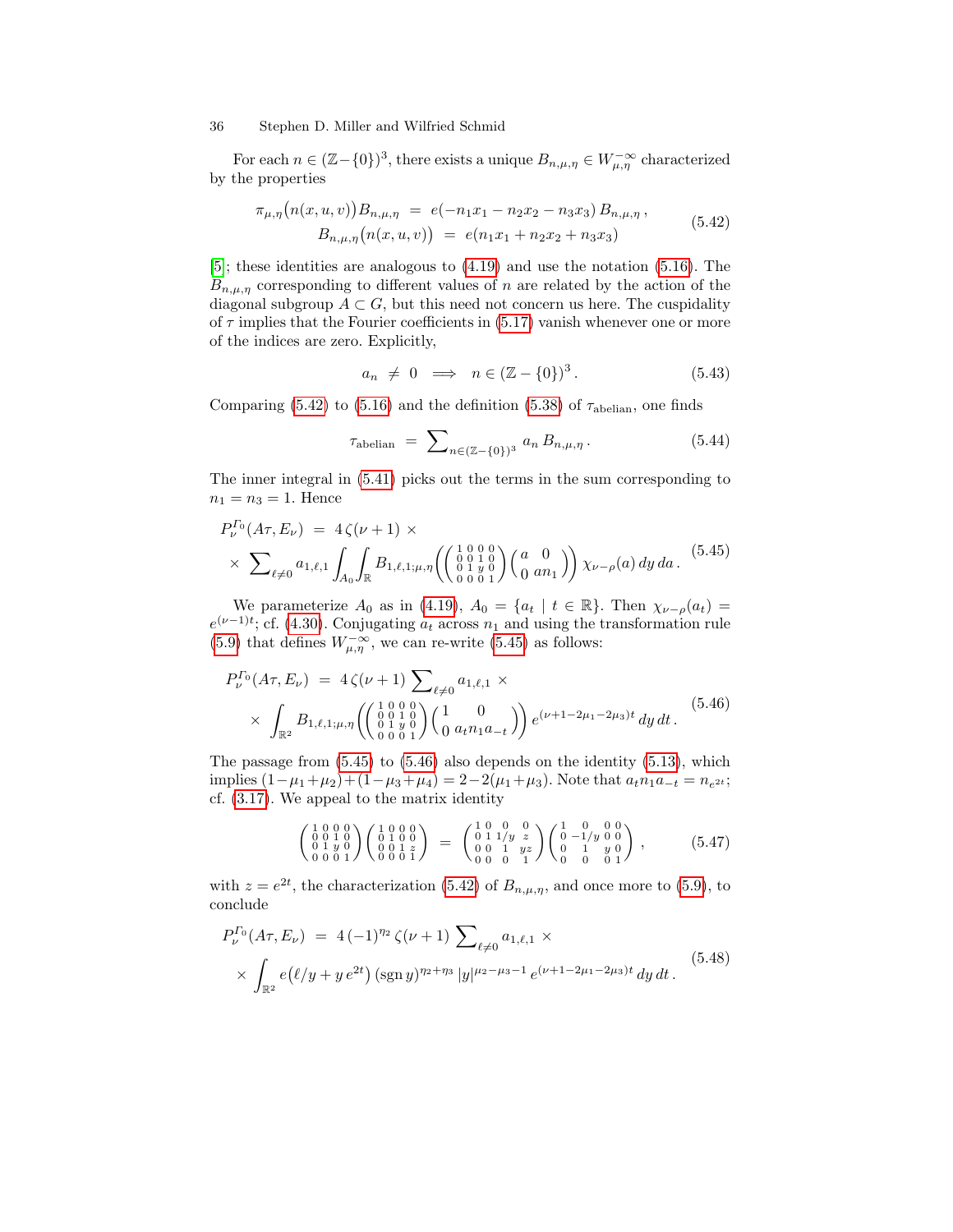We simplify the integrand by making the change of variables  $y \mapsto \ell/y$ , followed by the substitution  $x = |\ell| |y|^{-1} e^{2t}$ . Then  $dx = 2x dt$ , hence

<span id="page-36-4"></span>
$$
P_{\nu}^{\Gamma_0}(A\tau, E_{\nu}) = 2(-1)^{\eta_2} \zeta(\nu+1) \sum_{\ell \neq 0} a_{1,\ell,1} |\ell|^{\mu_1 + \mu_2 - \frac{\nu+1}{2}} \times \times \int_0^{\infty} \int_{\mathbb{R}} \frac{e(y + (\text{sgn } \ell y)x)}{(\text{sgn } \ell y)^{\eta_2 + \eta_3}} x^{\frac{\nu-1}{2} - \mu_1 - \mu_3} |y|^{\frac{\nu-1}{2} - \mu_1 - \mu_2} dy dx.
$$
\n(5.49)

Recall the definition  $(5.20)$  of the exterior square *L*-function. We now sepa-rate the terms in [\(5.49\)](#page-36-4) corresponding to positive and negative values of  $\ell$ . Appealing to  $(5.12)$  and  $(5.18)$ , we find

$$
P_{\nu}^{T_0}(A\tau, E_{\nu}) = 2 L(\frac{\nu+1}{2}, \tau, Ext^2) \times
$$
  
 
$$
\times \left\{ (-1)^{\eta_2} \int_0^{\infty} \int_{\mathbb{R}} \frac{e(y + (\text{sgn } y)x)}{(\text{sgn } y)^{\eta_2 + \eta_3}} |x|^{\frac{\nu-1}{2} - \mu_1 - \mu_3} |y|^{\frac{\nu-1}{2} - \mu_1 - \mu_2} dy dx \right\}
$$
  
+ 
$$
(-1)^{\eta_4} \int_{-\infty}^0 \int_{\mathbb{R}} \frac{e(y + (\text{sgn } y)x)}{(\text{sgn } y)^{\eta_2 + \eta_3}} |x|^{\frac{\nu-1}{2} - \mu_1 - \mu_3} |y|^{\frac{\nu-1}{2} - \mu_1 - \mu_2} dy dx \right\}.
$$
 (5.50)

The factor in curly parentheses equals

$$
\int_{\mathbb{R}^2} \frac{(-1)^{\eta_2} e(x+y)}{(\text{sgn } x)^{\eta_1+\eta_3} (\text{sgn } y)^{\eta_1+\eta_2}} |x|^{\frac{\nu-1}{2}-\mu_1-\mu_3} |y|^{\frac{\nu-1}{2}-\mu_1-\mu_2} dy dx =
$$
\n
$$
= \int_{\mathbb{R}} \frac{(-1)^{\eta_2} e(x)}{(\text{sgn } x)^{\eta_1+\eta_3}} |x|^{\frac{\nu-1}{2}-\mu_1-\mu_3} dx \times \int_{\mathbb{R}} \frac{e(y)}{(\text{sgn } y)^{\eta_1+\eta_2}} |y|^{\frac{\nu-1}{2}-\mu_1-\mu_2} dy \quad (5.51)
$$
\n
$$
= (-1)^{\eta_2} G_{\eta_1+\eta_3}(\frac{\nu+1}{2}-\mu_1-\mu_3) G_{\eta_1+\eta_2}(\frac{\nu+1}{2}-\mu_1-\mu_2) .
$$

That completes the proof of the lemma.  $\Box$ 

### References

- <span id="page-36-1"></span>[1] Daniel Bump, The Rankin-Selberg method: a survey, Number theory, trace formulas and discrete groups (Oslo, 1987), 1989, pp. 49–109.
- [2] Daniel Bump and Solomon Friedberg, The exterior square automorphic Lfunctions on  $GL(n)$ , Festschrift in honor of I. I. Piatetski-Shapiro on the occasion of his sixtieth birthday, Part II (Ramat Aviv, 1989), 1990, pp. 47–65.
- <span id="page-36-2"></span>[3] W. Casselman, Jacquet modules for real reductive groups, Proceedings of the International Congress of Mathematicians (Helsinki, 1978), 1980, pp. 557–563.
- [4]  $\quad \underline{\hspace{2cm}}$ , Canonical extensions of Harish-Chandra modules to representations of G, Canad. J. Math. 41 (1989), no. 3, 385–438.
- <span id="page-36-3"></span>[5] William Casselman, Henryk Hecht, and Dragan Miličić, Bruhat filtrations and Whittaker vectors for real groups, The mathematical legacy of Harish-Chandra (Baltimore, MD, 1998), 2000, pp. 151–190.
- <span id="page-36-0"></span>[6] Hervé Jacquet, Automorphic forms on GL(2). Part II, Springer-Verlag, Berlin, 1972. Lecture Notes in Mathematics, Vol. 278.